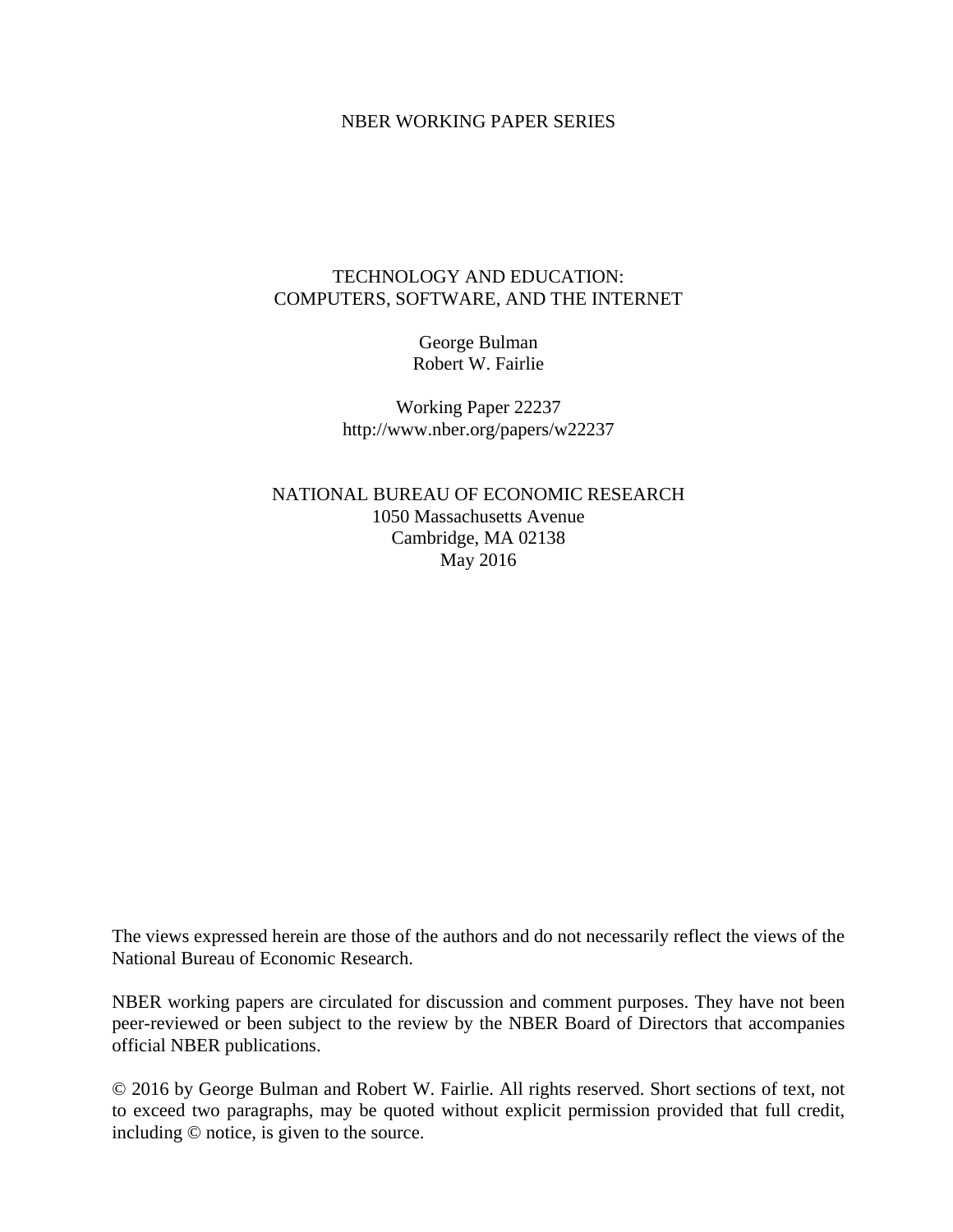Technology and Education: Computers, Software, and the Internet George Bulman and Robert W. Fairlie NBER Working Paper No. 22237 May 2016 JEL No. I20,I24

#### **ABSTRACT**

A substantial amount of money is spent on technology by schools, families and policymakers with the hope of improving educational outcomes. This paper explores the theoretical and empirical literature on the impacts of technology on educational outcomes. The literature focuses on two primary contexts in which technology may be used for educational purposes: i) classroom use in schools, and ii) home use by students. Theoretically, ICT investment and CAI use by schools and the use of computers at home have ambiguous implications for educational achievement: expenditures devoted to technology necessarily offset inputs that may be more or less efficient, and time allocated to using technology may displace traditional classroom instruction and educational activities at home. However, much of the evidence in the schooling literature is based on interventions that provide supplemental funding for technology or additional class time, and thus favor finding positive effects. Nonetheless, studies of ICT and CAI in schools produce mixed evidence with a pattern of null results. Notable exceptions to this pattern occur in studies of developing countries and CAI interventions that target math rather than language. In the context of home use, early studies based on multivariate and instrumental variables approaches tend to find large positive (and in a few cases negative) effects while recent studies based on randomized control experiments tend to find small or null effects. Early research focused on developed countries while more recently several experiments have been conducted in developing countries.

George Bulman Department of Economics University of California 1156 High Street Santa Cruz, CA 95064 gbulman@ucsc.edu

Robert W. Fairlie Department of Economics Engineering 2 Building University of California at Santa Cruz Santa Cruz, CA 95064 and NBER rfairlie@ucsc.edu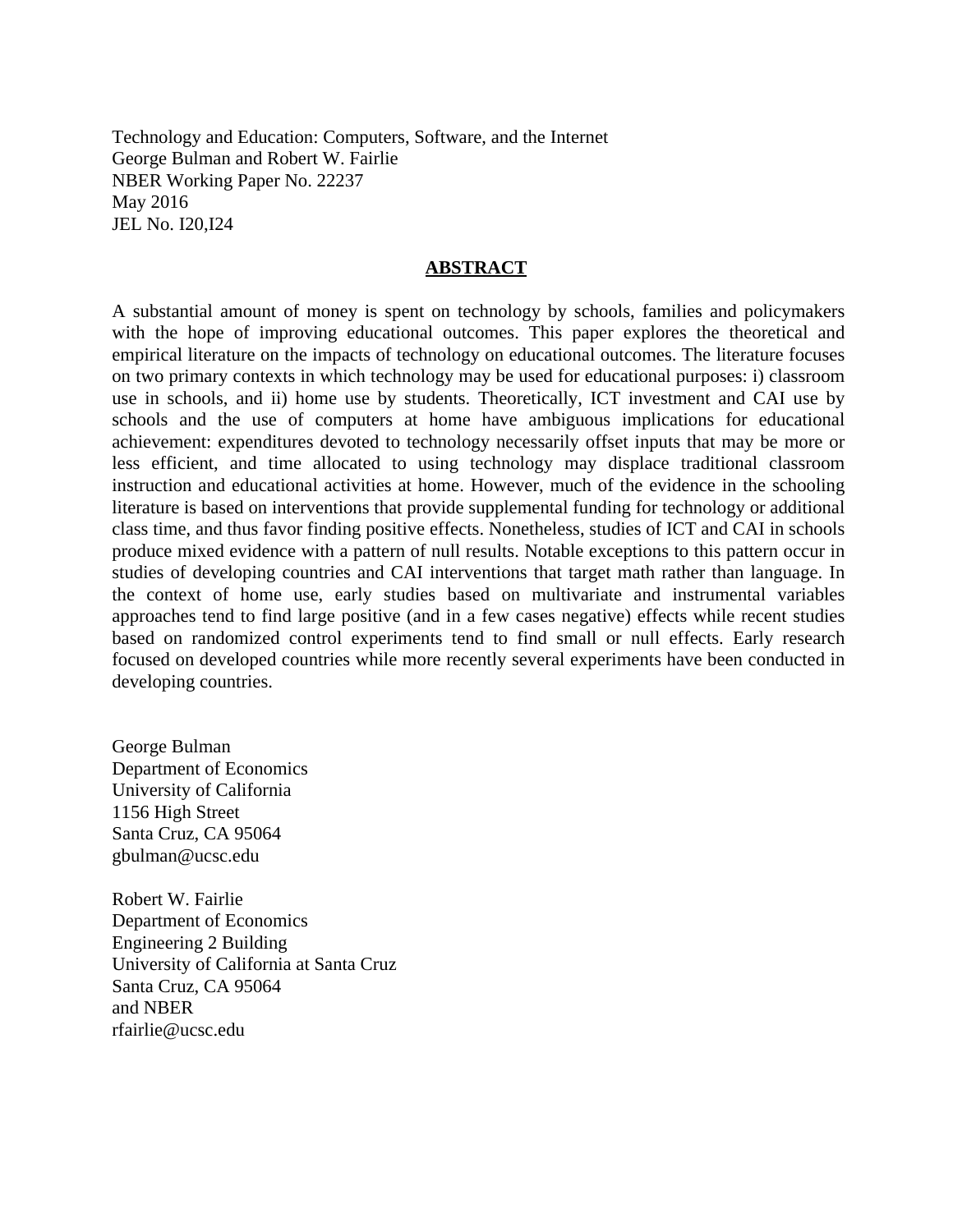## **1. Introduction**

l

Schools and families around the world spend a substantial amount of money on computers, software, Internet connections, and other technology for educational purposes. The use of technology is ubiquitous in the educational system in most developed countries. For example, essentially all instructional classrooms in U.S. public schools have computers with Internet access (U.S. Department of Education 2012). Most countries in Europe also have high rates of computer access in schools (European Commission 2013). In addition to school level investment in technology, central governments frequently play an active role in providing or subsidizing investment in computer and Internet access. The U.S. federal government spends more than \$2 billion and recently increased the spending cap to \$3.9 billion per year on the Erate program, which provides discounts to schools and libraries for the costs of telecommunications services and equipment (Puma, et al. 2000, Universal Services Administration Company 2013, Federal Communications Commission 2014). England provided free computers to nearly 300,000 low-income families at a total cost of £194 million through the Home Access Programme.<sup>[1](#page-2-0)</sup> A growing number of schools are experimenting with one-to-one laptop or tablet programs that provide a computer to each student and often allow the student to take the computer home (Warschauer 2006; Maine Education Policy Research Institute 2007; Texas Center for Educational Research [2](#page-2-1)009).<sup>2</sup> These programs are potentially expensive -- for example, equipping each of the 50 million public school students in the United States with a

<span id="page-2-0"></span><sup>&</sup>lt;sup>1</sup> The Euro 200 Program in Romania and the Yo Elijo Mi PC Program in Chile are additional examples of government programs providing computers to low-income children.

<span id="page-2-1"></span> $^2$  Extensive efforts to provide laptops to schoolchildren also exist in many developing countries. For example, the One Laptop per Child program has provided more than 2 million computers to schools in Uruguay, Peru, Argentina, Mexico and Rwanda, and started new projects in Gaza, Afghanistan, Haiti, Ethiopia and Mongolia. See http://one.laptop.org/about/countries.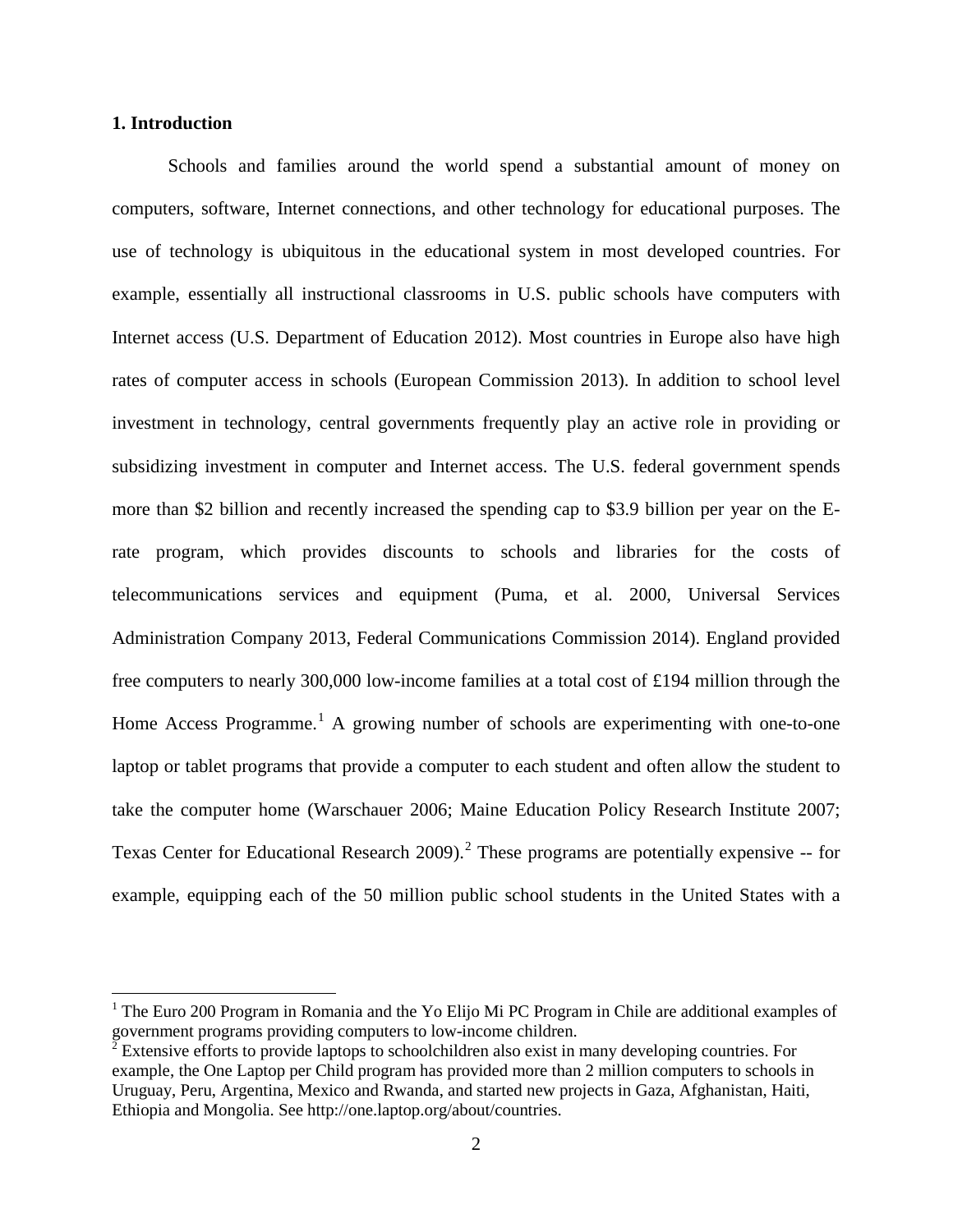laptop would cost tens of billions of dollars each year even if these laptops were replaced only every three years.

Families also spend a substantial amount of money on computers, software, and Internet connections each year. In the United States, for example, 86 percent of schoolchildren have access to a computer at home. Although current levels of access to home computers and Internet connections among schoolchildren are very high, access is not evenly distributed across countries or across the population within countries. Less than one quarter of schoolchildren in Indonesia, for example, have access to a computer at home that they can use for schoolwork. In the United States, 98 percent of the 12 million schoolchildren living in households with \$100,000 or more in income have access to a computer at home, but only 67 percent of the 12 million schoolchildren living in households with less than \$25,000 in income have access. These disparities in access to home computers and the Internet are known as the Digital Divide.

A better understanding of how computer technology affects educational outcomes is critical because it sheds light on whether such technology is an important input in the educational production process and whether disparities in access will translate into educational inequality. This paper explores the theory and literature on the impacts of technology on educational outcomes. Although technology is a broad term, the paper focuses on the effects of computers, the Internet, and software such as computer assisted instruction, which are currently the most relevant forms of new technology in education.<sup>[3](#page-3-0)</sup> The discussion focuses primarily on the impacts of computers, the Internet and software on educational outcomes instead of impacts on other forms of human capital such as computer skills (although we discuss a few studies).<sup>[4](#page-3-1)</sup> We

l

<span id="page-3-0"></span><sup>&</sup>lt;sup>3</sup> The Census Bureau and Bureau of Labor Statistics define personal computers as "desktop, laptop, netbook, notebook or tablet computers" in the latest Current Population Survey (2012).

<span id="page-3-1"></span> $4$  Computer skills training (CST) or computer science, which are vocational or academic subjects with benefits in the labor market, have generally been of less interest in the area of the economics of education.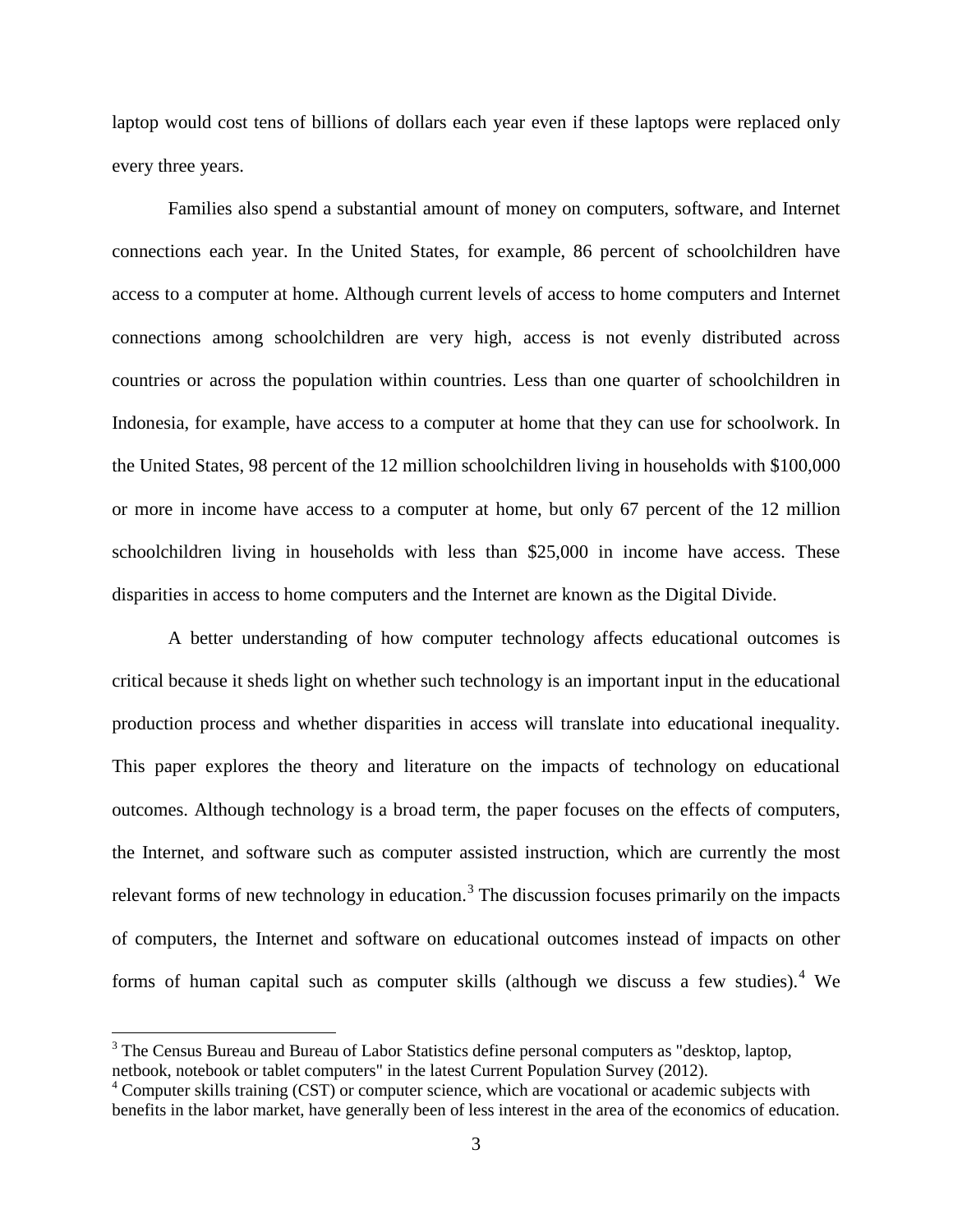consider studies that examine the impacts of technology on measurable educational outcomes, such as grades, test scores, retention, graduation, and attendance. Attention is also largely, but not entirely, restricted to studies from the economics literature.

The literature focuses on two primary contexts in which technology may be used for educational purposes: i) classroom use in schools, and ii) home use by students. These contexts differ fundamentally in terms of who makes the investment decision and who controls how the technology is used. Districts and schools determine the level of technology investment and control how it is used in the classroom to aid instruction. Parents and students make decisions over investment in computers, the Internet, software, and other technologies at home. One unifying theme of the discussion is that the use of technology is placed in the context of educational production functions commonly discussed in the economics literature.

Investment in computer hardware, software and connectivity may offset other inputs that affect student achievement in the context of the household and the school. Likewise, time spent using computers offsets other educational or recreational activities. We discuss the extent to which the estimates in the literature reflect these tradeoffs. Investment in computers for schools is divided into two broad areas: i) investment in information and communications technologies (ICT) generally, such as computer hardware and Internet connections, and ii) specific software used for computer aided instruction (CAI). Computer use at home poses a unique challenge for estimation as the context is less conducive to policy interventions and randomized trials. We

l

Angrist and Lavy (2002) note that "CST skills seems undeniably useful, just as typing was a useful skill taught in American high schools earlier in the twentieth century, but most of the recent interest in the educational use of computers focuses on CAI and not CST." We also do not focus on the analysis of the relationship between technology and the labor market for which there has been an extensive literature. See Autor (2001); Autor, Katz, and Krueger (1998); DiMaggio and Bonikowski (2008); DiNardo and Pischke (1997); Freeman (2002); Krueger (1993) for a few examples.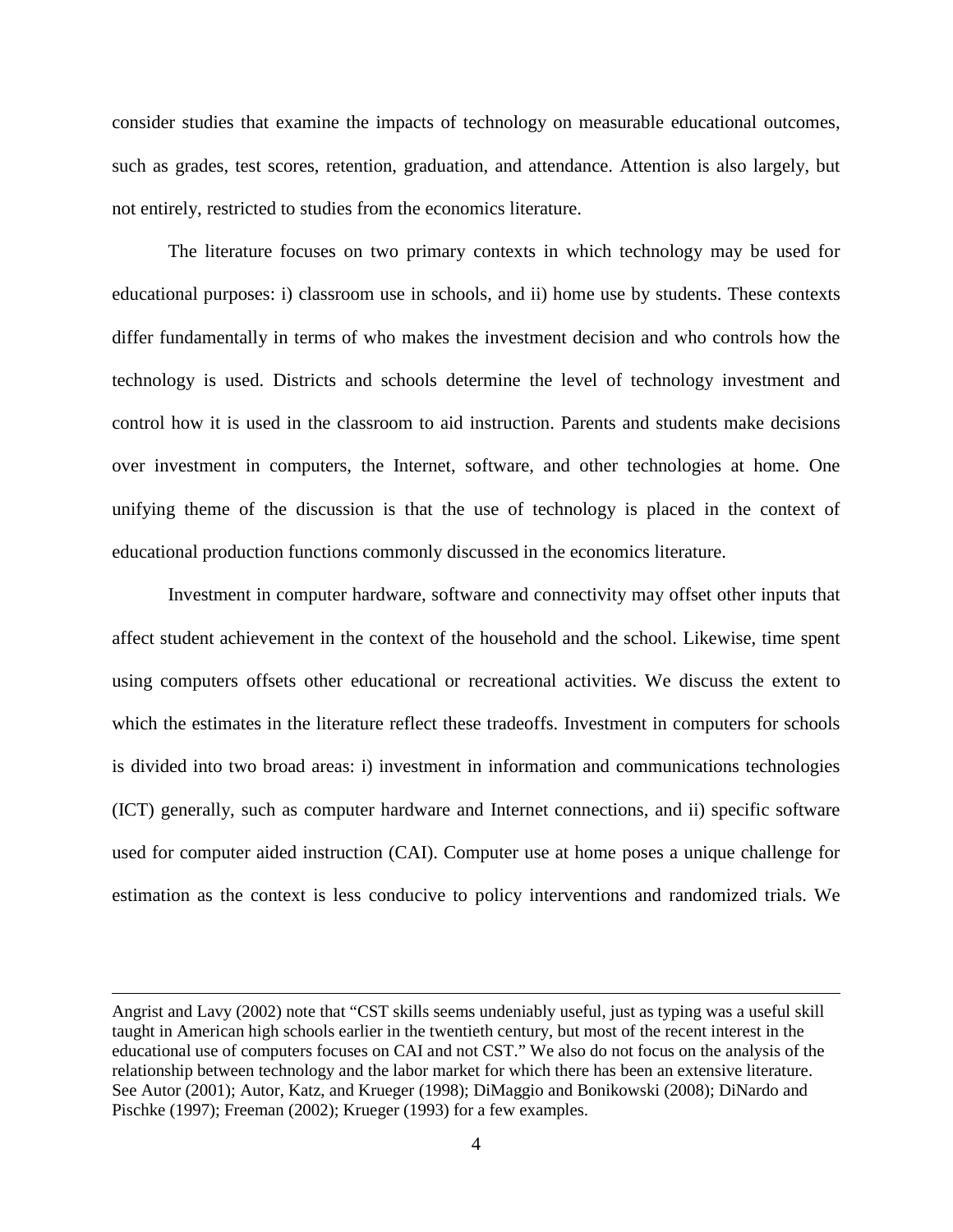examine the literature based on cross-sectional evaluations relative to more recent studies based on experimental and quasi-experimental designs.

Section 2.1 discusses rates of computer use in schools. Section 2.2 highlights important theoretical considerations when interpreting estimates of the effects of technology in schools. Section 2.3 presents estimates from studies focusing on ICT and CAI investment in schools. Section 3.1 presents rates of access to computers at home, and Section 3.2 discusses theoretical considerations. Section 3.3 presents estimates of the effects of home computer use with an emphasis on differences in research design. Section 4 concludes and offers suggestions for future research.

#### **2. Technology Use in Schools**

#### *2.1 Estimates of rates of technology use in schools*

Access to computers in public schools has increased manifold in the last thirty years. In the United States, there were only 0.008 computers per student in 1984, or 1 computer per 125 students (Coley, Cadler, and Engel 1997). Figure 1 displays recent trends in the number of computers per student based on data from the National Center for Educational Statistics (NCES). As recently as 1998, there were 0.15 computers per student and only half of these computers had Internet access. The most recent data available from the NCES, which is from 2008, indicates that there are 0.32 computers per student and essentially all computers have Internet access.

Germany, the UK, Japan, and other OECD countries also have high levels of computer access. Table 1 reports the average number of computers available per student for the 50 most populous countries in the world with data reported in the 2012 Programme for International Student Assessment (PISA) conducted by the OECD. These data indicate that there are 0.95 computers per 15 year-old student in the U.S., 1.02 in the United Kingdom, 0.65 in Germany,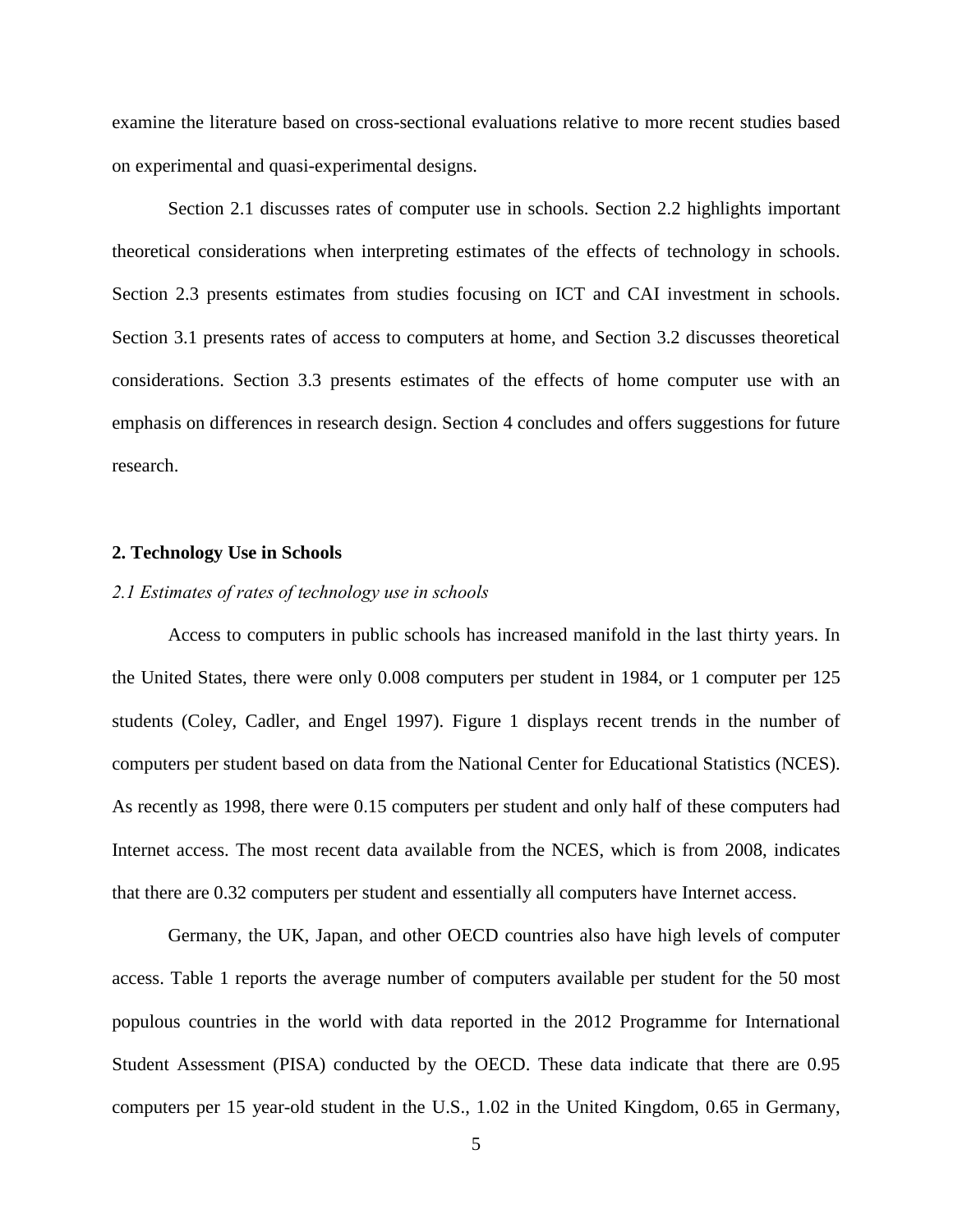and 0.56 in Japan. PISA data contain, to the best of our knowledge, the most uniform measure of computer access across all countries, but provide estimates of the number of computers per student that are much higher than most other sources. For example, the PISA estimates are nearly three times higher for the United States than those reported by the NCES, which is likely partly due to counting the number of "available" computers to students of a specific age, including those shared with students in other grades, but is also partly due to the most recent NCES data being from  $2008.<sup>5</sup>$  $2008.<sup>5</sup>$  $2008.<sup>5</sup>$ 

Table 2 presents the results of the European Commission's survey of school computer access and use. The survey reveals rates of computer access more similar to those in the U.S. for several countries, including Austria, Denmark and Spain. Across all EU countries represented in the study, there are  $0.20$  computers per student in the  $8<sup>th</sup>$  grade and  $0.33$  computers per student in the  $11<sup>th</sup>$  grade. More than 50 percent of middle school students in the EU reported using a computer during lessons at least once each week. It is clear that the computer has become a regular part of classroom instruction in developed countries.<sup>[6](#page-6-1)</sup>

Interestingly, in the United States, schools serving students from the lowest income households have an almost identical number of computers per student as schools serving wealthier households (U.S. Department of Education 2012), though the quality of these computers may differ. However, there is a notable digital divide across countries. Many developing countries still have relatively low rates of computer and Internet access. PISA reports

 $\overline{a}$ 

<span id="page-6-0"></span><sup>&</sup>lt;sup>5</sup> To create their measure of computers per student, PISA uses responses to the following two questions: "At your school, what is the total number of students in the <national modal grade for 15-year-olds>?," and "Approximately, how many computers are available for these students for educational purposes?" This measure is different than those collected by other institutions such as the U.S. Department of Education, the European Commission, and UNESCO. These institutions consider the total number of school computers and the total number of school students.

<span id="page-6-1"></span><sup>&</sup>lt;sup>6</sup> Simple counts of computers and Internet connections provide only a general sense of each country's level of technology adoption. Potentially important differences in the quality of technology and the intensity of technology use (e.g. hours per day) are rarely documented in a systematic way.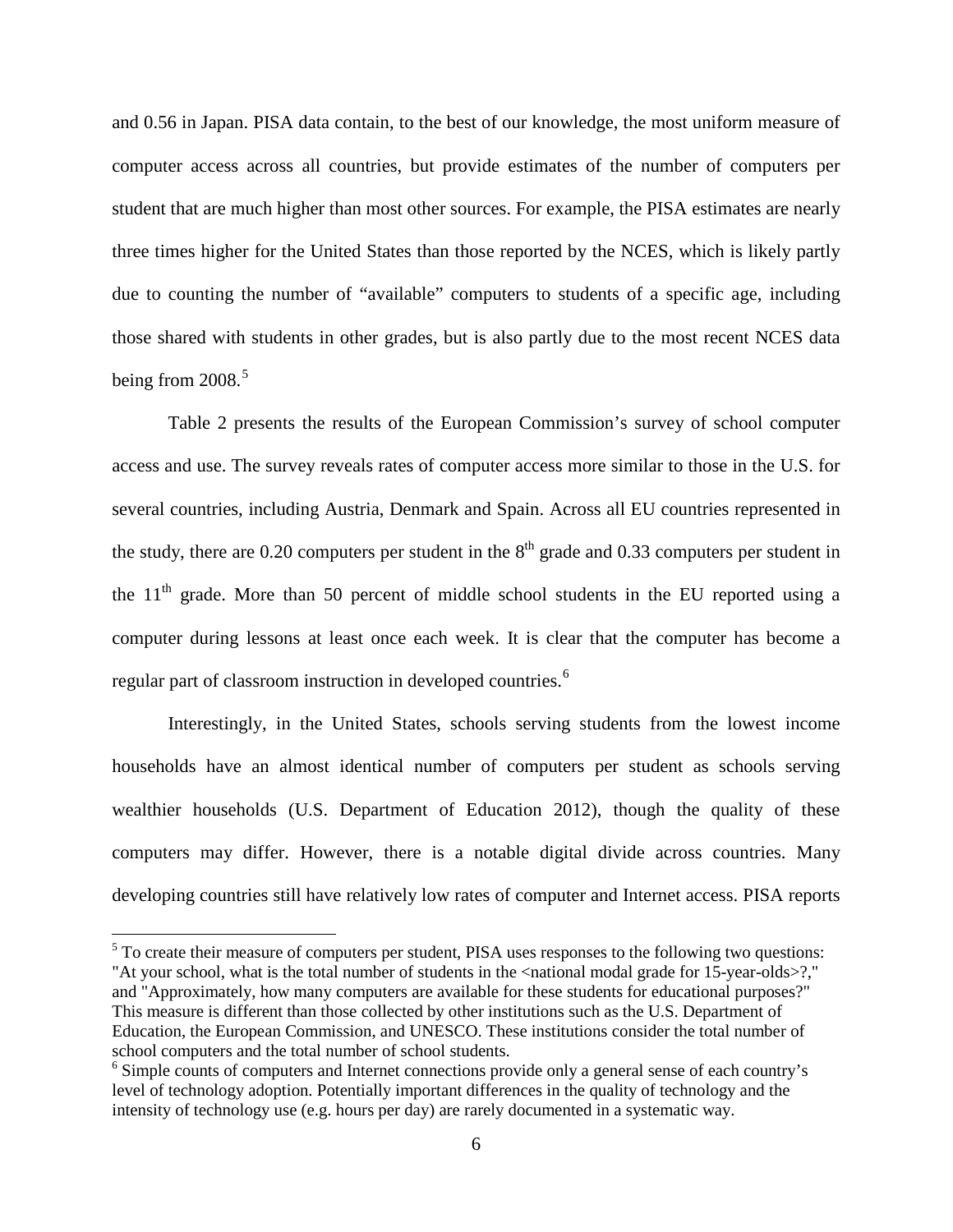computer access rates in Brazil, Romania, Turkey, and Vietnam that are approximately onefourth those in developed countries. UNESCO (2014) reports that the Philippines has more than 400 students per computer.<sup>[7](#page-7-0)</sup> Due to a lack of uniform data over time, it is difficult to determine the rate at which computer access is changing in many countries and how persistent the digital divide is likely to be.

## *2.2 Theory*

l

Access to computers in schools may improve student outcomes in several ways. Computer software has the potential to provide self-paced instruction that is typically difficult to achieve in group instruction (Koedinger et al. 1997). Likewise, the content of instruction may be individualized to the strengths and weaknesses of the student. Because students can use instructional programs without the direct supervision of a teacher, ICTs and computer aided instruction hold the promise of increasing the overall amount of instruction that students receive (Cuban 1993 and Barrow, Markman, and Rouse 2009), while still allowing parents and teachers to monitor student progress. The Internet represents a potentially valuable resource for finding out information about a wide range of educational topics for reducing the coordination costs of group projects. Computers, the Internet, software and other technologies, because of their interactive nature, may engage schoolchildren in ways that traditional methods cannot (Cuban 2003). Further, enhanced computer skills may alter the economic returns to education, especially in fields in which computers are used extensively. These factors, in addition to the direct benefits

<span id="page-7-0"></span><sup>&</sup>lt;sup>7</sup> The United Nations Educational, Scientific and Cultural Organization (UNESCO) Institute for Statistics has recently been tasked with improving global data on ICT availability and use (UNESCO 2009). While UNESCO has produced reports for several regions since 2012 (Latin America, the Caribbean, and the Arab States), the coverage is still quite limited.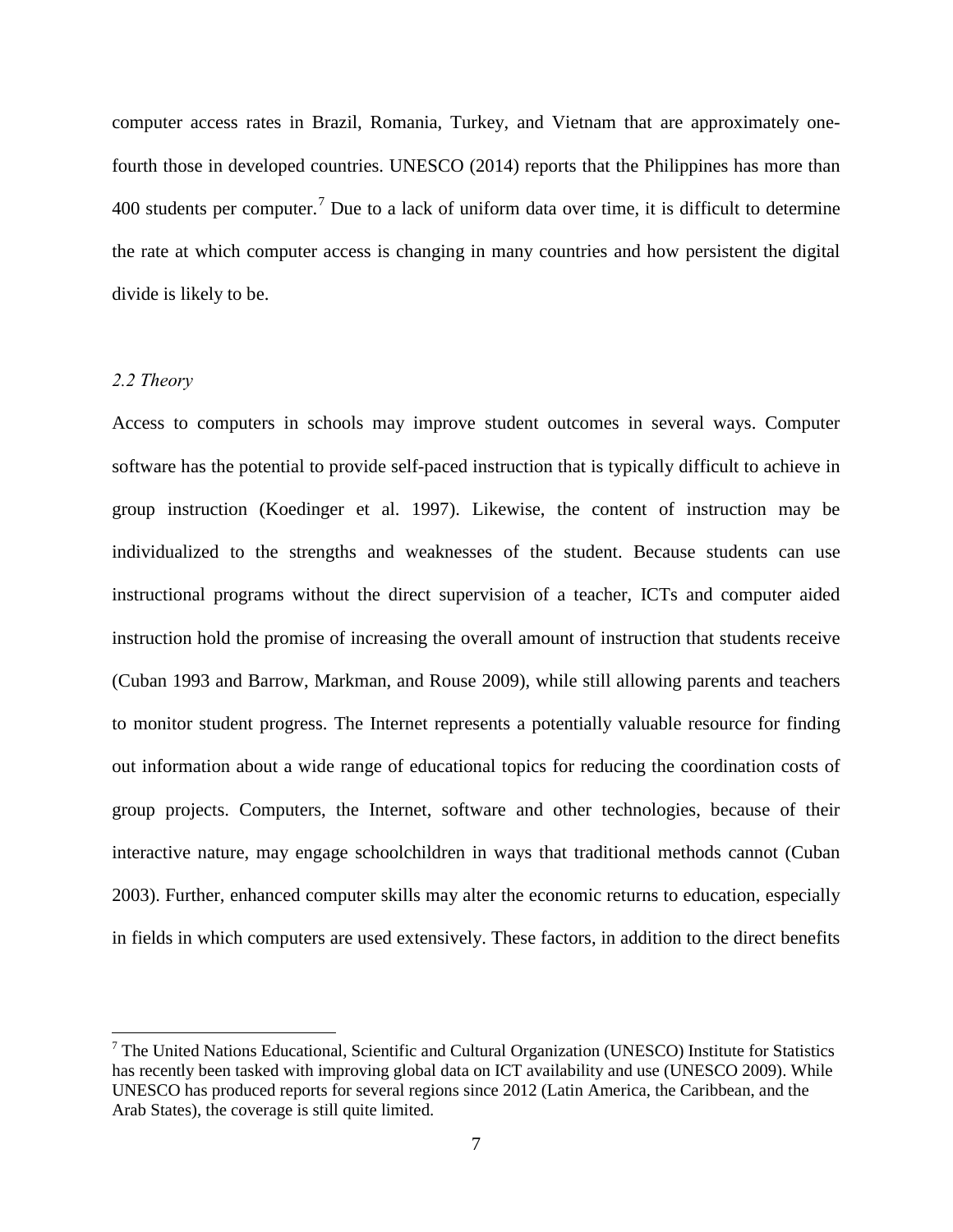of being computer literate in the workplace, society and higher education, are behind the decision to invest in ICT and CAI in schools.

The most relevant policy question of interest is whether schools are choosing the optimal levels of technology relative to traditional inputs. That is, with limited financial resources and instructional time, can schools, district, states, or countries increase academic achievement by investing more in technology. The answer to this question necessarily involves a trade-off between inputs. Financial investment in computers, Internet connections, software and other ICTs is likely to offset investment in traditional resources such as teachers and textbooks. Likewise, time spent using computers in the classroom may offset traditional group instruction by the teacher or independent learning by the student. These tradeoffs imply that the theoretical predictions of the effect of ICT and CAI investment are ambiguous.

Computer resources can be added to a standard model of education production (for examples in the literature see Hanushek 1979, 1986; Rivkin, Hanushek, and Kain 2005; Figlio 1999; and Todd and Wolpin 2003). The binding constraints in such models are the budget for school resources and the amount of class time available for instruction. With these constraints, the comparison of interest is the effectiveness of a dollar invested in ICT relative to a dollar invested in traditional school resources and, analogously, the effectiveness of an hour of classroom time allocated to CAI relative to an hour of traditional instruction. In practice, however, the literature frequently estimates the effect of supplemental investment in ICT and supplemental class time using CAI.<sup>[8](#page-8-0)</sup> These estimates of the effect of ICT and CAI reflect whether technology can have a positive effect on education in the absence of constraints.

l

<span id="page-8-0"></span><sup>&</sup>lt;sup>8</sup> The distinction between estimates based on inputs that are supplements to, rather than substitutes for, traditional instruction is rarely made adequately in the literature. A notable exception is Linden (2008), which makes the distinction the focal point of parallel experiments – one that substitutes for traditional instruction with CAI and another that provides supplemental CAI outside of regular school hours.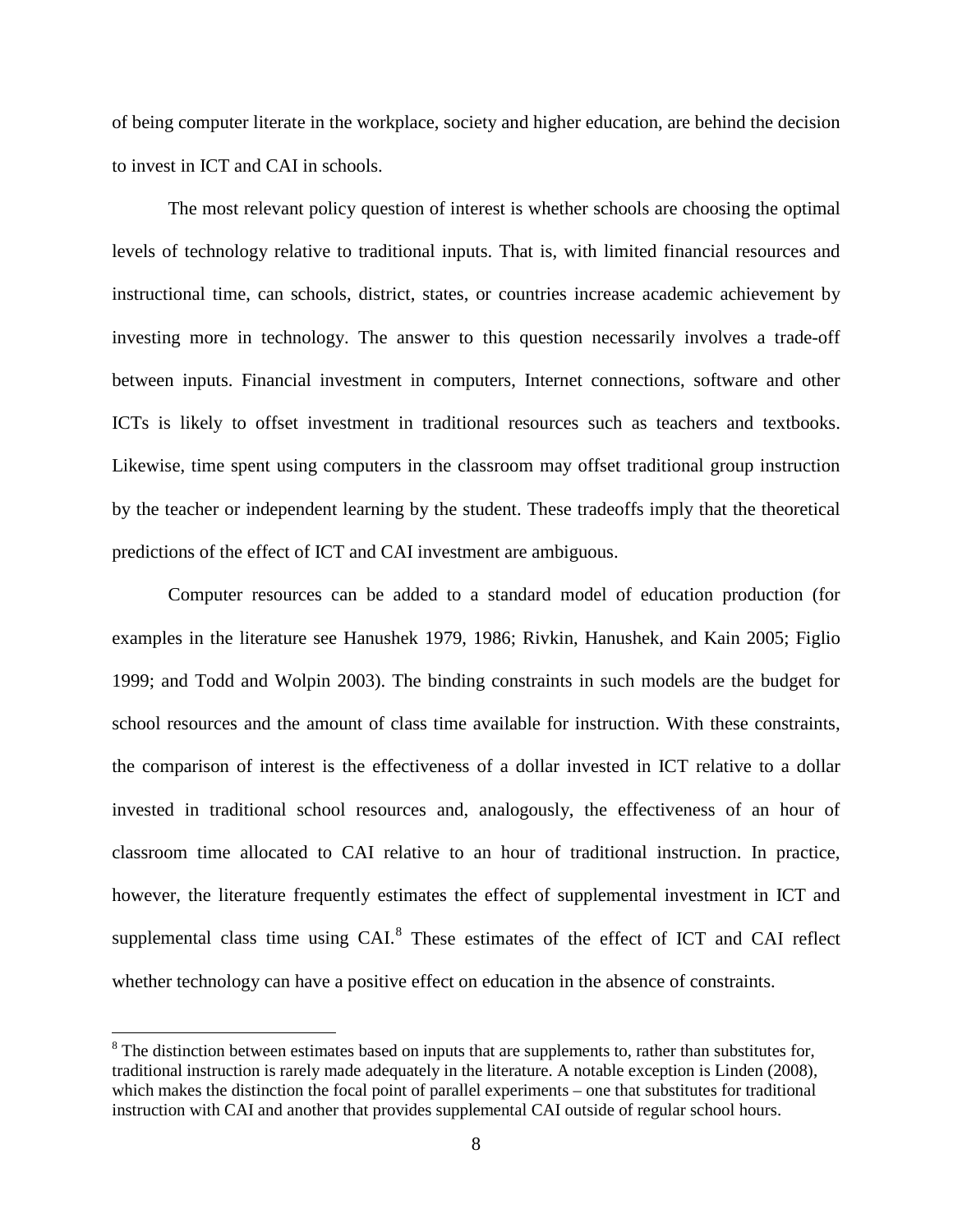We consider a model of value-added education that provides a framework in which to discuss the empirical studies discussed in the following section.<sup>[9](#page-9-0)</sup>

$$
(2.1) A_{it} = f(X_{it}, A_{it-1}, S_{it}, C_{it}, T_{it}^S, T_{it}^C) \quad s.t. \quad P_t^S S_{it} + P_t^C C_{it} \leq B_t \quad and \quad T_{it}^S + T_{it}^C \leq T
$$

A measure of academic achievement, *Ait*, is assumed to depend on the characteristics of a student and his or her family,  $X_{it}$ , prior year achievement,  $A_{it-l}$ , investment in traditional and computer resources,  $S_{it}$  and  $C_{it}$ , and time allocated to traditional and computer instruction,  $T_{it}^S$  and  $T_{it}^C$ . The investments  $S_{it}$  and  $C_{it}$  can be thought of as a per-student average allocation if they are not chosen at the student level, subject to prices  $P_t^S$  and  $P_t^C$  and a per-student budget  $B_{it}$ . Likewise, the amount of time spent on traditional and computer instruction is constrained by total available instructional time *T*. Note that this model could also be considered at the level of a specific subject of interest. Conversely, if schools or districts cannot choose individual specific input levels, academic outcomes and inputs could be in the aggregate (e.g. the median score on a math exam).

If schools choose the optimal levels of investment and time allocation, then an exogenous reallocation toward technology will result in a negative or zero effect on the educational outcome. If schools do not make optimal choices, then the resulting change is likely to depend on several factors. Shifting investment to technology may have a direct effect on the quality of instruction. Greater investment in technology could improve the effectiveness of time dedicated to computer-based instruction and the corresponding reduction in traditional resources may reduce the effectiveness of time dedicated to traditional instruction. Of course,

<span id="page-9-0"></span><sup>&</sup>lt;sup>9</sup> See Hanushek (1979) for an early discussion of value-added models in the economics of education literature.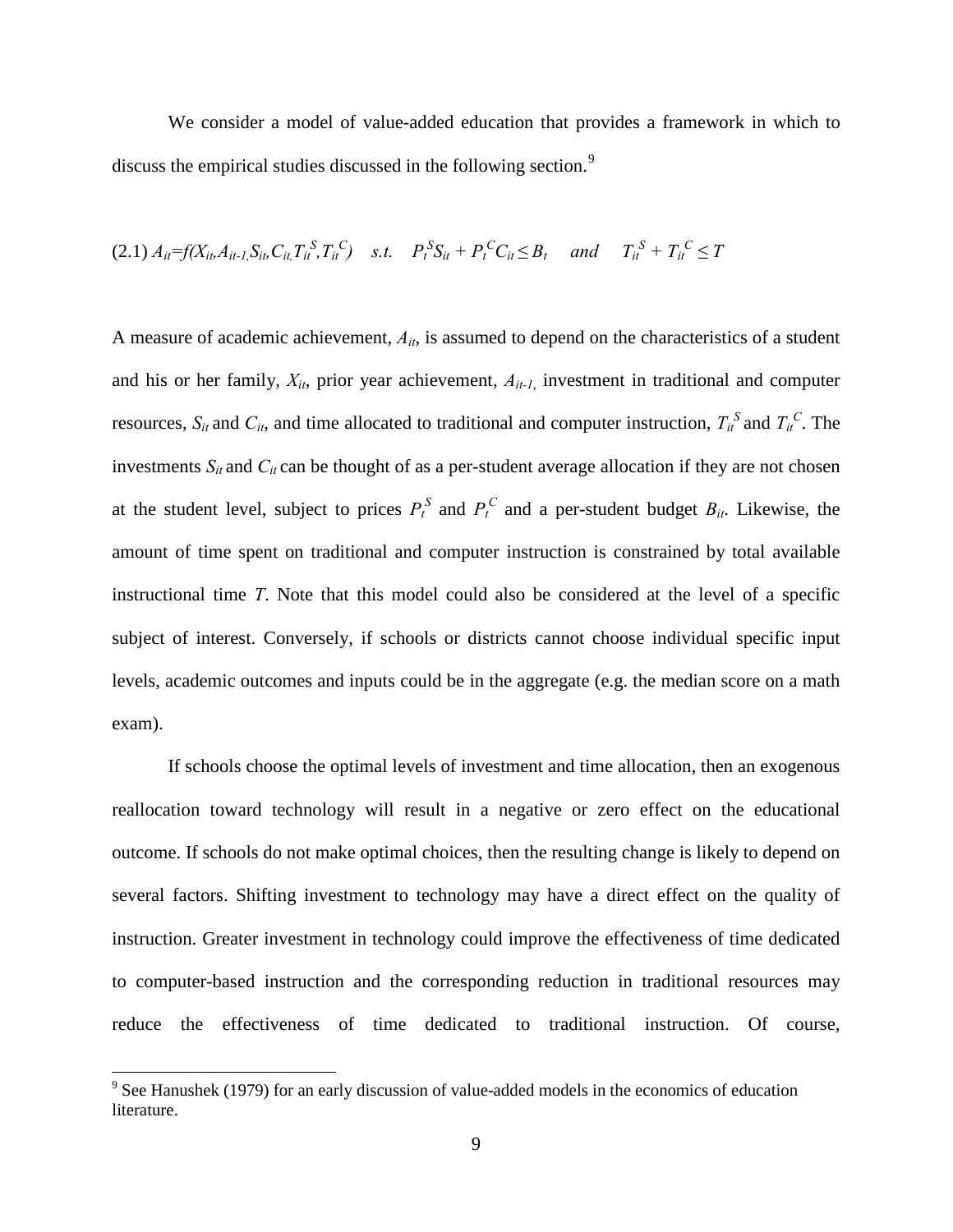complementarities between certain technologies and teacher skills could offset some of the negative effect on traditional instruction. These effects, holding the respective time allocations fixed, will be positive if *∂A/∂C > ∂A/∂S*. However, schools may change the allocation of instructional time in response to the change in resources. For example, a school with more computers may allocate more time to computer-based instruction and less to group instruction led by a teacher. Thus the total effect of changing the allocation of financial resources may also reflect a reallocation of instructional time, [*∂A/∂C + ∂A/∂T<sup>C</sup> \*∂T<sup>C</sup> /∂C*] – [*∂A/∂S + ∂A/∂T<sup>S</sup> \*∂T<sup>S</sup> /∂S*].

This model can be extended to account for different assumptions about the allocation of classroom time. First, computers may increase the total amount of instruction a student receives if teachers must divide their time between group and individual instruction. In this scenario, some traditional class time,  $T^S$ , is wasted for students and CAI can fill in these down periods. This should cause increased investment in ICT, and CAI in particular, to be more likely to have a positive effect on educational outcomes. Alternatively, students may use computers for noninstructional activities that offset instructional time. Furthermore, mechanical problems with technology could create instructional downtime. That is, some computer-based instructional time,  $T^C$ , may be wasted and thus crowd out more productive instruction. This should cause ICT investment to be more likely to have a negative effect. We discuss each of these adjustments to the model and the implications for interpreting estimates in the literature.

Barrow, Markman, and Rouse (2009) propose a model to argue that CAI may increase total instructional time during a class period or school day. They assume that a teacher *j* divides class time between providing group instruction,  $T_j^G$ , and individualized instruction for each student *i*,  $T_{ij}$ . Each student receives group instruction and his or her share of individual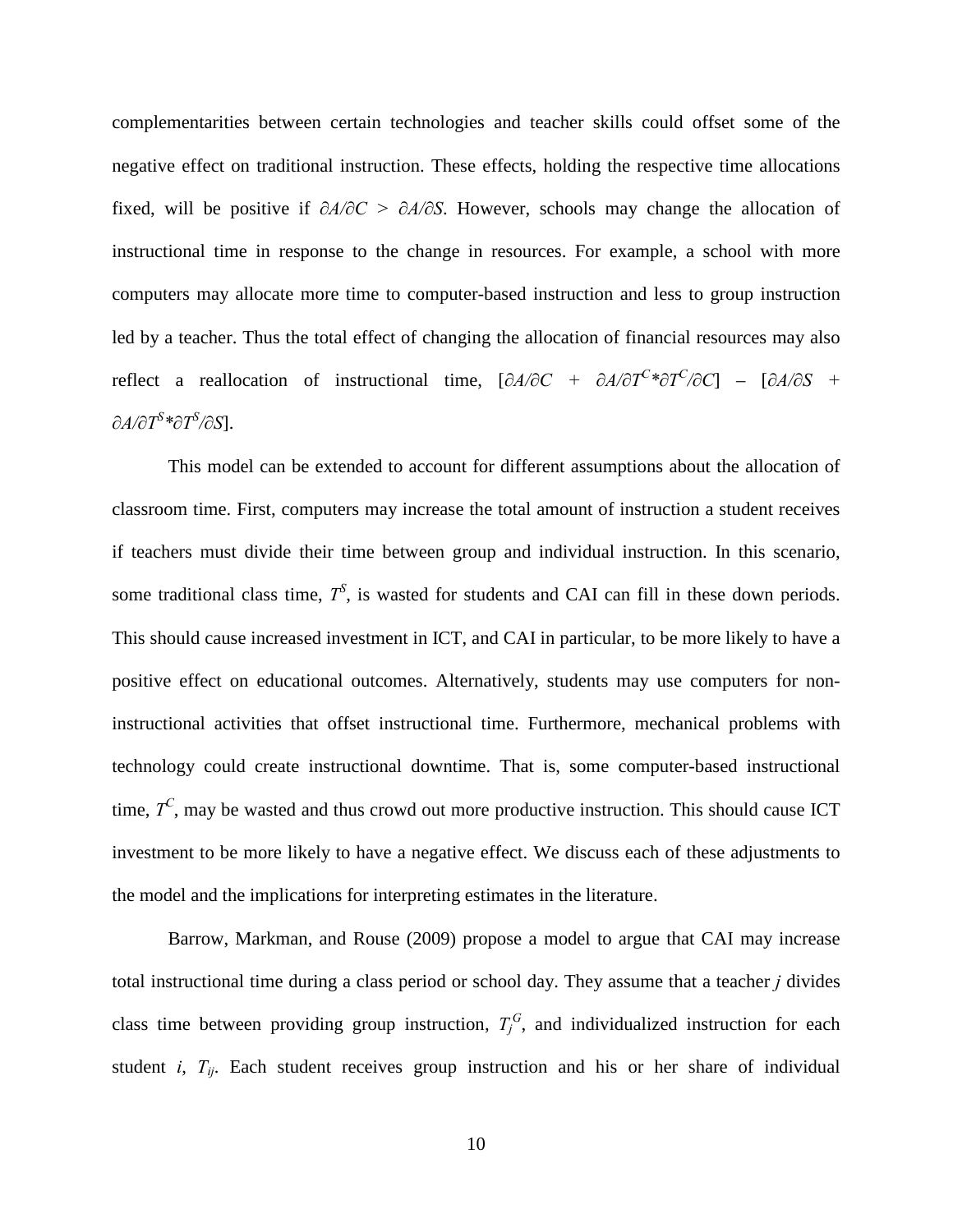instruction. Computer instruction,  $T_i^C$ , provides supplemental instruction during periods when the teacher is giving individual instruction to other students. This model differs from the baseline model presented above in that CAI replaces down time rather than traditional instruction. The revised constraints make these trade-offs clear.

(2.2) 
$$
T_{jt}^G + T_{ijt} + T_{it}^C \leq T
$$
 and  $T_{jt}^G + \sum T_{ijt} \leq T_j$ 

 $\overline{a}$ 

The return to computer-based instruction, *∂A/∂T<sup>C</sup>* , is not offset by a reduction in traditional instruction, *∂A/∂T<sup>S</sup>* . Modeled in this way, CAI will improve academic outcomes if it provides any academic benefit:  $f(X_{it}, A_{it-l}, T_{it}, T_t^G, T_{it}^C) \ge f(X_{it}, A_{it-l}, T_{it}, T_t^G, 0)$ .<sup>[10](#page-11-0)</sup>

Belo, Ferreira, and Telang (2014) model a case in which time spent using computers is not necessarily productive. For example, students may use computers to watch videos or engage in social networking activities that do not improve traditional academic outcomes. In this case, computer time  $T^C$  is divided between learning time  $T^L$  and distraction time  $T^D$ . Thus the new time constraint is  $T_{it}^{S} + T_{it}^{L} + T_{it}^{D} \leq T$ . This implies that the difference in the marginal returns,  $\partial A/\partial T^{C}$ – *∂A/∂T<sup>S</sup>* , depends on both the effectiveness of *T<sup>L</sup>* relative to *T<sup>S</sup>* and the share of *T<sup>C</sup>* that is spent on non-instructional activities. These two models highlight that the effects of CAI estimated in the literature may stem from differences in the quality of the two types of instruction or changes in productive instructional time.

In practice, many empirical studies identify the effects of ICT investment using policies that increase investment in technology at "treated" schools but not at "control" schools without

<span id="page-11-0"></span> $10$  Note that time not allocated to active teacher or computer instruction is modeled to have no academic benefit for the student. In practice, time spent receiving individualized computer instruction is substituting for whatever the students would have been doing during this time, which may have been independent learning. Thus the estimated effect of CAI in this model may be the benefit of CAI relative to independent learning.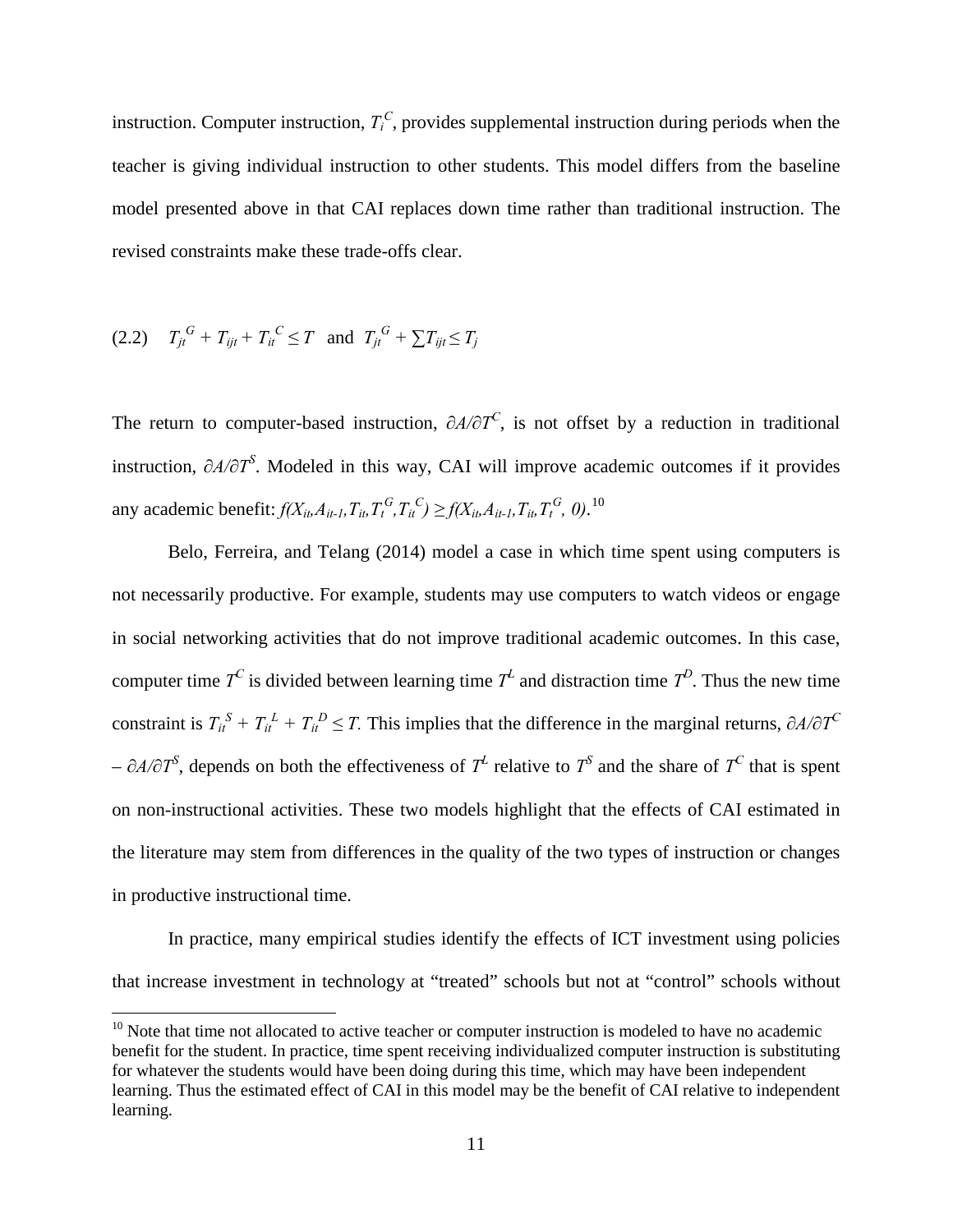an offsetting reduction in traditional resources. For example, policies exploited by Angrist and Lavy (2002) and Leuven et al. (2007) create some schools that are "winners" and receive larger shares of national ICT investment.<sup>[11](#page-12-0)</sup> These designs seem to favor finding a positive effect relative to a design in which investment must satisfy the budget constraint. Specifically, there does not need to be an offsetting reduction in traditional resources. That is, these designs may estimate [*∂A/∂C + ∂A/∂T<sup>C</sup> \*∂T<sup>C</sup> /∂C*] – [*∂A/∂T<sup>S</sup> \*∂T<sup>S</sup> /∂S*] without the offsetting effect *∂A/∂S*. Further, there could be an income effect that increases investment in traditional resources (e.g. if funding normally used for computers is used to hire teachers' aides). Thus a positive effect could be found even if the marginal dollar of investment in technology is not more effective than the marginal dollar invested in traditional resources, and (perhaps) even if technology has no benefit for educational production. Despite the fact that these designs favor finding positive effects, they could nonetheless produce negative estimates if time is reallocated to computer-based instruction and this has smaller returns than traditional instruction (e.g. if a high fraction of computer time is non-instructional). It is also possible that schools may reallocate funds away from traditional instruction to maintain or support investments in technology.

An analogous discussion is relevant for interpreting the results in the CAI literature. If CAI substitutes for traditional instruction, then the estimated effect is a comparison of the marginal effects of traditional instruction and CAI (i.e.  $\partial A/\partial T^C$  –  $\partial A/\partial T^S$ ). This is the economic and policy question of interest. However, many policies and experiments used to evaluate CAI increase a student's instructional time in a specific subject (e.g. Rouse and Krueger 2004) or total instructional time (e.g. Banerjee, Cole, Duflo, and Linden 2007). This occurs when nonacademic classes or classes dedicated to other subjects are reallocated to the subject being

 $\overline{a}$ 

<span id="page-12-0"></span> $11$  Goolsbee and Guryan (2006) exploit the E-Rate subsidy that results in varying prices of computing across schools and thus has both a price and an income effect.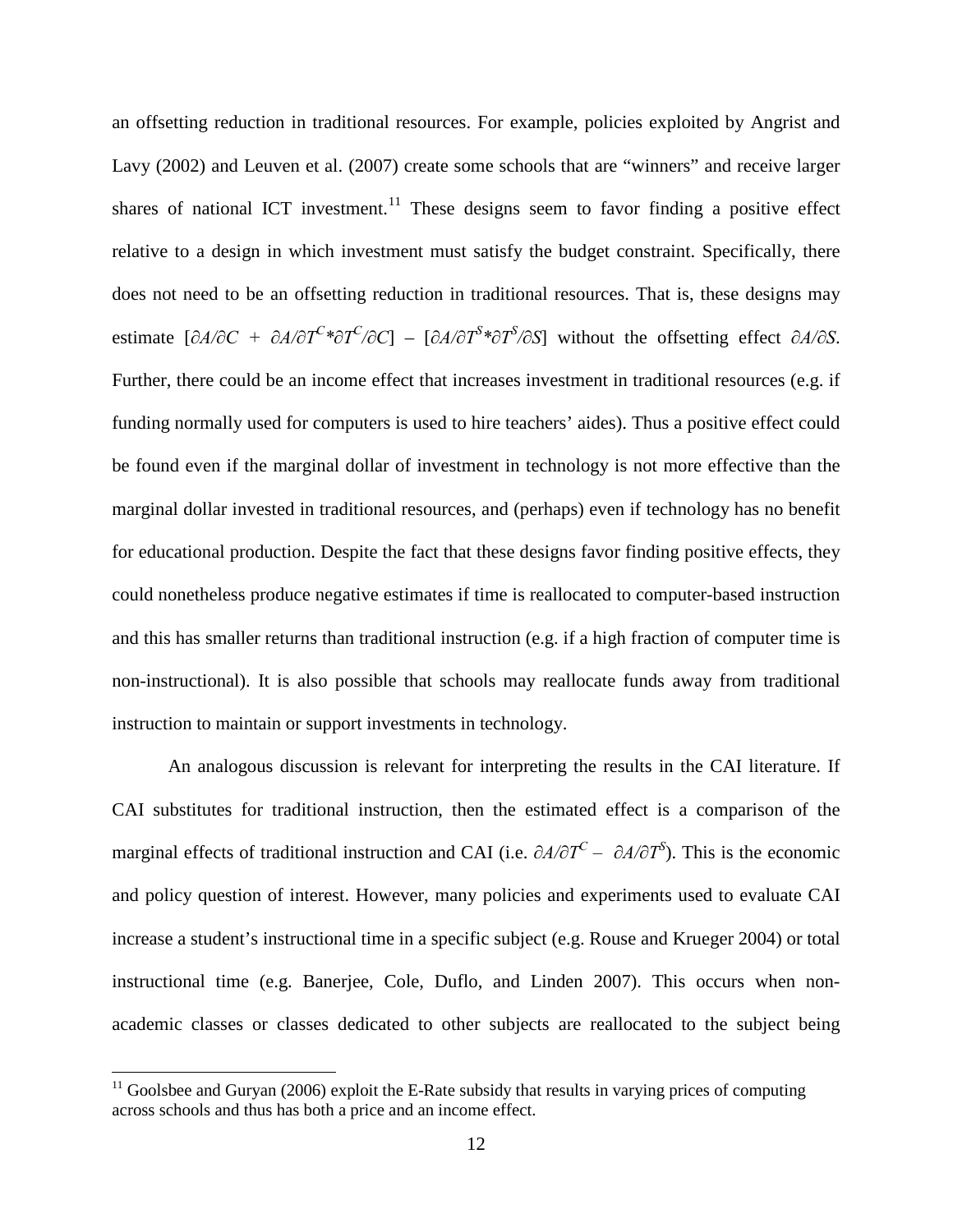considered, or when instruction is offered outside of regular school hours. That is, the estimated effects in the literature frequently reflect an increase in *T* rather than just an increase in *T<sup>C</sup>* and the corresponding reduction in  $T^S$ . Thus the results should be interpreted as some combination of the effect of substituting CAI for traditional instruction and increasing instructional time. It is worth noting that the benefits of CAI, like those of ICT more broadly, may be attenuated if students use computers for non-academic purposes instead of the intended instruction.

Therefore, many empirical studies on ICT and CAI are structured in favor of finding positive effects on academic outcomes. Interpreting and comparing the estimates in the literature requires careful consideration of whether computer resources are supplementing or substituting for traditional investment. Estimates across studies are also likely to differ due to variation in treatment intensity (the amount of financial investment or the number of hours dedicated to computer use), the duration of the treatment, the quality of the investment, and the quality of the traditional investment or instruction that is offset.

## *2.3 Empirical Findings*

## *2.3.1 Information and Communication Technologies Investment*

Research on the effects of ICT investment in schools has closely mirrored the broader literature on the effects of school investment (see, for example, Betts 1996; Hanushek, Rivkin, and Taylor 1996; and Hanushek 2006). Early studies of ICT in the education literature focused on case studies and cross-sectional comparisons (see Kirkpatrick and Cuban 1998; Noll, et al. 2000 for reviews). Studies in the economics literature have often exploited natural policy experiments to generate variation over time in ICT investment (e.g. Angrist and Lavy 2002; Goolsbee and Guryan 2006; Leuven 2007; Machin, McNally, and Silva 2007). Recent studies of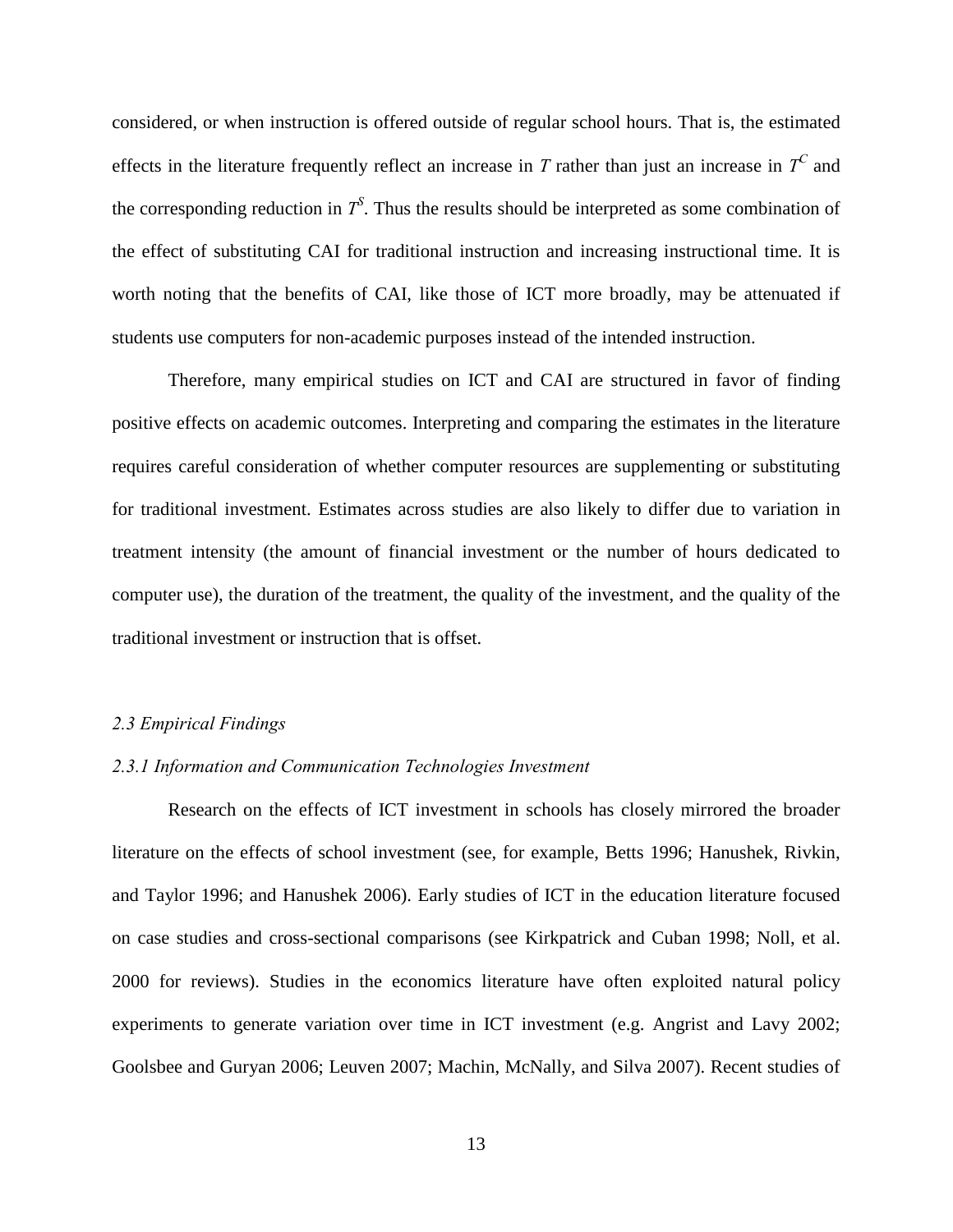CAI have generally relied on randomized control trials (e.g. Rouse and Krueger 2004; Banerjee, Cole, Duflo, and Linden 2007; Mathematica 2009; Carillo, Onofa and Ponce 2010; Mo et al. 2014). This section focuses on three important dimensions of variation in the literature: 1) the type of investment (ICT or CAI); 2) the research design (cross-sectional, natural experiment, or RCT); and 3) the interaction of the investment with traditional instruction (supplemental or substituting).

Fuchs and Woessmann (2004) examine international evidence on the correlation between computer access in schools (and homes) and performance on PISA, an internationally administered standardized exam. They show that simple cross-sectional estimates for 32 countries might be biased due to the strong correlation between school computers and other school resources. The authors note that evidence based on cross-sectional differences must be interpreted cautiously. Omitted variables are likely to generate positive bias in cross-country comparisons. However, cross-sectional estimates within countries may exhibit negative bias if governments target resources to schools that serve higher proportions of students from low income households. Once they control for an extensive set of family background and school characteristics, they find an insignificant relationship between academic achievement and the availability of school computers.

Most recent research on ICT investment has exploited policies that promote investment in computer hardware or Internet access. The majority of studies find that such policies result in increased computer use in schools, but few studies find positive effects on educational outcomes. This is in spite of the fact that many of these studies exploit policies that provide ICT investment that supplements traditional investment. The results suggest that ICT does not generate gains in academic outcomes or that schools allow computer-based instruction to crowd out traditional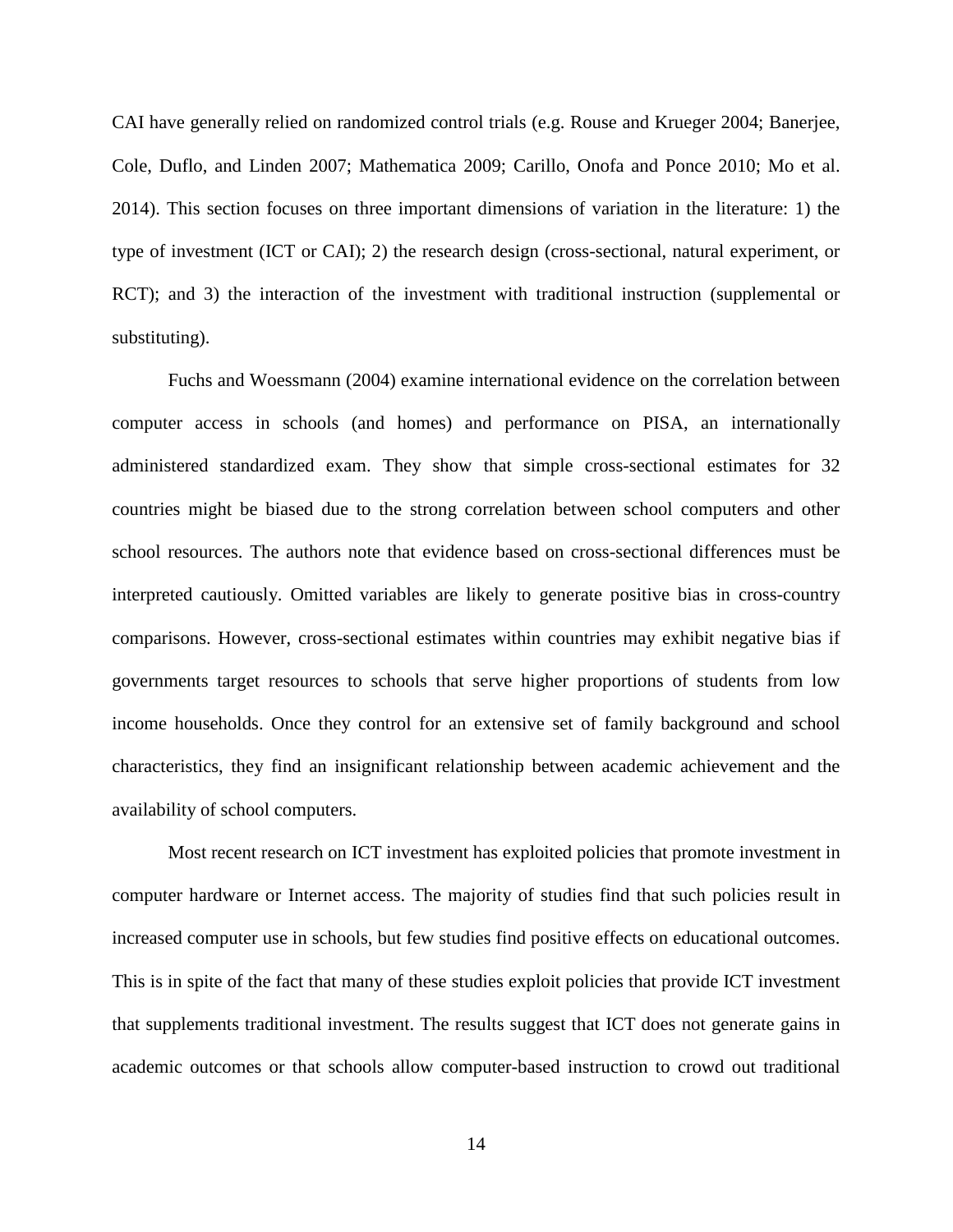instruction. Regardless, a null result in this context is a stronger result than if there was a binding constraint that required substitution away from investment and time allocated to other inputs.

Angrist and Lavy (2002) find higher rates of computer availability in more disadvantaged schools in Israel, which may be due to the Israeli school system directing resources to schools on a remedial basis. Thus cross-sectional estimates of the effect of computer access are likely to be biased downward. To address this, the authors exploit a national program that provided computers and computer training for teachers in elementary and middle schools. The allocation of computers was based on which towns and regional authorities applied for the program, with the highest priority given to towns with a high fraction of stand-alone middle schools. They present reduced-form estimates of the effect of the program on student test scores and they use the program as an instrumental variable to estimate the effect of computer aided instruction (defined broadly) on test scores.<sup>[12](#page-15-0)</sup> Survey results indicate that the computers were used for instruction, but the authors find negative and insignificant effects of the program on test scores. While the identification strategy estimates the effects of supplemental financial investment in ICT, it did not necessarily result in supplemental class time, so the estimates may reflect the tradeoff between computer aided and traditional instruction. The authors argue that computer use may have displaced other more productive educational activities or consumed school resources that might have prevented a decline in achievement.

The finding that ICT investment generates limited educational gains is common in the literature. Leuven et al. (2007) exploit a policy in the Netherlands that provided additional funding for computers and software to schools with more than seventy percent disadvantaged students. Using a regression discontinuity design, they find that while additional funding is not

 $\overline{a}$ 

<span id="page-15-0"></span> $12$  An identifying assumption for the instrumental variables interpretation is that CAI is the sole channel by which computers would positively or negatively affect academic performance.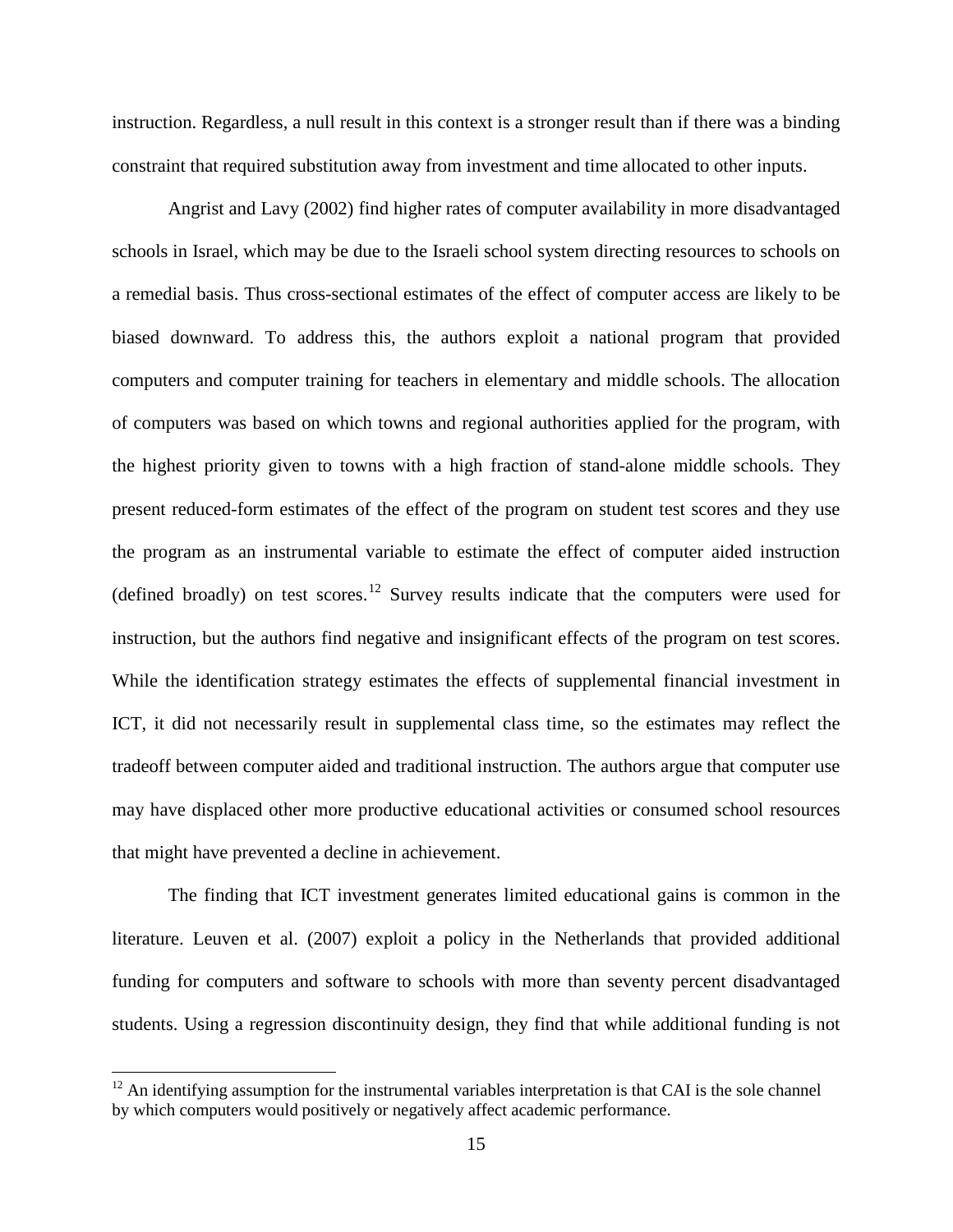spent on more or newer computers, students do spend more time on a computer in school (presumably due to new software). But the estimates suggest a negative and insignificant effect on most test score outcomes. The authors come to a similar to conclusion as Angrist and Lavy (2002) that computer instruction may be less effective than traditional instruction.

In the United States, Goolsbee and Guryan (2006) examine the federal E-Rate subsidy for Internet investment in California schools. The subsidy rate was tied to a school's fraction of students eligible for a free or reduced lunch, which generated variation in the rate of Internet investment, creating both an income and price effect.<sup>[13](#page-16-0)</sup> Schools that received larger subsidies had an incentive to offset spending on traditional inputs with spending on Internet access. The authors find increased rates of Internet connectivity in schools, but do not find increases in test scores or other academic outcomes. The authors note that access to the Internet may not improve measurable student achievement and that promoting early adoption of technology may result in schools investing too soon in technologies and thus acquiring inferior or higher-cost products. In a more recent paper, Belo, Ferreira, and Telang (2014) examine if broadband use generates a distraction that reduces academic performance in Portugal. They find very large negative effects when using proximity to the internet provider as an instrument for the quality of the internet connection and time spend using broadband.

More recently, Cristia et al. (2014) examine the introduction of the Huascaran program in Peru between 2001 and 2006. The program provided hardware and non-educational software to a selected set of schools chosen on the basis of enrollment levels, physical access to the schools, and commitment to adopt computer use. Using various weighting and matching techniques, they find no effect of the program on whether students repeat a grade, drop out, or enroll in secondary

l

<span id="page-16-0"></span><sup>&</sup>lt;sup>13</sup> The authors attempt to exploit discrete cutoffs in prices to implement a regression discontinuity design. Unfortunately, this does not result in a strong enough first stage to generate reliable estimates, so they exploit time variation in a difference-in-differences design.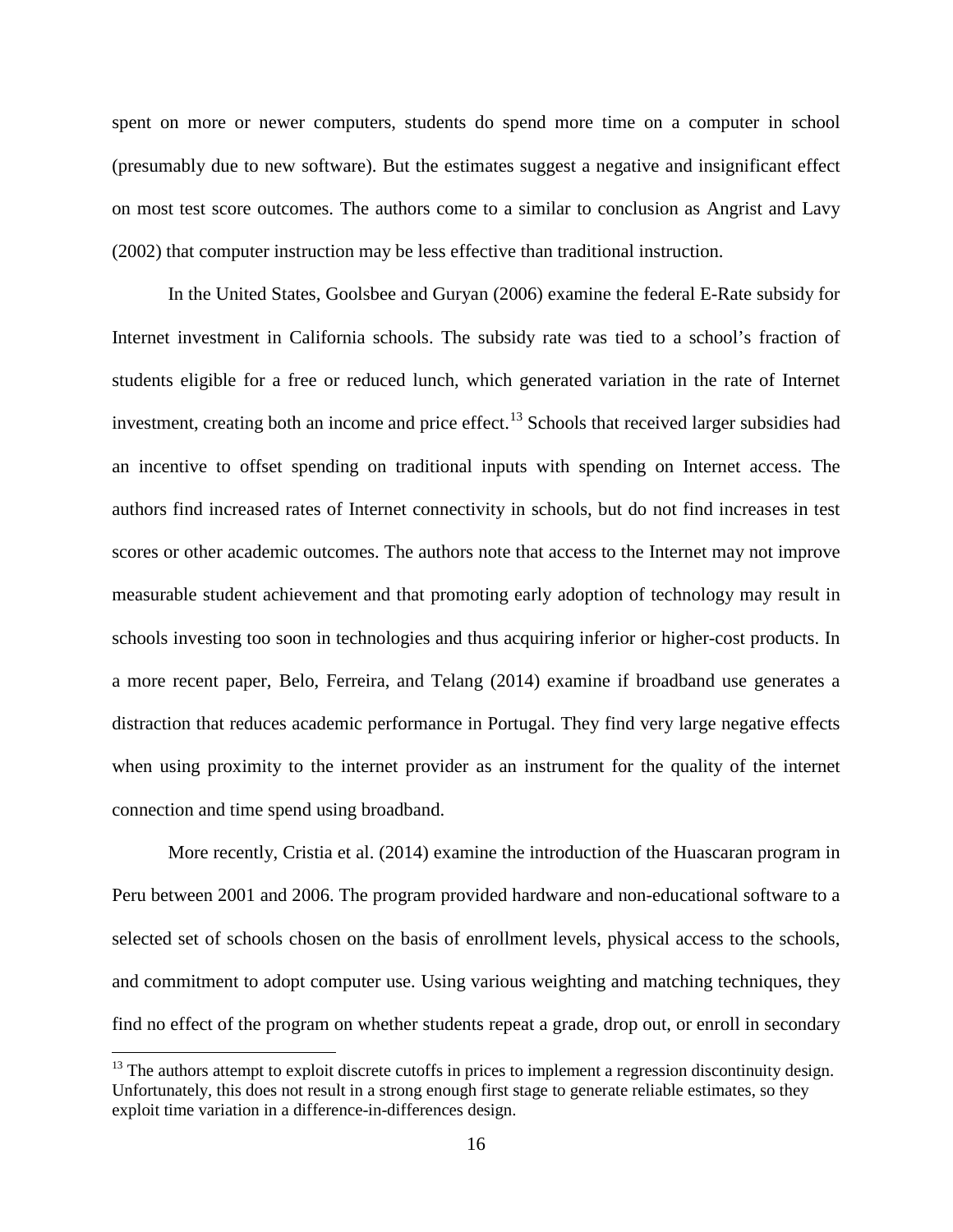school after primary school. These studies highlight the importance of considering the policy estimates in the context of an educational production function that considers classroom inputs and time allocation. Despite ICT funding being supplemental to traditional investment, computers may reduce the use of traditional inputs given time constraints.

There are, however, exceptions to the finding that ICT investment does not generate educational gains. Machin, McNally, and Silva (2007) exploit a change in how government ICT funds are allocated in England to generate variation in the timing of investment. This approach results in generally positive estimates for academic outcomes. The authors note that their results may be positive and significant in part because the schools that experienced the largest increases in ICT investment were already effective and thus may have used the investment efficiently. Barrera-Osorio and Linden (2009) find somewhat inconclusive results with statistically insignificant, but point estimates of effects, when they evaluate a randomized experiment at one hundred public schools as part of the "Computers for Education" program in Colombia. The program provided schools with computers and teacher training with an emphasis on language education, but they find that the increase in computer use was not primarily in the intended subject area, Spanish, but rather in computer science classes. Teacher and student surveys reveal that teachers did not incorporate the computers into their curriculum.

A recent trend in educational technology policy is to ensure that every student has his or her own laptop or tablet computer, which is likely to be a much more intensive treatment (in terms of per-student time spent using a computer) than those exploited in the policies discussed above. One of the first large scale one-to-one laptop programs was conducted in Maine in 2002, in which all  $7<sup>th</sup>$  and  $8<sup>th</sup>$  grade students and their teachers were provided with laptops to use in school. Comparing writing achievement before and after the introduction of laptops, it was found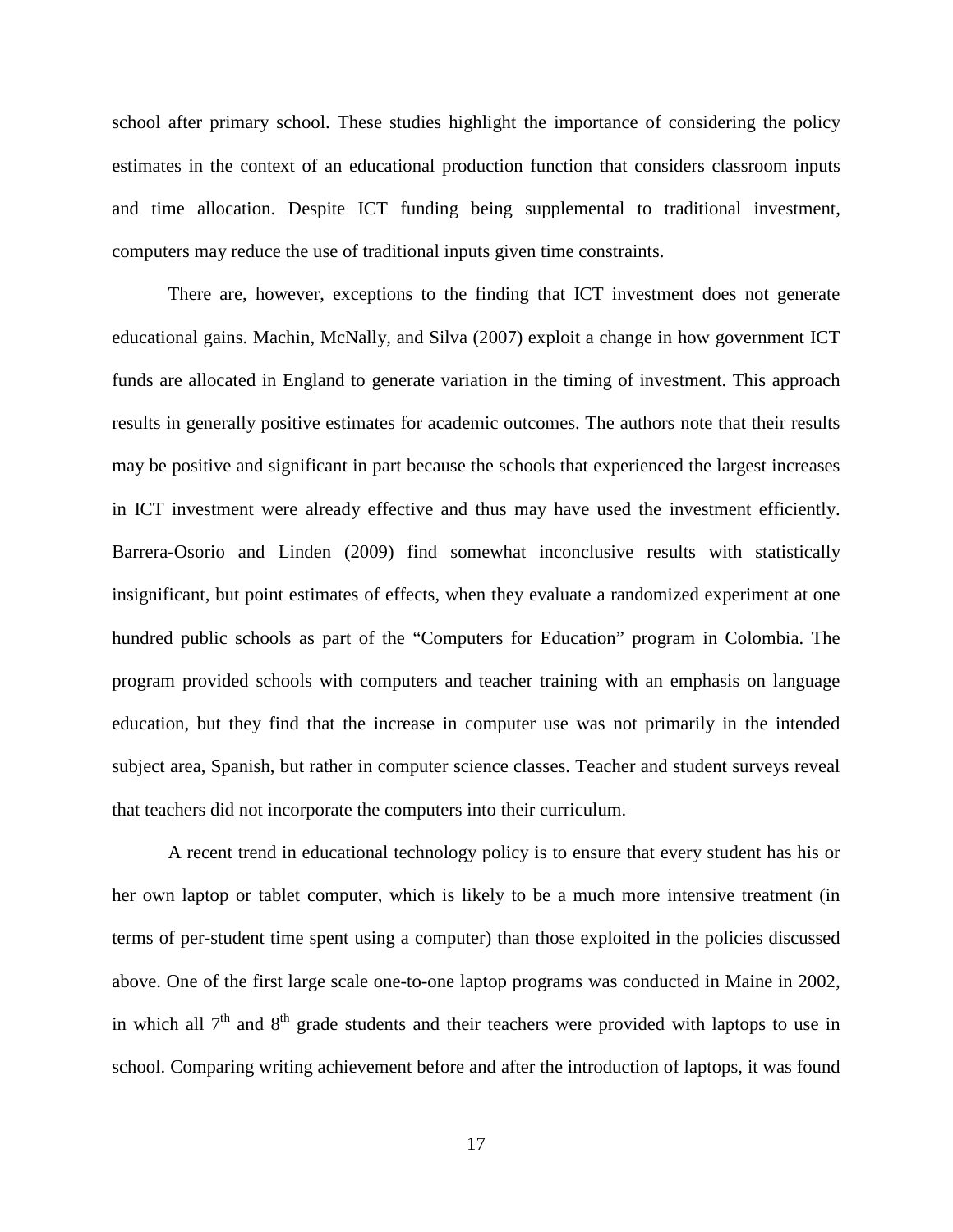that writing performance improved by approximately one-third of a standard deviation (Maine Education Policy Research Institute 2007). Grimes and Warschauer (2008) and Suhr et al. (2010) examine the performance of students at schools that implemented a one laptop program in Farrington School District in California relative to students at non-laptop schools. They find evidence that junior high school test scores declined in the first year of the program. Likewise, scores in reading declined for  $4<sup>th</sup>$  grade students during the first year. At both grade levels, however, the scores increased in the second year, offsetting the initial decline. This pattern may reflect the fixed costs of adopting computer technology effectively. The changes in these cases are relatively modest in magnitude, but are statistically significant.

A study of the Texas laptop program by the Texas Center for Educational Research (2009) exploited trends at twenty-one schools that adopted the program relative to a matched control group. Schools were matched on factors including district and campus size, region, proportion of economically disadvantaged and minority students, and performance on the Texas Assessment of Knowledge and Skills (TAKS). The laptop program was found to have some positive effects on educational outcomes. Cristia et al. (2012) were able to exploit a government implemented randomized control trial (RCT) to estimate the effect of a laptop policy in Peru. After fifteen months, they find no significant effect on math or language test scores and small positive effects on cognitive skills.

Taken as a whole, the literature examining the effect of ICT investment is characterized by findings of little or no positive effect on most academic outcomes. The exception to this is mixed positive effects of one-laptop initiatives. The modest returns to computer investment is especially informative in light of the fact that nearly all of the estimates are based on policies and experiments that provided supplemental ICT investment. The lack of positive effects is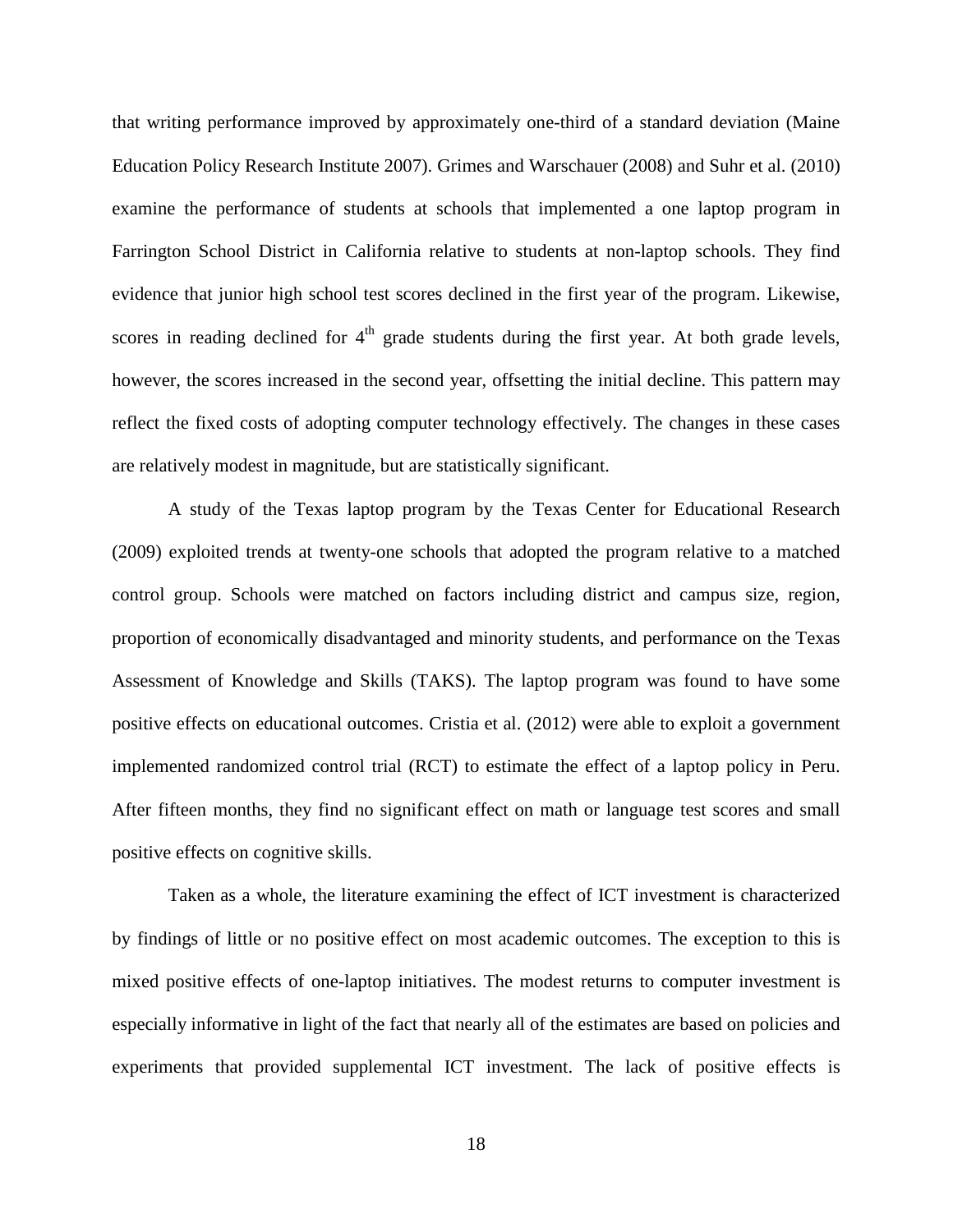consistent across studies that exploit policy variation and randomized control trials. Because these initiatives do not necessarily increase class time, the findings may suggest that technology aided instruction is not superior to traditional instruction. This finding may be highly dependent on specifically what technology is adopted and how it is integrated into a school's curriculum. The studies above generally do not specify the way in which ICT was used. In the next section, we examine studies that focus on the use of specific, well-defined software programs to promote mathematics and language learning.

## *2.3.2 Computer Assisted Instruction*

 $\overline{a}$ 

Computer aided instruction is the use of specific software programs on computers in the classroom.[14](#page-19-0) Frequently these programs are individualized or self-paced in order to accommodate differences in student ability or speed. CAI lends itself to evaluation using randomized control trials because access to software can be offered at the student or classroom level. CAI frequently targets a specific subject area that is tested before and after the software is introduced. Kulik and Kulik (1991) and Liao (1992) summarize the early education literature, which generally suggests positive effects. The evidence from economic studies is mixed and suggests that the characteristics of the intervention are important. Studies in this area differ significantly in the extent to which CAI is a substitute or a supplement to traditional instruction. Interestingly, evidence of positive effects appears to be the strongest in developing countries.

<span id="page-19-0"></span> $14$  Computer aided instruction (CAI), computer aided learning (CAL), and E-learning are used synonymously in the economics and education literatures.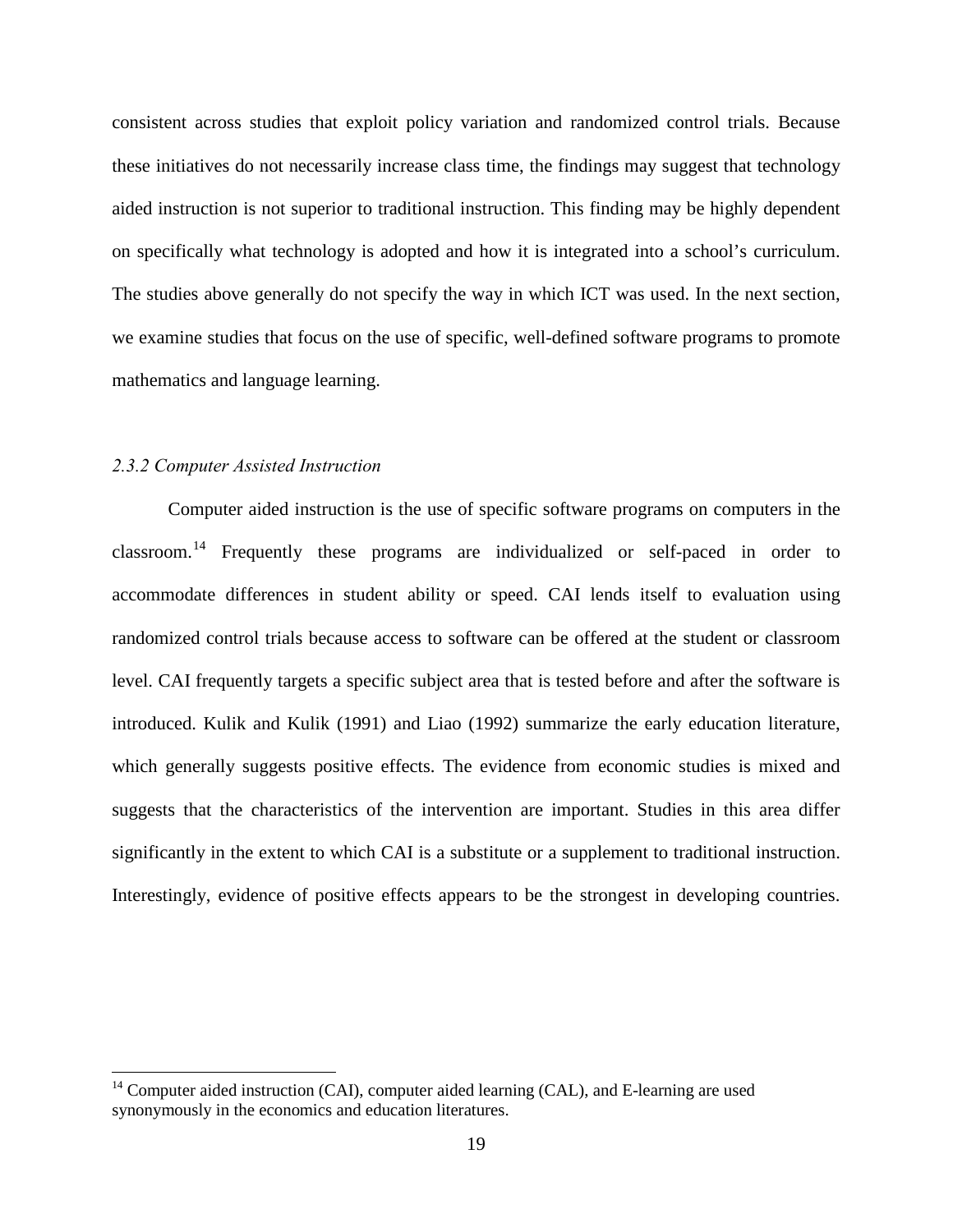This could be due to the fact that the instruction that is being substituted for is not as of high quality in these countries. $15$ 

Rouse and Krueger's (2004) evaluation of "Fast ForWord", a language and reading program, is one of the earliest examples of evaluating a specific CAI using an RCT. They conducted a randomized study that exploited within-school, within-grade variation at four schools that serve a high fraction of non-native English speakers in the northeastern United States. The intervention pulled students out of their otherwise scheduled classes to receive 90- 100 minutes of individualized computer aided instruction. The instruction these students missed was not necessarily in reading and language, so treated students received supplemental instruction in this subject area as a result. Despite the construction of the experiment, which favors gains in reading and language skills, they find little to no positive effects across a range of standardized tests that should be correlated with reading and language skills. The authors argue that computers may not be as effective as traditional classroom instruction.

In a large randomized study, the U.S. Department of Education and Mathematica Policy Research (2007, 2009) evaluated six reading and four math software products for students in elementary, middle, and high school. Randomization was across teachers within the same schools. Nine of the ten products were found to have no statistically significant effect, while the tenth product (used for  $4<sup>th</sup>$  grade reading) had a positive effect. The study also examined how usage and effects changed between the first and the second years of implementation, allowing the researchers to test if teacher experience with the products was an important determinant of outcomes. They found that usage actually decreased on average in the second year and there were no positive effects.

l

<span id="page-20-0"></span><sup>&</sup>lt;sup>15</sup> There are well documented deficiencies in teacher quality and attendance and other education factors in developing countries. For example, Chaudhury et al. (2006) examine the rate of teacher absenteeism, which is 19 percent, and teacher effort in Bangladesh, Ecuador, India, Indonesia, Peru and Uganda.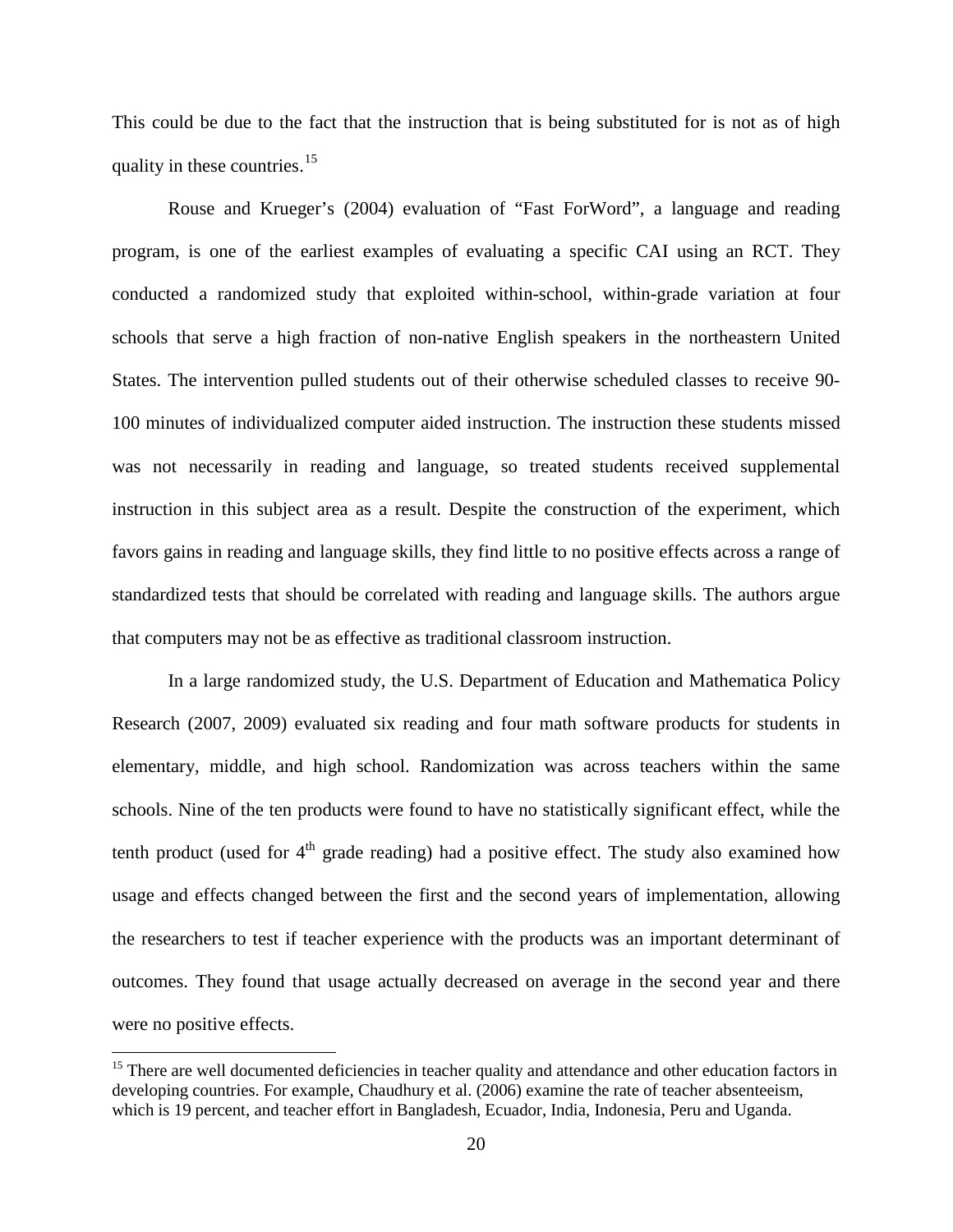Some studies, however, find positive effects of CAI initiatives. Barrow, Markman and Rouse (2009) exploit a within-school randomization at the classroom level in three large urban districts in the U.S. They find statistically significant positive effects of computer aided instruction when treated classes are taught in the computer lab using pre-algebra and algebra software. They also find some evidence that the effects are larger for classrooms with greater enrollment, which is consistent with the predictions of their model of time allocation (discussed in Section 2.2). The authors note that such effects may not translate to different software or different schools, but conclude that the positive findings suggest that CAI deserves additional evaluation and policy attention especially because it is relatively easy to implement compared with other interventions.

Banerjee, Cole, Duflo, and Linden (2007) note that the generally insignificant effects of computer interventions in developed countries may not hold in developing countries where computers may replace teachers with less motivation and training. They test an intervention in India in which trained instructors guided students through two hours of computer instruction per week, one hour of which was outside of the regular school day. Thus the intervention was a combination of guided computer instruction by a supplemental instructor and additional class time. They find that the intervention has large and statistically significant effects on math scores, but also find significant fade-out in subsequent years. However, Linden (2008) finds very different results when attempting to separate the effects of in-class "substitution" for standard instruction from out-of-school "complements". Using two randomized experiments, test score effects for 2nd and 3rd graders in India were large and negative for the in-school intervention and insignificant and positive for the out-of-school intervention. The negative in-school results could stem from the fact that the program was implemented in "well-functioning network of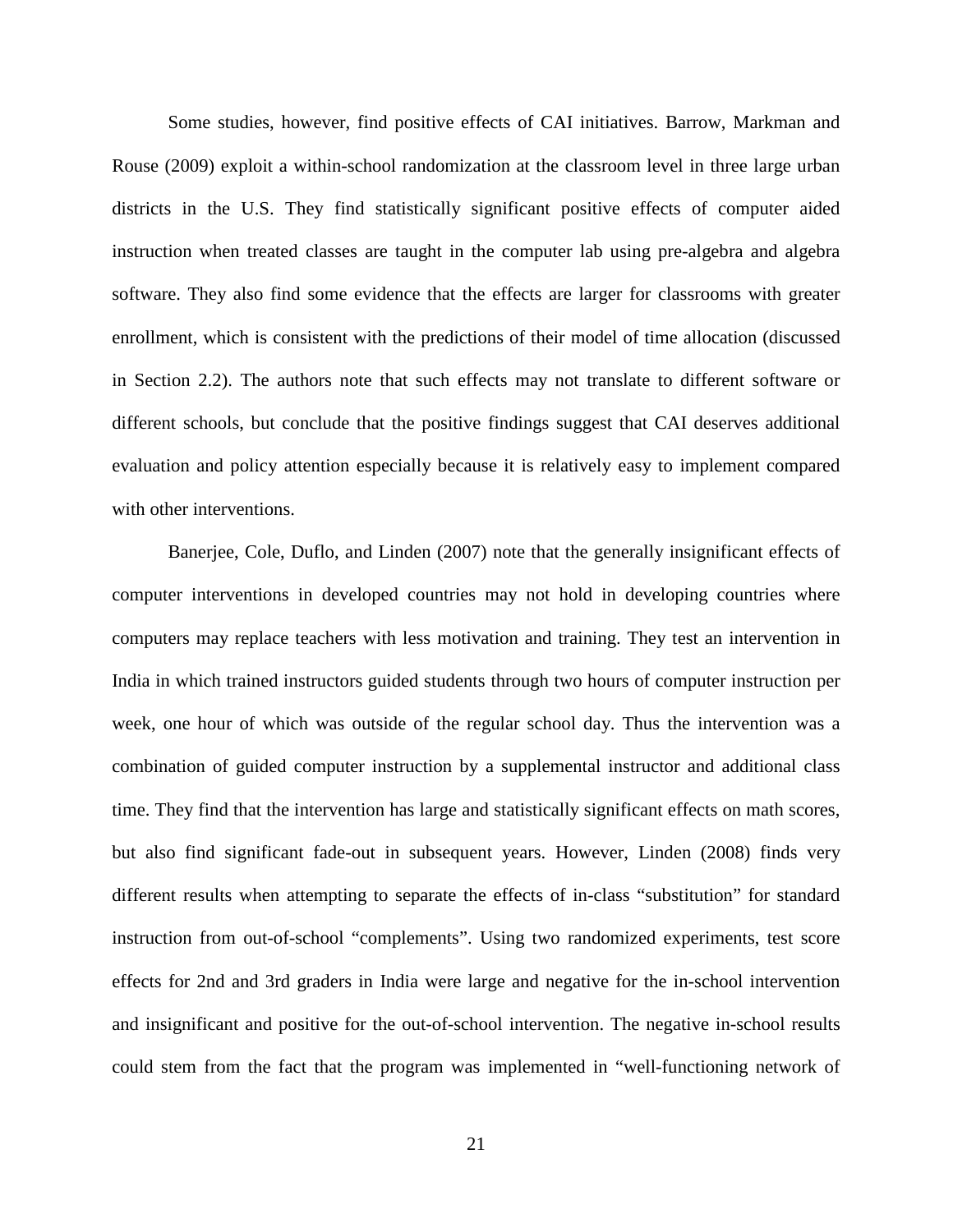NGO-run schools" or that the specific software being used was ineffective. That is, both the nature of the technology and what is being substituted for are important considerations when evaluating effect sizes.

Carrillo, Onofa and Ponce (2010) find positive effects of the Personalized Complementary and Interconnected Learning software in Ecuador. The program was randomized at the school level and provided three hours of individualized math and language instruction to treated students each week. The initiative produced positive gains on math scores and no effect on language scores. Mo et al. (2014) conduct a randomized experiment at 72 rural schools in China. The intervention provided 80 minutes of supplemental math instruction (math based computer games) per week during what would otherwise be a computer skills class. The intervention was estimated to generate an increase in math scores of 0.17 standard deviations for both 3rd and 5th grade students. It is important to note that the instruction was supplemental both in terms of providing additional mathematics instruction and not offsetting another academic subject.<sup>16</sup>

In an analysis of randomized interventions (both technological and non-technological) in developing countries, Kremer, Brannen, and Glennerster (2013) hypothesize that CAI tailored to each student may be the most effective. McEwan (2014) concludes that computer based interventions in primary schools have higher average effects (0.15 standard deviations) than teacher training, smaller classes, and performance incentives. However, he makes the important point that it is "misleading" to compare effect sizes without considering cost.

#### *2.3.3 Computer Skills*

l

<span id="page-22-0"></span><sup>&</sup>lt;sup>16</sup> The authors note that their results may differ from Linden (2008) due to the fact "that by integrating the CAL program during a relatively unproductive period of time…the substitution effect may have been minimized."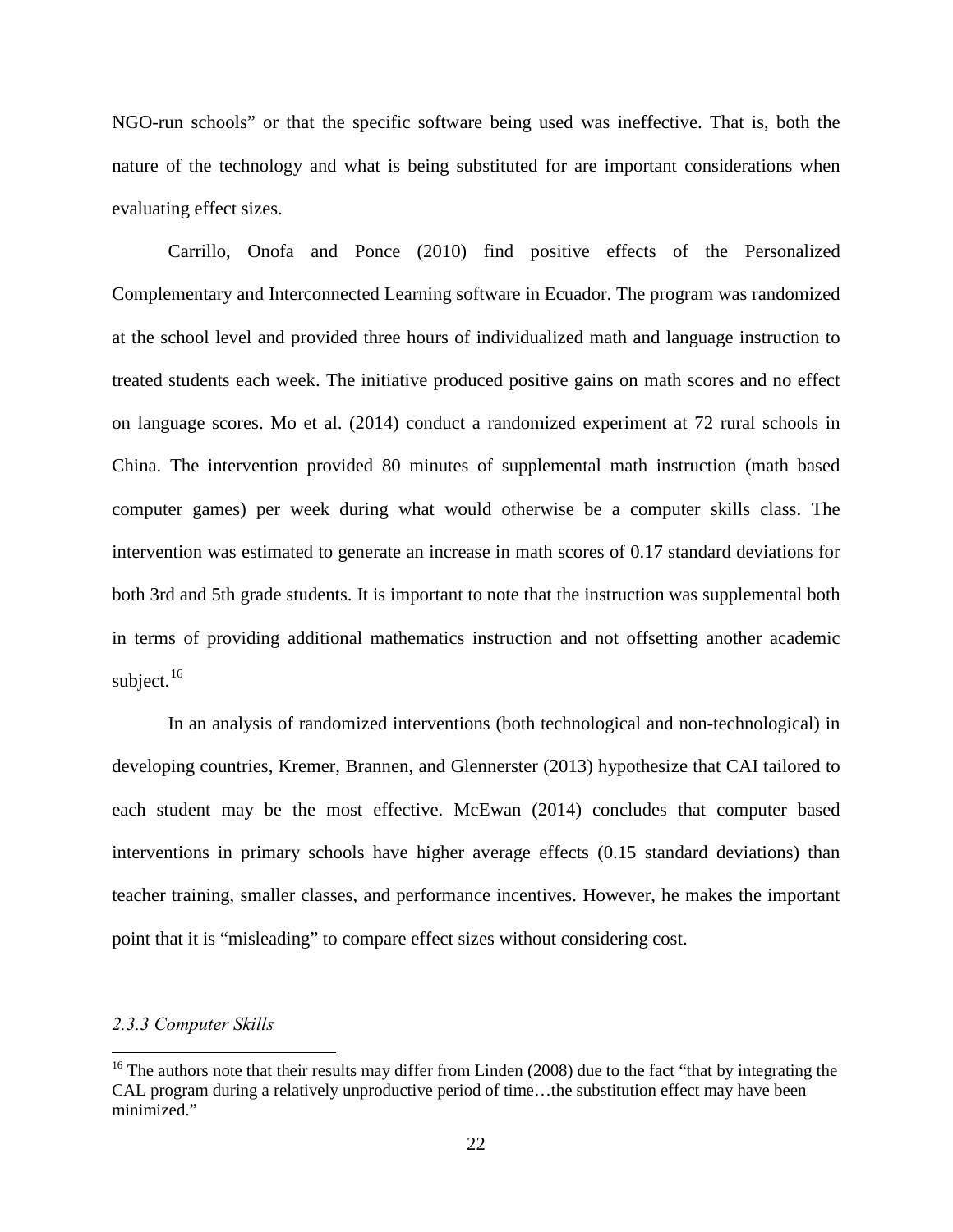Computer use in schools may benefit students in two ways: through the acquisition of computer skills that are useful in the labor market; and through the acquisition of basic skills such as math, reading, and writing. The economics literature has provided different justifications for focusing on the effectiveness of computers as a pedagogical tool for acquiring basic skills. Angrist and Lavy (2002) argue that computer skills training (CST) "seems undeniably useful" whereas the evidence for CAI "is both limited and mixed". Fuchs and Woessmann (2004) provide the antithetical justification for focusing on CAI, arguing that the literature finds little evidence that computer skills have "direct returns on the labor market" whereas the returns to basic academic skills are undeniable. There is clearly a need for more research on the effect of computer skills on labor market outcomes.

Most of the studies discussed in this paper do not estimate the effect of ICT on computer skills. A primary challenge is that academic exams do not provide a direct measure of computer skills, so these benefits may go unmeasured. For example, Goolsbee and Guryan (2006) note that ICT may "build skills that are unmeasured by standard tests". Several studies find evidence that enhance education in computer skills may be the primary result of many initiatives. For example, Barrera-Osorio and Linden (2009) find a significant increase in computer use in computer science and not in any other subject. Likewise, Bet, Ibarrarán and Cristia (2014) find that increased availability of technology affected time spent teaching digital skills, but computers were not used in math and language. Recent one-to-one laptop program policies have highlighted the need for "21st century skills", which go beyond basic computer skills and are likely even more difficult to measure.

#### *2.3.4 Online College Courses*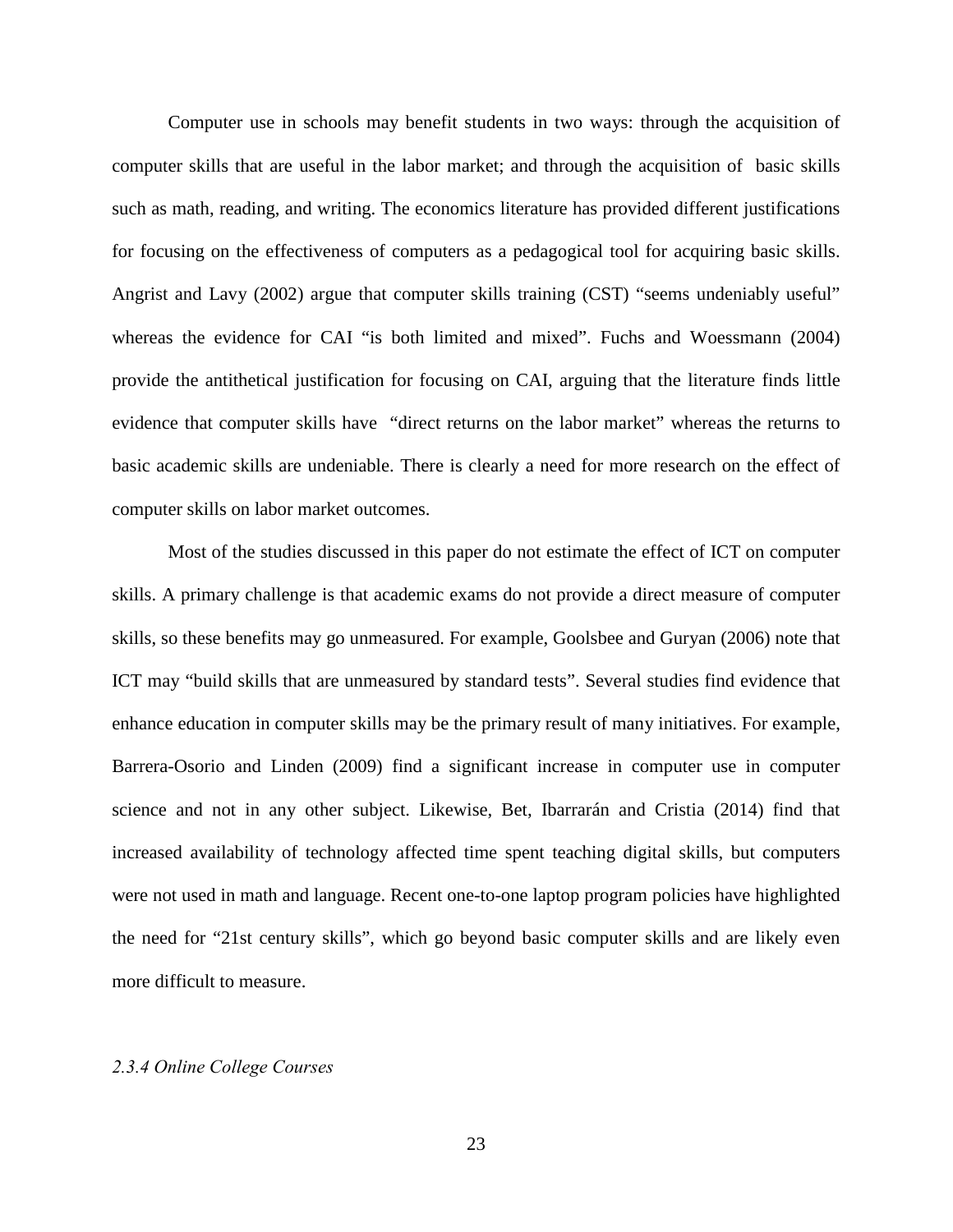A new and rapidly growing area of research related to CAI is estimating the effectiveness of online instruction for college courses. In this context, online education is frequently a method for delivering traditional instruction (e.g. streaming videos of college lectures). The primary question of interest is how student performance in online courses compares to performance in the equivalent traditional course. Evidence from the first wave of studies appears to show that, at this time, Internet courses are less effective than in-person instruction. However, because online courses are lower cost per student, performance differences do not necessarily mean that online courses are not cost effective. Further, online courses may expand the number of students able to take courses due to financial, enrollment, or geographic constraints.

Several recent studies exploit randomized assignment of students to online and in-person education at the college level. Figlio et al. (2013) conduct a randomized experiment at a U.S. university and find evidence that in-person instruction results in higher performance in introductory microeconomics, especially for males, Hispanics, and lower-achieving students. Alpert, Couch and Harmon (2015) use a random experiment to evaluate instruction in an introductory economics course by traditional face-to-face classroom instruction, blended face-toface and online instruction, and exclusive online instruction. They find evidence of negative effects on learning outcomes from online instruction relative to traditional instruction, but no evidence of negative effects from blended instruction relative to traditional instruction. Bowen et al. (2014) conduct an experiment at six college campuses to compare traditional instruction to "hybrid" in-person and online instruction for a statistics course. They find no significant performance difference in performance between the two groups. Bettinger et al. (2014), using variation in access to in-person courses as an instrument, find lower performance and higher variation for students enrolled in online courses. Patterson (2014) proposes internet distractions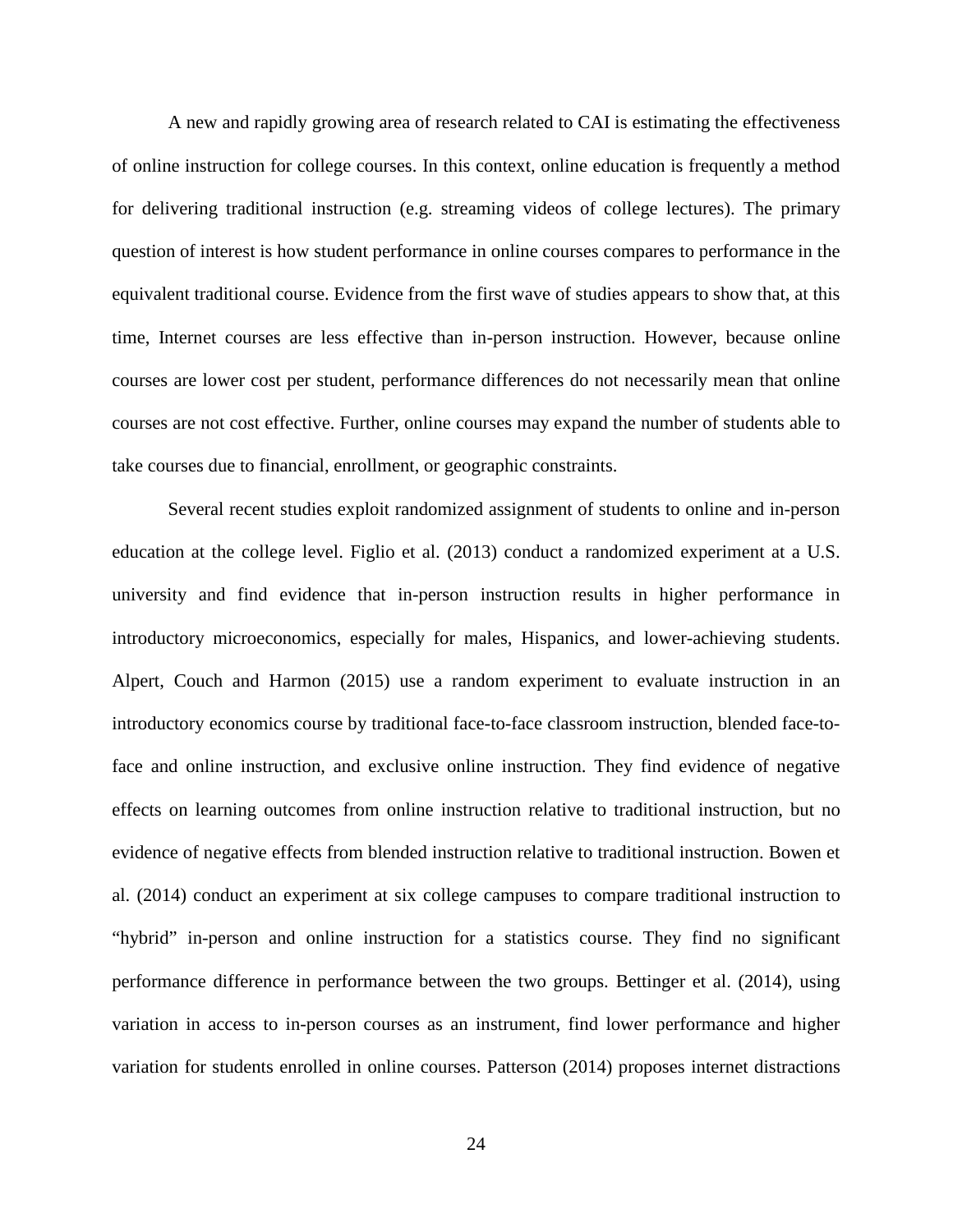as a possible reason for reduced performance in online courses. He conducts an experiment which finds that student performance improves when they use a commitment device to limit access to certain webpages. In related work, Joyce et al. (2014) find experimental evidence that the frequency of class meetings remains important even when course materials are available online.

#### *Summary*

l

Several patterns emerge when evaluating the effects of computer use in schools. Divisions in the literature emerge in terms of the nature of the intervention being studied, the research design, the parameter being estimated, and the school context. We provide an overview of each study and its key characteristics and findings in Table 4. The most prominent distinction is the division between ICT and CAI focused studies, which tend to coincide with methodological differences. The high cost of ICT hardware and connections, and the fact that it does not target specific students has meant that the majority of rigorous empirical research has exploited natural experiments generated by government policies. In contrast, several studies evaluating CAI software, which can target specific classrooms or students, have used randomized control trial designs. It is important to note that despite the division between these two types of studies, ICT investment is likely to be a necessary condition for making CAI available.<sup>[17](#page-25-0)</sup>

Both ICT and CAI produce somewhat mixed evidence of the effect of computers on student outcomes, though there appears to be more evidence of positive effects in studies of CAI. There are several reasons why CAI studies may be more likely to find positive effects. One explanation is methodological. Beyond differences in research design, it may be the case that

<span id="page-25-0"></span> $17$  This has a direct analogue in the economics of education literature more broadly. Many studies examine how funding affects student outcomes (with little regard for the specific inputs the funding makes possible) while other studies examine the effects of specific inputs.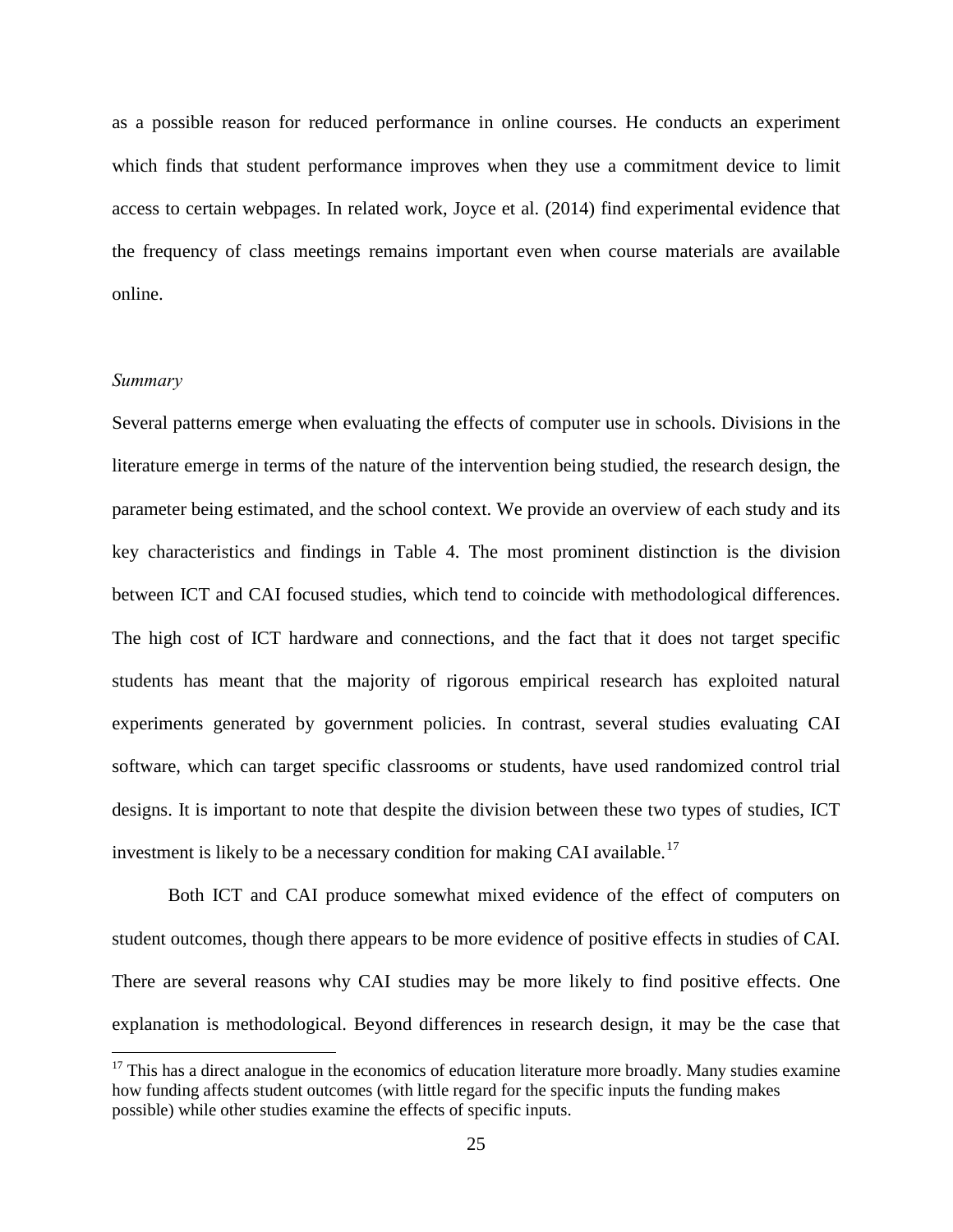targeted CAI is more likely to generate positive effects than broader ICT initiatives. Specifically, CAI studies are more likely to result in supplemental instructional time. That is, while ICT studies may reflect a tradeoff between time allocated to computer-based instruction and traditional instruction, CAI estimates may reflect the net increase in instruction and therefore be biased in favor of positive findings. Further, ICT investment may not result in an increase in educational software and may increase computer use that detracts from traditional instruction (e.g. non-educational computer games, social networking, or internet use). By contrast, CAI studies focus narrowly on specific software and the educational outcomes that these are likely to affect.

Some of the notable exceptions to the pattern of null effects occur in studies set in the context of developing, rather than developed countries. This may indicate that the quality of the education or other activities being substituted for is lower. There also appears to be some evidence that interventions which target math are more likely to generate positive effects than interventions that target language. This could be due to the relative ease of making effective software for math relative to language or the relative ease of generating gains in math.

The finding that the results do not adhere to clear patterns should not be surprising. Policies and experiments differ in cost, the type of treatment (the specific hardware or software provided), the length of the intervention (number of years), the intensity of the treatment (hours per day), whether they supplement or substitute for other inputs, the grade levels treated, and the academic subject targeted. We highlight these differences in Table 4. Also, relatively little attention is given in the literature to heterogeneity in treatment effects by student characteristics, which is likely due in part to the finding of no effect overall in many studies. Nonetheless, some studies do differentiate the effects by gender and by baseline academic performance. While no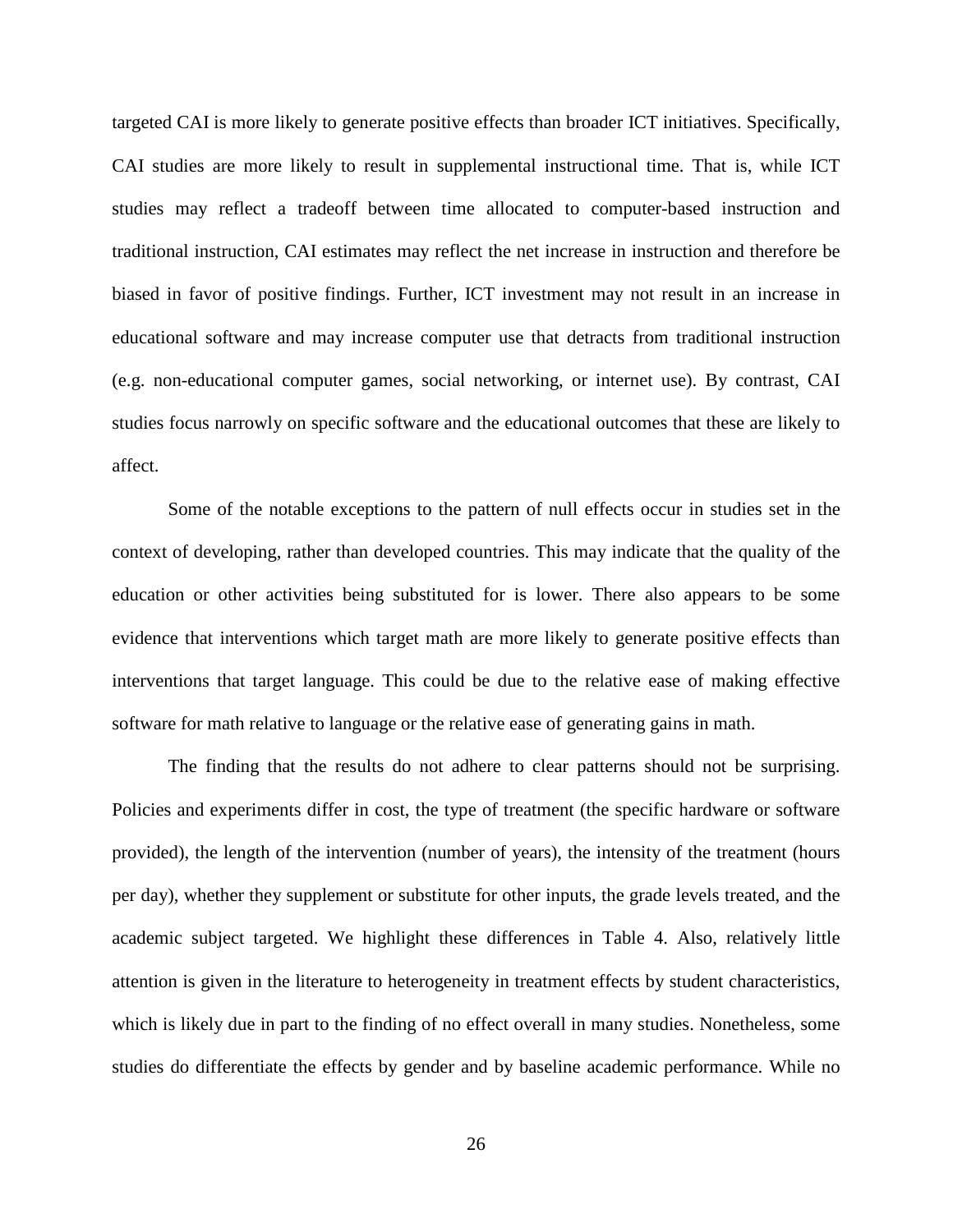patterns by gender emerge, some studies find evidence that computer resources benefit lower performing students more than the highest performing students (e.g. Banerjee, Cole, Duflo, and Linden 2007 and Barrow, Markman, and Rouse 2009).

#### **3. Technology Use at Home by Students**

#### *3.1 Estimates of rates of technology use at home by students*

Computer and Internet use at home has grown rapidly over the past two decades. It is astonishing that only 20 years ago less than one-fourth of the U.S. population had access to a computer at home (see Figure 2). Only 17 years ago, less than one-fifth of the U.S. population had an Internet connection at home. The most recent data available for the United States, which are for 2012, indicate that roughly 80 percent of the population has access to a home computer and 75 percent of the population has access to an Internet connection at home.

Schoolchildren have even higher rates of access to computers and the Internet at home. Eighty-six percent have access to computers and 83 percent have access to the Internet. These rates are considerably higher than when the CPS first collected information on home computer access. In 1984, roughly 15 percent of children had access to a computer at home (U.S. Census Bureau 1988) Access to home computers and the Internet also rises with the age of the student (see Figure 3). Home Internet use rises especially sharply with the age of the student.

Surveys from the 2012 Programme for International Student Assessment (PISA) conducted by the OECD provide information on computer and Internet access at home among schoolchildren across a large number of countries. Table 2 reports estimates for the 50 largest countries in the world with available data. In most developed countries a very large percentage of schoolchildren have access to a computer at home that they can use for schoolwork. In contrast,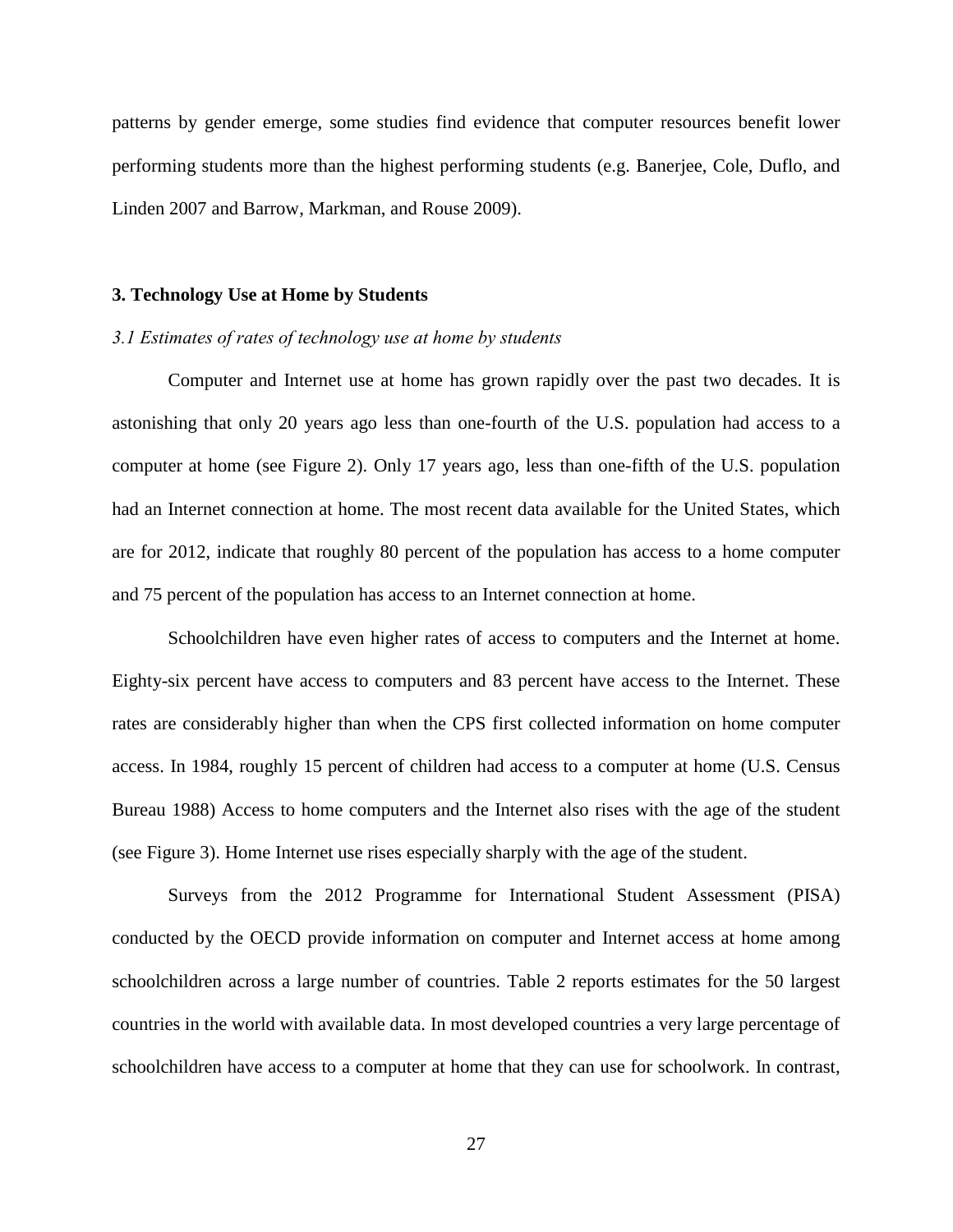schoolchildren in developing countries often have very low levels of access. For example, only 26 percent of schoolchildren in Indonesia and 40 percent of schoolchildren in Vietnam have access to a home computer. In most developed countries a very large percent of schoolchildren also report having an Internet connection. Although data availability is more limited for Internet connection rates, the PISA data provide some evidence that children in developing countries have lower levels of access than developed countries. Only 52 percent of schoolchildren in Mexico, for example, report having an Internet connection at home. These patterns of access to home computers and Internet among schoolchildren generally follow those for broader household-based measures of access to home computers and the Internet published by the OECD (2104) and International Telecommunications Union (2014a).<sup>[18](#page-28-0)</sup> ITU data indicate that 78 percent of households in developed countries have Internet access compared with 31 percent of households in developing countries (ITU 2014b).

Over the past decade the percentage of students with home computers has increased. Figure 4 displays trends in home computer access from 2003 to 2012 for selected large countries with available data. Home computer rates for schoolchildren have been very high in high-income countries such as the United States and Germany over the past decade. Other large countries have experienced rapid improvements in access to computers among schoolchildren over the past decade. Russia has caught up with high-income countries, and access to computers in Brazil grew from 36 percent as recently as 2006 to 72 percent in 2012. Schoolchildren in Mexico and Turkey have also seen rapid improvements in access to home computers over the past decade. Access to home computers has grown over the past decade for Indonesian schoolchildren, but remains relatively low.

l

<span id="page-28-0"></span><sup>&</sup>lt;sup>18</sup> See Caselli and Coleman (2001); Wallsten (2005); Dewan, Ganley and Kraemer (2010); Andrés et al. (2010); Chinn and Fairlie (2007, 2010) for a few examples of previous studies of disparities in computer and Internet penetration across countries.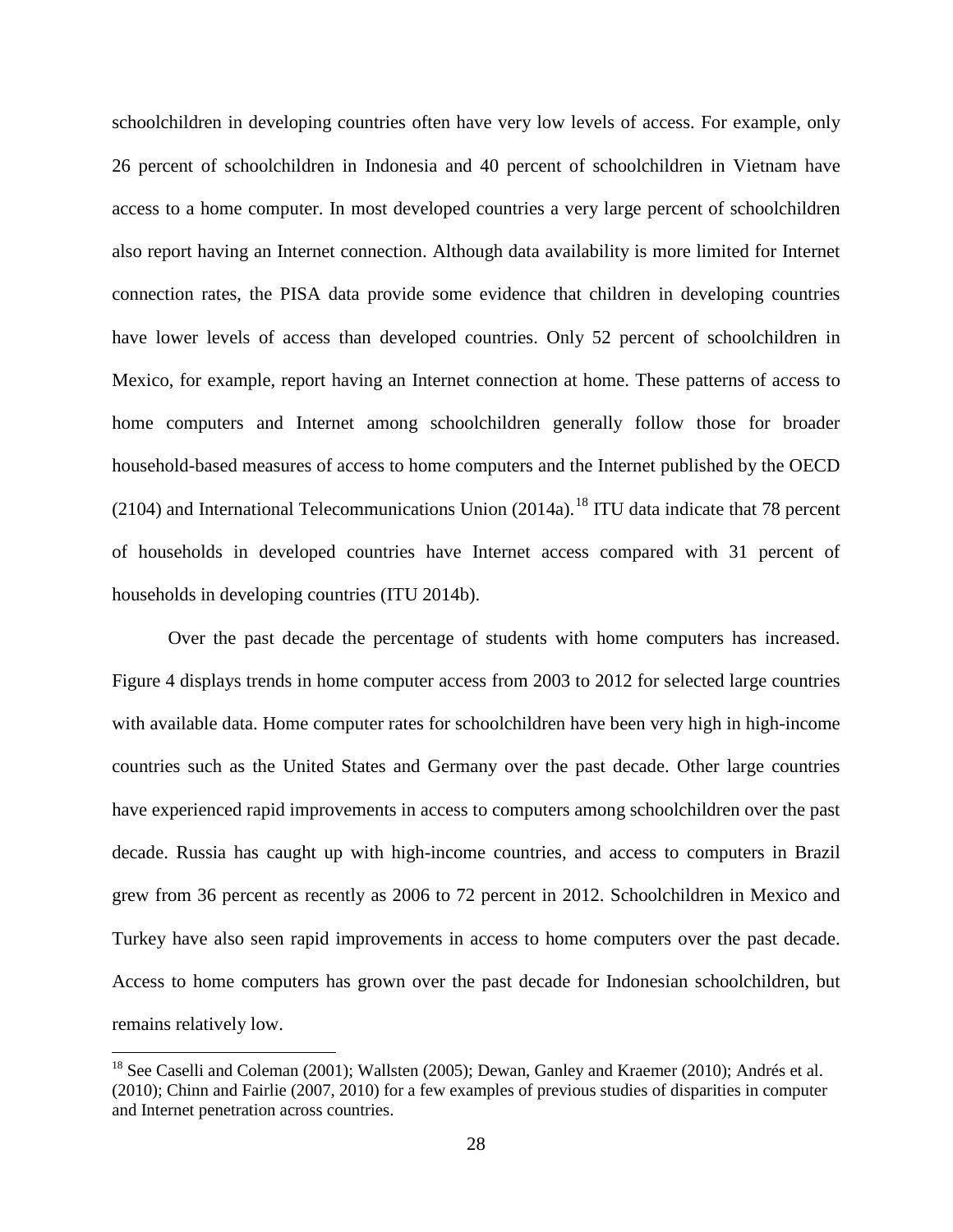Even with very high rates of access to home computers and the Internet in developed countries, large disparities remain within countries.<sup>[19](#page-29-0)</sup> In the United States, for example, 9 million schoolchildren do not have access to the Internet at home with the lack of access being disproportionately concentrated among low-income and disadvantaged minority schoolchildren.<sup>[20](#page-29-1)</sup> Among schoolchildren living in households with \$25,000 or less of income 67 percent have access to a home computer and 59 percent have access to the Internet at home, whereas 98 percent of schoolchildren living in households with \$100,000 or more in income have access to a home computer and 97 percent have access to the Internet at home. Large disparities also exist across race and ethnicity. Among African-American schoolchildren 78 percent have home computers and 73 percent have home Internet access, and among Latino schoolchildren 78 percent have home computers and 71 percent have home Internet access. In contrast, 92 percent of white, non-Latino schoolchildren have home computers and 89 percent have home Internet access.

Disparities in access to home computers within countries and across countries may contribute to educational inequality. However, the rapidly expanding use of computers and the Internet at home in developing countries might have implications for relative trends in educational outcomes.

### *3.2 Theoretical Issues*

 $\overline{a}$ 

In addition to teacher and school inputs, student and family inputs are important for the educational production function. The personal computer is an example of one of these inputs in

<span id="page-29-0"></span><sup>&</sup>lt;sup>19</sup> See Hoffman and Novak 1998; Mossberger, Tolbert, and Stansbury 2003; Warschauer (2003); Ono and Zavodny 2007; Fairlie 2004; Mossberger, Tolbert, and Gilbert 2006; Goldfarb and Prince 2008 for examples of previous studies of disparities in computer and Internet use within countries.

<span id="page-29-1"></span><sup>&</sup>lt;sup>20</sup> These estimates are calculated from October 2012 Current Population Survey, Internet Use Supplement microdata.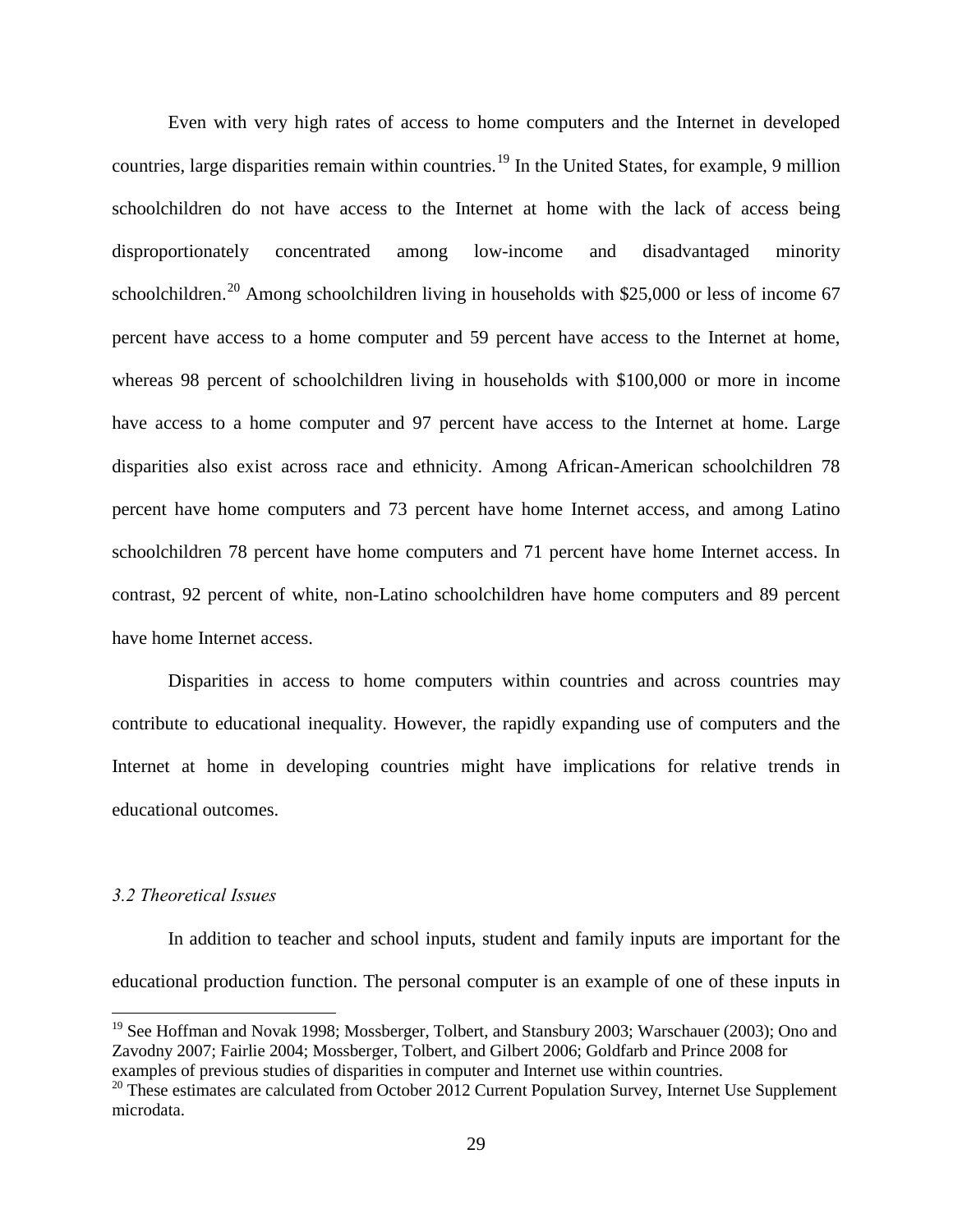the educational production process, and there are several reasons to suspect that it is important. First, personal computers make it easier to complete course assignments through the use of word processors, the Internet, spreadsheets, and other software (Lenhart, et al. 2001, Lenhart, et al. 2008). Although many students could use computers at school and libraries, home access represents the highest quality access in terms of availability, flexibility and autonomy, which may provide the most benefits to the user (DiMaggio and Hargittai 2001). Children report spending an average of 16 minutes per day using computers for schoolwork (Kaiser Family Foundation 2010). Access to a home computer may also improve familiarity with software increasing the effectiveness of computer use for completing school assignments and the returns to computer use at school (Underwood, et al. 1994, Mitchell Institute 2004, and Warschauer and Matuchniak 2009). As with computers used in school, owning a personal computer may improve computer specific skills that increase wages in some fields. Finally, the social distractions of using a computer in a crowded computer lab may be avoided by using a computer at home.

On the other hand, home computers are often used for games, social networking, downloading music and videos, communicating with friends, and other forms of entertainment potentially displacing time for schoolwork (Jones 2002; U.S. Department of Commerce 2004; Kaiser Family Foundation 2010).<sup>[21](#page-30-0)</sup> Children report spending an average of 17 minutes per day using computers for playing games and an average of 21 minutes per day using computers for watching videos and other entertainment (Kaiser Family Foundation 2010). A large percentage of computer users report playing games at least a few times a week (Lenhart, Jones and Rankin 2008). Time spent using social networking sites such as Facebook and Myspace and other entertainment sites such as YouTube and iTunes has grown rapidly over time (Lenhart 2009).

 $\overline{a}$ 

<span id="page-30-0"></span> $21$  Similar concerns were expressed earlier over television crowding out schoolwork time (see Zavodny 2006 for example).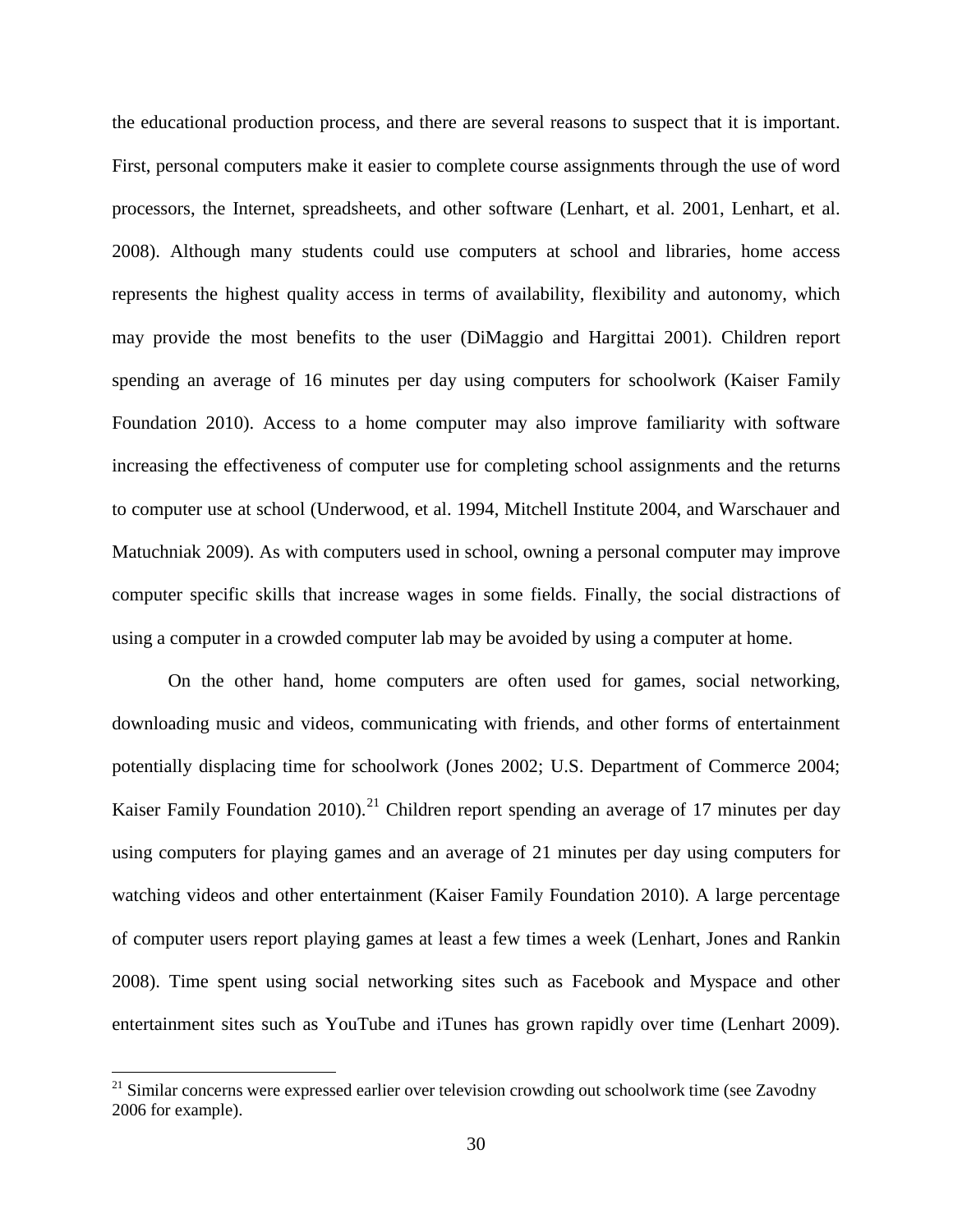Children report spending an average of 22 minutes per day using computers for social networking (Kaiser Family Foundation 2010). Computers are often criticized for displacing more active and effective forms of learning and for emphasizing presentation (e.g. graphics) over content (Giacquinta, et al. 1993, Stoll 1995 and Fuchs and Woessmann 2004). Computers and the Internet also facilitate cheating and plagiarism and make it easier to find information from non-credible sources (Rainie and Hitlin 2005). In the end, it is ambiguous as to whether the educational benefits of home computers outweigh their distraction and displacement costs.

Beltran, Das and Fairlie (2010) present a simple theoretical model that illustrates these points in the context of a utility maximization problem for a high school student. A linear random utility model of the decision to graduate from high school is used. Define  $U_{i0}$  and  $U_{i1}$  as the *i*th person's indirect utilities associated with not graduating and graduating from high school, respectively. These indirect utilities can be expressed as:

(3.1) 
$$
U_{i0} = \alpha_0 + \beta_0' X_i + \gamma_0 C_i + \lambda_0 t(W_i, C_i) + \theta Y_0(Z_i, C_i) + \varepsilon_{i0}
$$
, and  
(3.2)  $U_{i1} = \alpha_1 + \beta_1' X_i + \gamma_1 C_i + \lambda_1 t(W_i, C_i) + \theta Y_1(Z_i, C_i) + \varepsilon_{i1}$ ,

where *Xi, Zi* and *Wi* may include individual, parental, family, geographical, and school characteristics;  $C_i$  is the presence of a home computer;  $Y_0$  and  $Y_1$  are expected future earnings; and *t* is the child's achievement (e.g. test score), and  $\varepsilon_i$  is an additive error term.  $X_i$ ,  $Z_i$  *and*  $W_i$  do not necessarily include the same characteristics because the individual, family and other characteristics affecting utility, test scores and expected future earnings may or may not differ. Achievement is determined by the characteristics, *Wi*, and the presence of computers is allowed to have different effects on the utility from the two educational choices. Expected earnings differ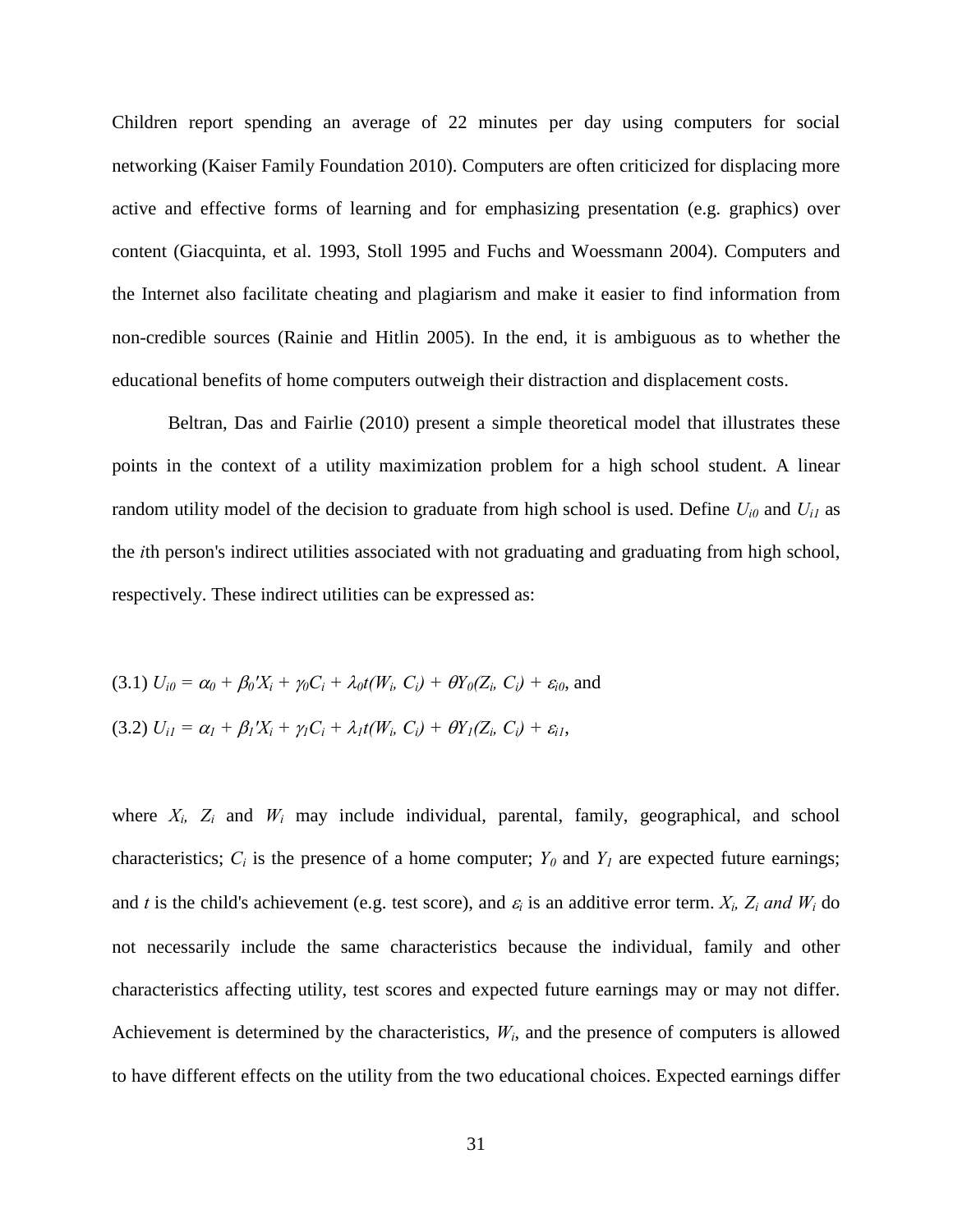between graduating from high school and not graduating from high school, and are functions of the characteristics,  $Z_i$ , and home computers.

In the model, there are three major ways in which home computers affect educational outcomes. First, there is a direct effect of having a home computer on the utility of graduating from high school, <sup>γ</sup>*1*. Personal computers make it easier to complete homework assignments through the use of word processors, spreadsheets, Internet browsers and other software, thus increasing the utility from completing schoolwork. Home access to computers offers more availability and autonomy than school access and may familiarize students with computers increasing the returns to computer use in the classroom. Second, access to home computers may have an additional effect on the utility of staying in school beyond making it easier to finish homework and complete assignments. In particular, the use of home computers may "open doors to learning" and doing well in school (Cuban 2001 and Peck, et al. 2002), and thus encourage some teenagers to graduate from school. Third, personal computers also provide utility from games, email, chat rooms, downloading music, and other non-education uses creating an opportunity cost from doing homework. The higher opportunity cost increases the utility of not graduating from high school. On the other hand, the use of computers at home, even for these non-educational uses, keeps children off the street, potentially reducing delinquency and criminal activities. These activities increase the utility from dropping out of school. The two opposing factors make it difficult to sign the effect of computers on the utility from not graduating from high school, <sup>γ</sup>*0*.

Another way in which personal computers affect the high school graduation decision is through their effects on academic achievement. Computers could improve academic performance directly through the use of educational software and focusing time use on content. Computers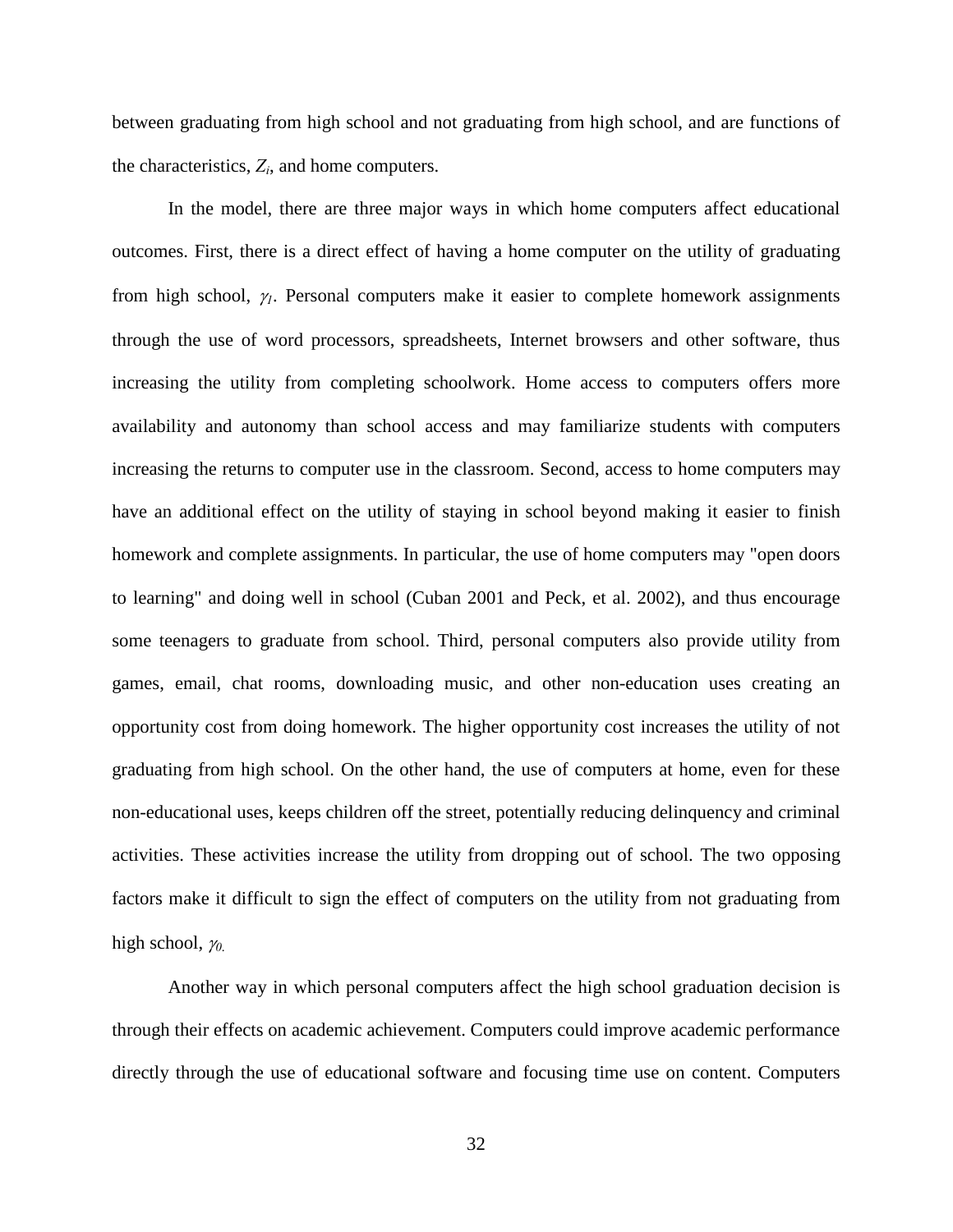and the Internet, however, may displace other more active forms of learning, emphasize presentation over content, and increase plagiarism. Therefore, the theoretical effects of computers on academic achievement, *dt/dC*, and thus on the utility from graduating from high school,  $\lambda_1 dt/dC$ , is ambiguous. Finally, computer skills may improve employment opportunities and wages, but mainly in combination with a minimal educational credential such as a high school diploma, implying that  $dY_1/dC > dY_0/dC$ .

Focusing on the high school graduation decision, we assume that the individual graduates from high school if  $U_{i1} > U_{i0}$ . The probability of graduating from high school,  $y_i = I$ , is:

(3.3) 
$$
P(y_i=1) = P(U_{i1} > U_{i0}) =
$$
  
\n $F[(\alpha_1 - \alpha_0) + (\beta_1 - \beta_0)'X_i + (\gamma_1 - \gamma_0)C_i + \theta(Y_1(Z_i, C_i) - Y_0(Z_i, C_i)) + (\lambda_1 - \lambda_0)t(W_i, C_i)]$ 

where *F* is the cumulative distribution function of  $\varepsilon_{i}I - \varepsilon_{i}0$ . In (3.3), the separate effects of computers on the probability of graduating from high school are expressed in relative terms. Home computers have a direct effect on the graduation probability through relative utility, and indirect effects through improving achievement and altering relative earnings. The net effect of home computers on high school graduation, however, is theoretically ambiguous.

Vigdor, Ladd and Martinez (2014) model the adolescent's maximization problem as one of allocating time and money across competing uses. Adolescents devote time *ti* and pay a monetary cost  $p_i$  to engage in different activities within the set of all potential activities. Each activity contributes directly to the adolescent's utility, and some activities also contribute indirectly to utility through building human capital and increasing future living standards. Utility can be written as  $U = U(A, S(A))$ , where *A* is the vector of activity choices and  $S(A)$  is the future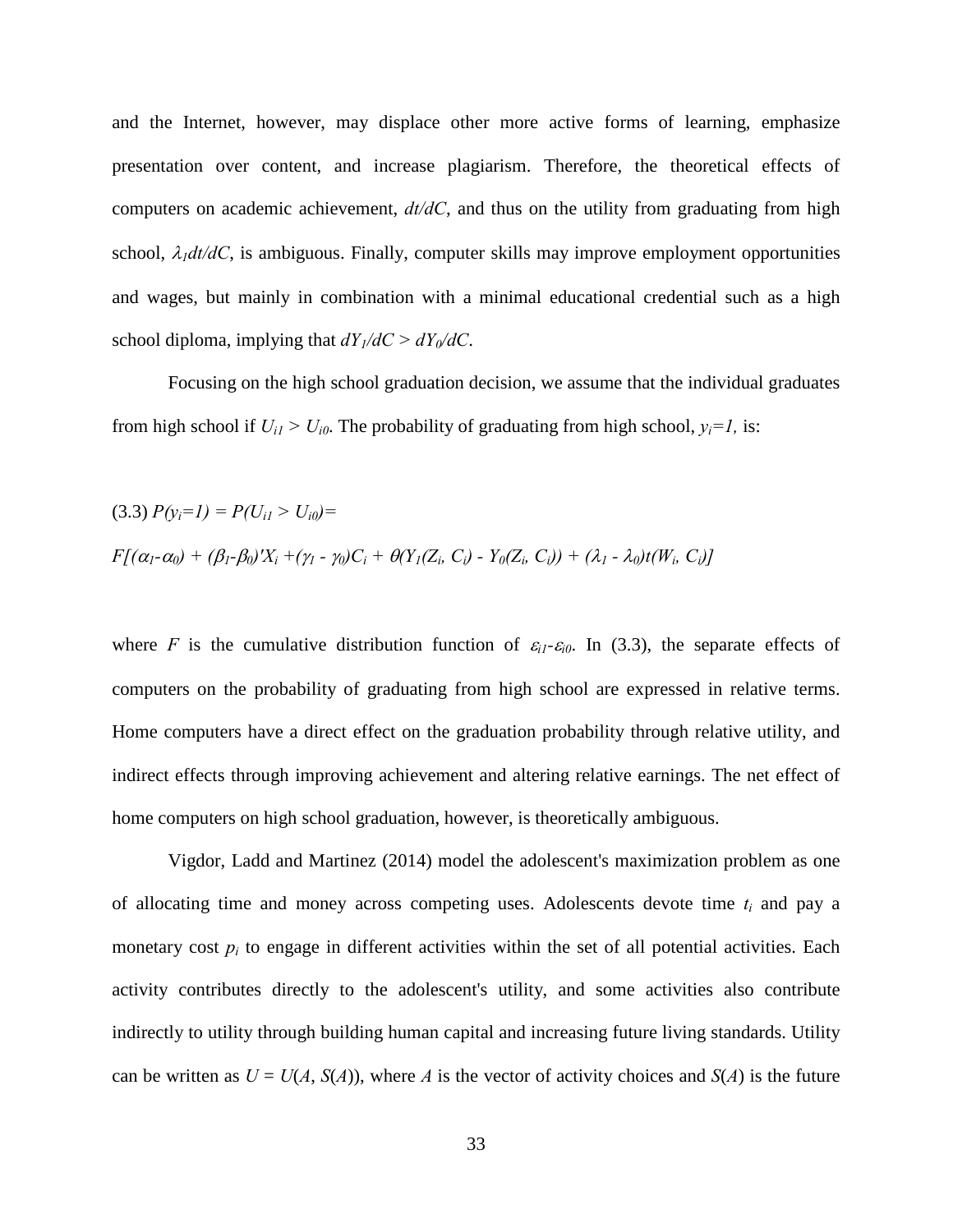living standard given these activity choices. Not all activities increase future living standards, and adolescents place at least some weight on future living standards in the their computation of utility. Adolescents also face a time constraint and a budget constraint. The solution to the resulting utility maximization problem equates the ratio of prices of any two activities to the ratio of marginal utilities of the two activities.

Using this framework, the introduction of home computers and broadband Internet can be viewed as a shock to the prices and time costs of various activities. Vigdor, Ladd and Martinez (2014) provide several examples in which computer technology reduces the prices and time costs of activities, and thus potentially increases their use. They note that access to word processing software reduces the cost of revising a term paper, and access to broadband reduces the cost of conducting research for an essay. Computer and broadband access also reduce the marginal cost of playing games or engaging in multiparty conversations with friends. The first two examples of activities presumably have a positive impact on expected future living standards, whereas the impact on expected future living standards of games and social networking is less clear. Even if these two activities have positive returns, they might have smaller returns to future living standards than the activities that they displace.

Vigdor, Ladd, and Martinez (2014) also note that the simple model could be expanded to incorporate the cost of technology. Although the adolescent is unlikely to purchase computers with his/her own money, the family's purchase of computers and Internet service could crowd out other "educational" expenditures. Another issue is that the maximization problem requires adolescents to make decisions with long-run consequences, and they may not be "neurologically" developed enough to make such decisions. This is less of a problem, however, if adolescents have at least weak preferences for building human capital and improving future living standards.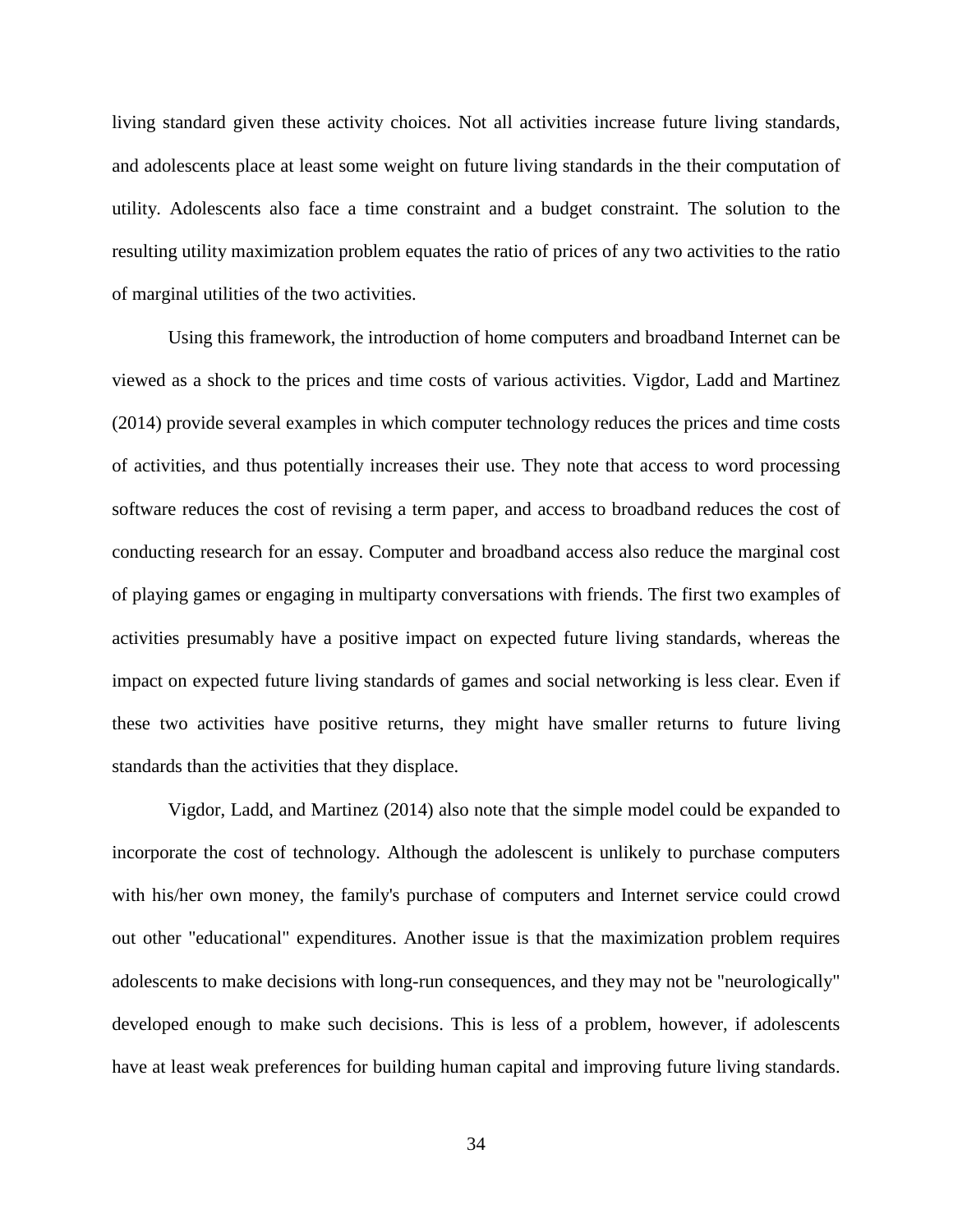Another point that Vigdor, Ladd and Martinez raise is that in many cases the realized time allocations of adolescents will be determined not only by their own preferences, but by constraints placed on them by parents, teachers and other adults. The model could be revised to incorporate these restrictions on activities, but one important implication is that the impact of computer technology on educational outcomes could vary with parental supervision.

These theoretical models provide some insights into how home computers might exert both positive and negative influences on educational outcomes, and demonstrate that the net total effect is difficult to determine. Families and students are likely to make decisions about computer purchases and Internet subscriptions in part based on these comparisons. If households are rational and face no other frictions, those households without computers have decided not to buy a computer because the returns are relatively low. However, it is also possible that various constraints prevent households from investing in home computers even if the returns are high. Parents may face credit constraints, be unaware of the returns to computer use, not be technically comfortable with computers, and have concerns about privacy. There is reason to suspect that these constraints might be important, given that households without computers tend to be substantially poorer and less educated than other households. Thus, the effect of computers for such families is an open and important question.

# *3.3 Empirical Findings*

#### *3.3.1 Effects of home computers and the Internet on educational outcomes*

Although the theoretical models provide some insights into how home computers might exert positive and negative effects on the educational outcomes, they do not provide a prediction of the sign and magnitude of the net effect. A small, but growing empirical literature estimates the net effects of home computers on a wide range of educational outcomes. The literature on the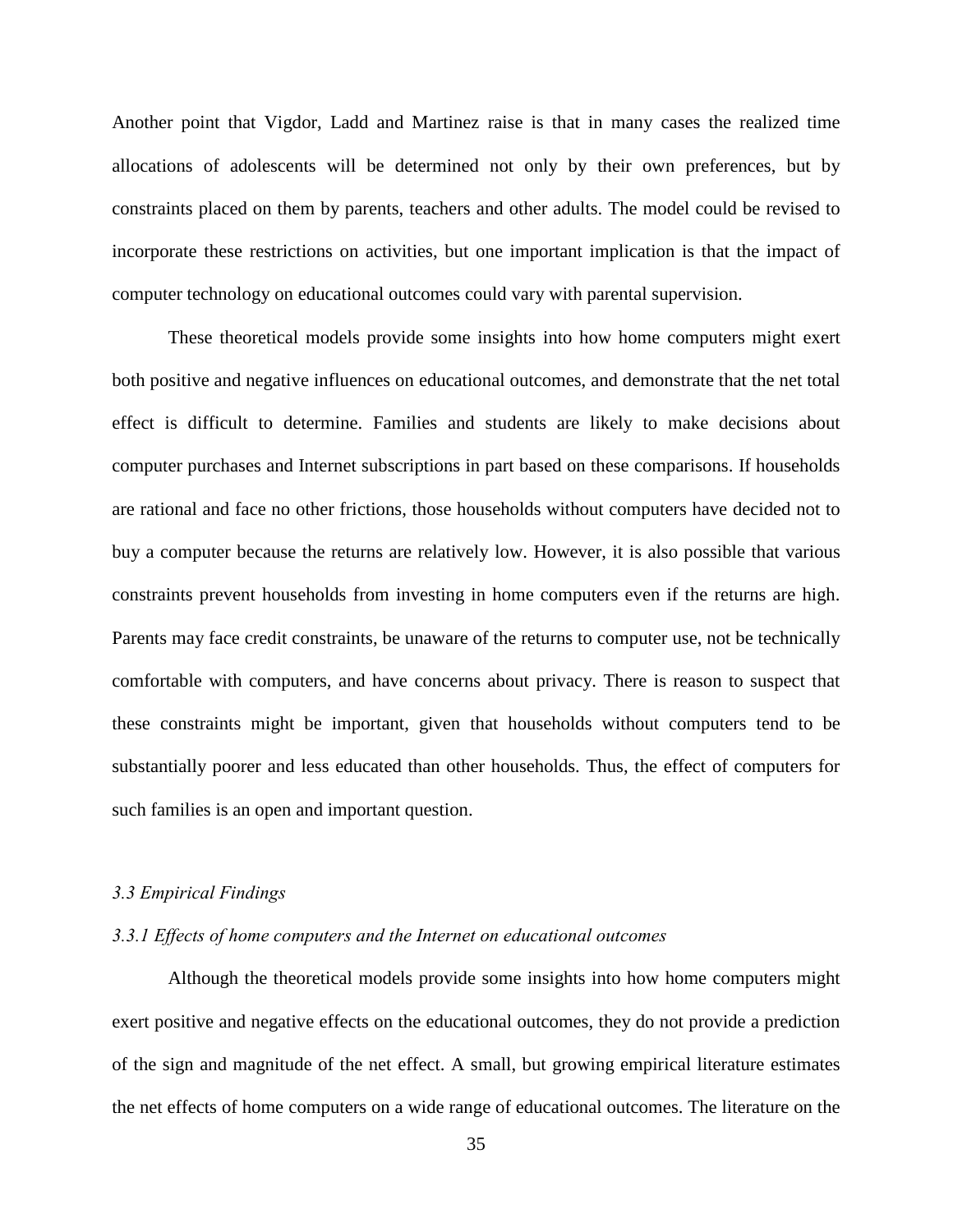topic has evolved over time primarily through methodological improvements. Earlier studies generally regress educational outcomes on the presence of a home computer while controlling for student, family and parental characteristics. More recent studies focus on quasi-experimental approaches and randomized control experiments.

One of the first studies to explore whether home computers have positive educational effects on children was Attewell and Battle (1999). Using the 1988 National Educational Longitudinal Survey (NELS), they provide evidence that test scores and grades are positively related to access to home computers among eighth graders even after controlling for differences in several demographic and individual characteristics including typically unobservable characteristics of the educational environment in the household.<sup>[22](#page-36-0)</sup>

Using data from the 2001 Current Population Survey (CPS), Fairlie (2005) estimates the relationship between school enrollment and having a home computer among teenagers. Controlling for family income, parental education, parental occupation and other observable characteristics in probit regressions for the probability of school enrollment, he finds a difference of 1.4 percentage points (base rate of 85 percent). In a subsequent paper, Beltran, Das and Fairlie (2010) use panel data from the matched CPS (2000-2004) and the National Longitudinal Survey of Youth (1997- 2002) to estimate the relationship between home computers and subsequent high school graduation. They find that teenagers who have access to home computers are 6–8 percentage points more likely to graduate from high school than teenagers who do not after controlling for individual, parental, and family characteristics. Using detailed data available in the NLSY97, they also find that the estimates are not sensitive to the inclusion of difficult-to-find

l

<span id="page-36-0"></span> $22$  They include measures of the frequency of child-parent discussions of school-related matters, parents' familiarity with the parents of their child's friends, attendance in "cultural" classes outside of school, whether the child visits science or history museums with the parent, and an index of the educational atmosphere of the home (e.g. presence of books, encyclopedias, newspapers, and place to study).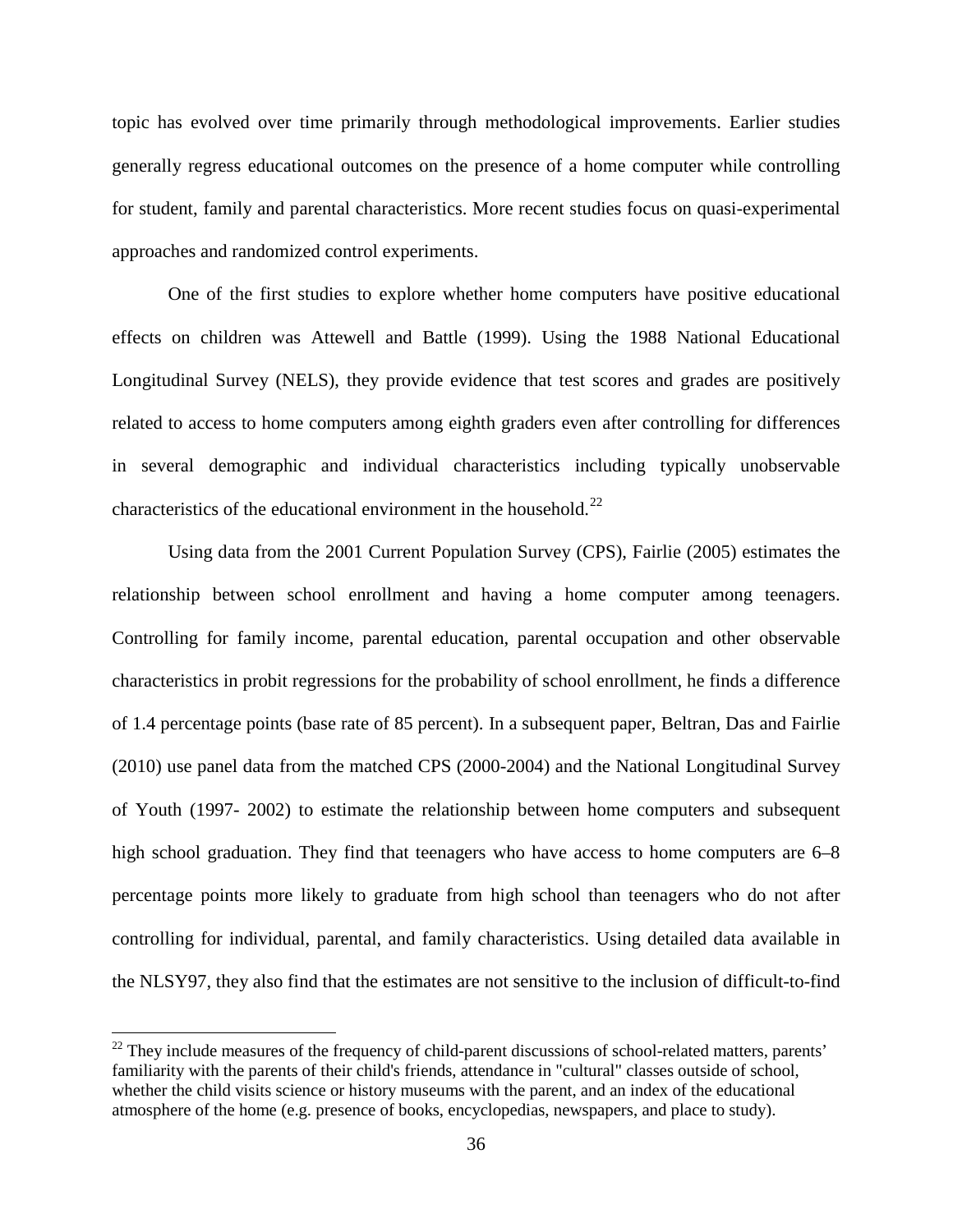characteristics of the educational environment in the household and extracurricular activities of the student.<sup>[23](#page-37-0)</sup> Estimates indicate a strong positive relationship between home computers and grades, a strong negative relationship with school suspension, and suggestive evidence of a negative relationship with criminal activities.

Schmitt and Wadsworth (2006), using the British Household Panel Survey (1991-2001), find a significant positive association between home computers and performance on the British school examinations. The results are robust to the inclusion of individual, household and geographical controls, including proxies for household wealth and prior educational attainment. Fiorini (2010) provides evidence on the impacts of home computers among young Australian children ages 4 to 7. She shifts the focus from access to home computers to computer use among children (although some results include computer access as an instrumental variable for computer use). Using data from the Longitudinal Study of Australian Children (2004-06), she finds evidence of a positive relationship between computer use and cognitive skills among young children.

In contrast to these findings of positive effects of home computers on educational outcomes, Fuchs and Woessmann (2004) find a negative relationship between home computers and student achievement using data from 31 developed and emerging countries among teenagers. Using the PISA database, they find that students with home computers have significantly lower math and reading test scores after controlling for student, family and school characteristics and country fixed effects. They find a large positive association between home computers and test scores in bivariate comparisons without controls.

l

<span id="page-37-0"></span> $23$  The controls include religion, private school attendance, whether a language other than English is spoken at home, whether there is a quiet place to study at home, and whether the child takes extra classes or lessons, such as music, dance, or foreign language lessons.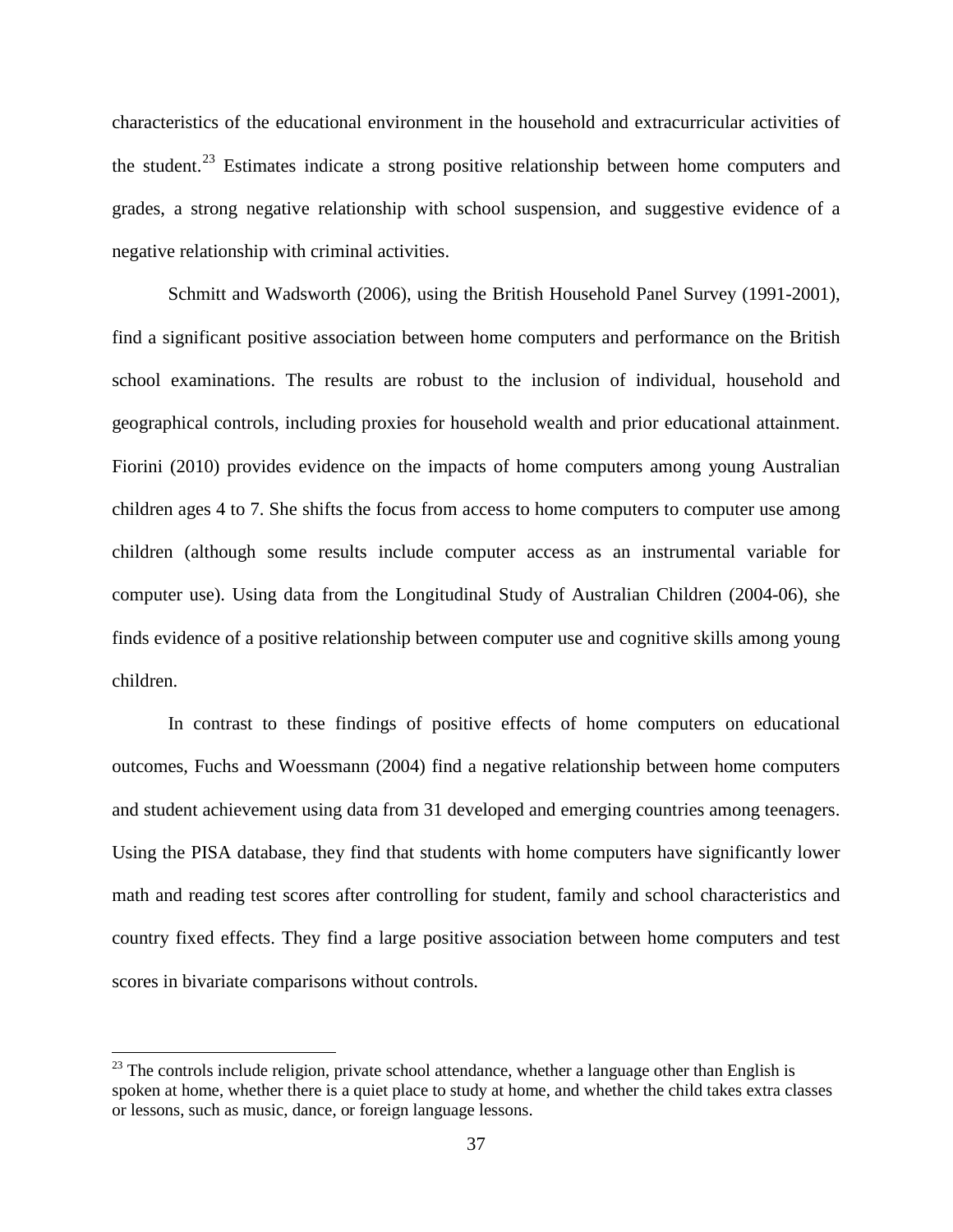Although regressions of educational outcomes on home computers frequently control for numerous individual, family and school characteristics, they may nonetheless produce biased estimates of causal effects due to omitted variables. In particular, if the most educationally motivated families (after controlling for child and family characteristics) are more likely to purchase computers, then a positive relationship between academic performance and home computers may capture the effect of unmeasurable motivation on academic performance. Conversely, if the least educationally motivated families are more likely to purchase computers, perhaps motivated by their entertainment value, then estimates will be downward biased.

To address these concerns, a few recent studies (including some discussed above) estimate the impacts of home computers on educational outcomes using instrumental variable techniques, individual-student fixed effects, and falsification tests. Fairlie (2005) addresses the endogeneity issue by estimating instrumental variable models. Bivariate probit models of the joint probability of school enrollment and owning a home computer result in large positive coefficient estimates (7.7 percentage points). Use of computers and the Internet by the child's mother and father, and MSA-level home computer and Internet rates are used as exclusion restrictions. Some supporting evidence is provided that these variables should affect the probability of the family purchasing a home computer but should not affect academic performance after controlling for family income, parental education and occupation, and other factors. Beltran, Das and Fairlie (2010) also estimate bivariate probits for the joint probability of high school graduation and owning a home computer and find point estimates similar to those from a multivariate regression. Similar exclusion restrictions are used with the addition of the presence of another teenager in the household. Fiorini (2010) uses instrumental variables for computer use in her study of young Australian children and generally finds larger positive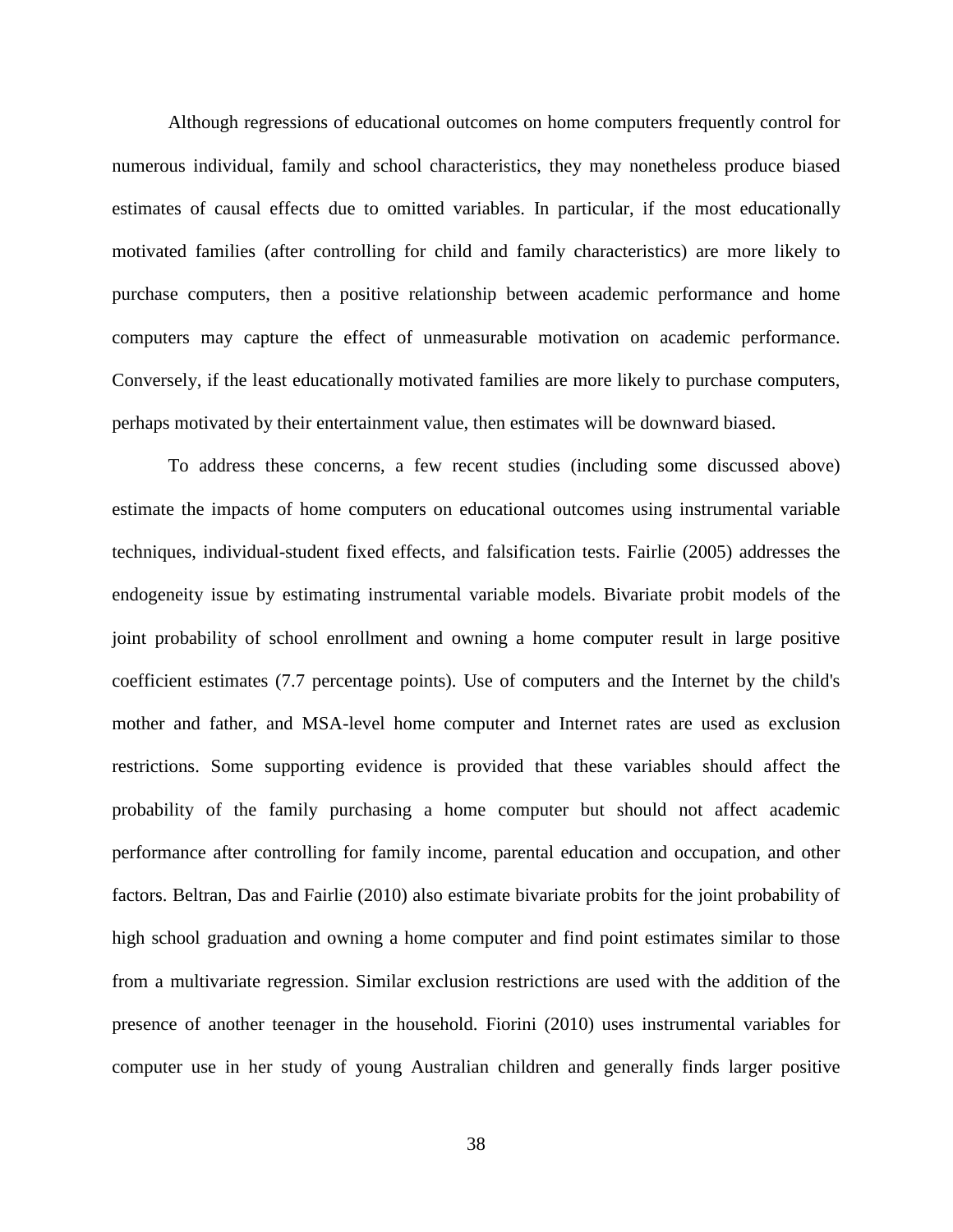estimates of computer use on test scores than in OLS regressions. The number of older siblings and Internet use at work by men and women at the postcode level are used as exclusion restrictions.

Another approach, first taken by Schmidt and Wadsworth (2006), is to include future computer ownership in the educational outcome regression. A positive estimate of future computer ownership on educational attainment would raise concerns that current ownership proxies for an unobserved factor, such as educational motivation. Future computer ownership, however, is not found to have a positive relationship with educational outcomes similar to the positive relationship found for contemporaneous computer ownership (Schmidt and Wadsworth 2006 and Beltran, Das and Fairlie 2010). Along these lines of falsification tests or "pencil tests" (DiNardo and Pischke 1997), Schmidt and Wadsworth (2006) do not find evidence that other household assets which proxy for wealth such as dishwashers, driers and cars have similar effects on educational attainment. Similarly, Beltran, Das and Fairlie (2008) do not find evidence of a positive relationship between educational attainment and having a dictionary or cable television at home, which also might be correlated with unobserved educational motivation or wealth.

A couple of studies address selection concerns by estimating fixed effect models. The inclusion of student fixed effects controls for differences in unobservable characteristics that are time-invariant. Vigdor, Ladd and Martinez (2014), using panel data from North Carolina public schools, find modestly-sized negative effects of home computer access and local-area access to high-speed Internet connections on math and reading test scores when including fixed effects. In contrast, they find positive estimates when student fixed effects are excluded. Beltran, Das and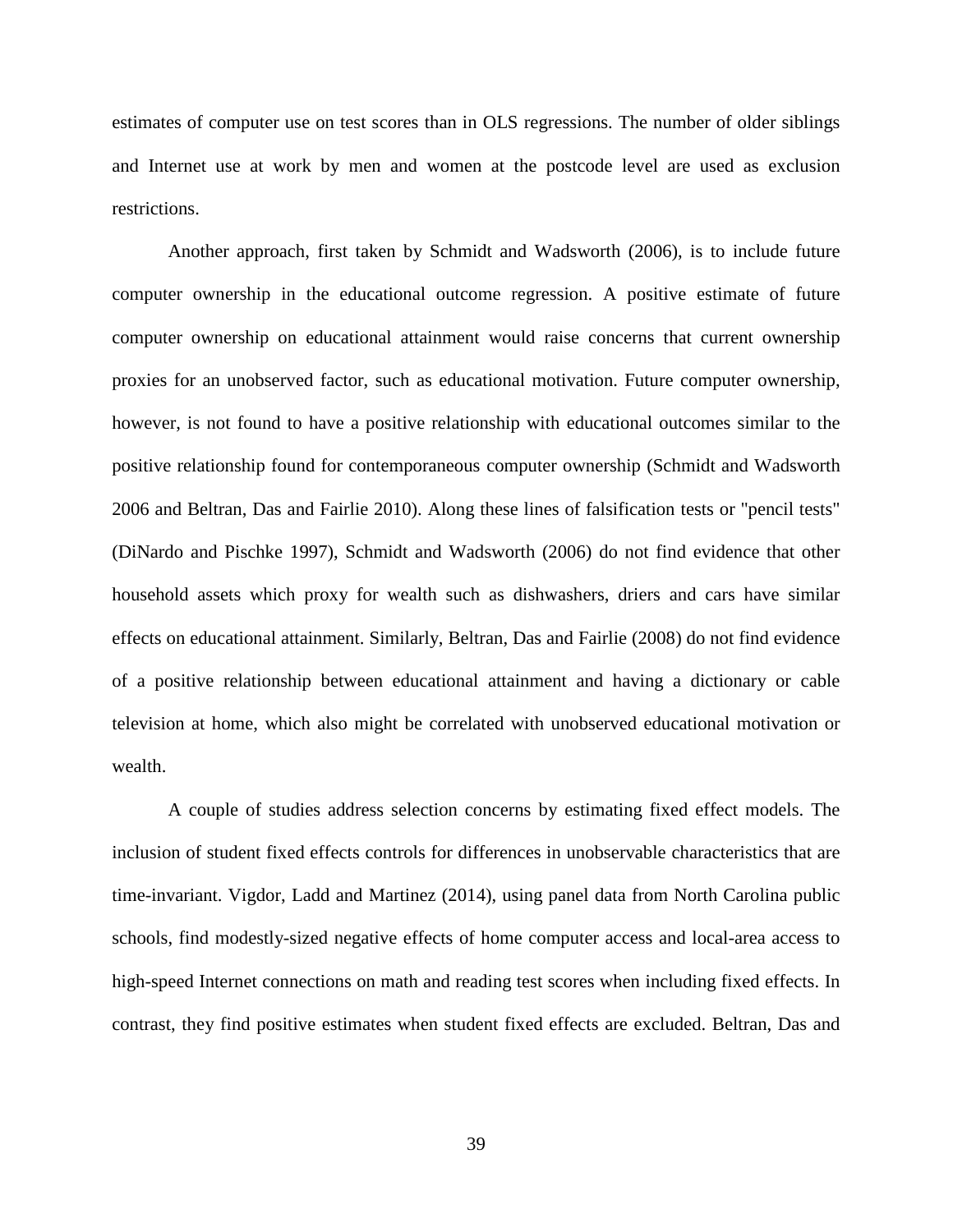Fairlie (2010) find that adding student fixed effects results in smaller positive point estimates that lose significance.

Malamud and Pop-Eleches (2010) address the endogeneity problem with a regression discontinuity design (RDD) based on the effects of a government program in Romania that allocated a fixed number of vouchers for computers to low-income children in public schools. The basic idea of the RDD is that schoolchildren just below the income threshold for eligibility for a computer voucher are compared to schoolchildren just above the income threshold. The two groups of schoolchildren close to the threshold have nearly identical characteristics and differ only in their eligibility for the computer voucher. Estimates from the discontinuity indicate that Romanian children winning vouchers have lower grades, but higher cognitive ability as measured by Raven's Progressive Matrices.

A few randomized control experiments have been conducted to evaluate the effects of home computers on educational outcomes. The first random experiment involving the provision of free computers to students for home use was Fairlie and London (2012). The randomassignment evaluation was conducted with 286 entering students receiving financial aid at a large community college in Northern California.<sup>[24](#page-40-0)</sup> Half of the participating students were randomly selected to receive free computers. After two years, the treatment group of students who received free computers had modestly better educational outcomes than the control group along a few measures. Estimates for a summary index of educational outcomes indicate that the treatment group is 0.14 standard deviations higher than the control group mean. Students living farther from campus and students who have jobs appear to have benefitted more from the

l

<span id="page-40-0"></span> $24$  The focus on the impacts of computers on community college students is important, unlike four-year colleges where many students live on campus and have access to large computer labs, community college students often have limited access to on-campus technology.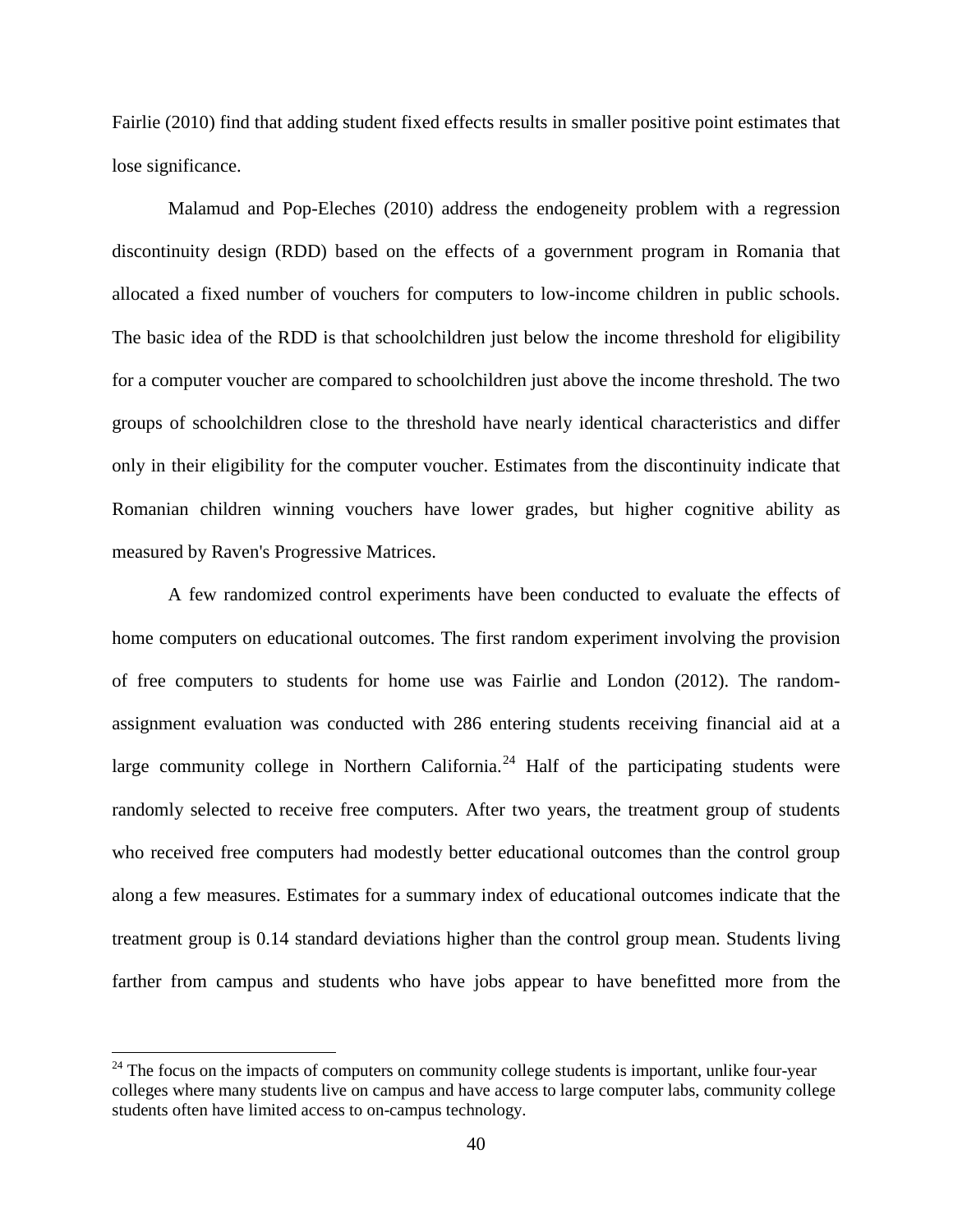flexibility afforded by home computers. The results from the experiment also provide the only evidence in the literature on the effects of home computers for post-secondary students.

Fairlie and Robinson (2013) also conduct a random experiment, but shift the focus from college students to schoolchildren. The experiment includes 1,123 students in grades 6-10 attending 15 schools across California. All of the schoolchildren participating in the study did not have computers prior to the experiment and half were randomly selected to receive free computers. The results indicate that even though there was a large effect on computer ownership and total hours of computer use, there is no evidence of an effect on a host of educational outcomes, including grades, standardized test scores, credits earned, attendance, and disciplinary actions. No test score effects are found at the mean, at important cutoffs in the distribution (e.g. passing and proficiency), or at quantiles in the distribution. The estimates are precise enough to rule out even moderately-sized positive or negative effects. Consistent with these results, they find no evidence that treatment students spent more time on homework and that the computers had an effect on turning homework in on time, software use, computer knowledge, or other intermediate inputs in education. Treatment students report spending more time on computers for schoolwork, but they also report spending more time on computers playing games, social networking and for other entertainment.

Most of the evidence in the literature focuses on the effects of home computers on the educational outcomes of schoolchildren in developed or transition economies. A couple of previous studies use random experiments to examine the impacts of one laptop per child (OLPC) laptops on educational outcomes in developing countries.<sup>[25](#page-41-0)</sup> Beuermann et al. (2012) examine the

l

<span id="page-41-0"></span><sup>&</sup>lt;sup>25</sup> Although the One Laptop per Child program in Peru (Cristia et al. 2012) and the Texas laptop program (evaluated with a quasi-experiment in Texas Center for Educational Research 2009) were initially intended to allow students to take computers home when needed in addition to using them in school, this did not happen in most cases. In Peru, some principals, and even parents, did not allow the computers to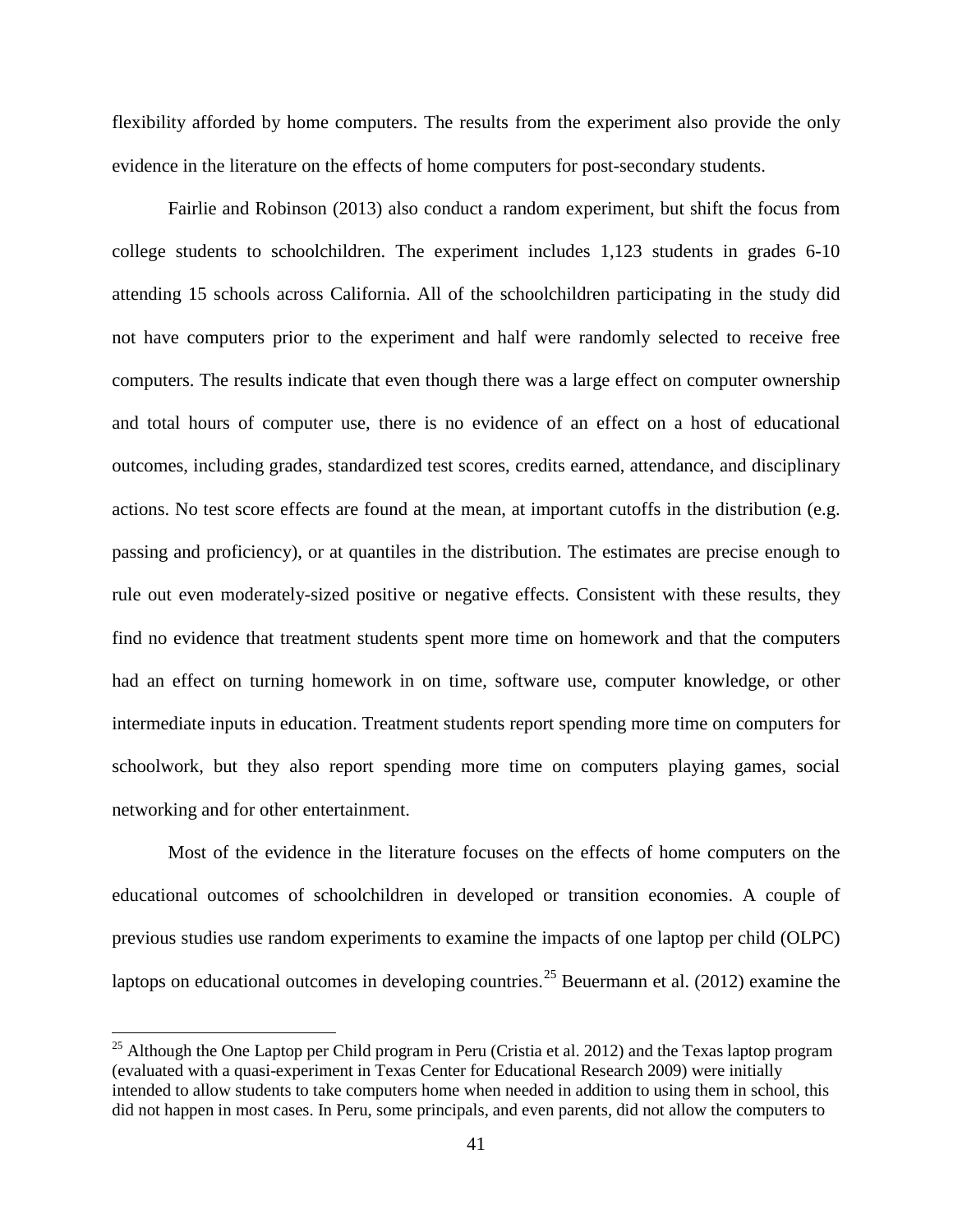impacts of randomly providing approximately 1,000 laptops for home use to schoolchildren in grades 1 through 6 in Peru.<sup>[26](#page-42-0)</sup> They find that the laptops have a positive, but small and insignificant effect on cognitive skills as measured by the Raven's Progressive Matrices test (though the effect is significant among children who did not already have a home computer before the experiment). Teachers reported that the effort exerted in school was significantly lower for treatment students than control students and that treated children reported reading books, stories or magazines less than control children. Mo et al. (2012) randomly distribute OLPC laptops to roughly half of a sample of 300 young schoolchildren (grade 3) in China.<sup>[27](#page-42-1)</sup> They find some evidence that the laptops improved math test scores, but no evidence of effects on Chinese tests. They also find that the laptops increased learning activity use of computers and decreased time spent watching television.

## *3.3.2 Heterogeneity in Home Computer Effects*

 $\overline{a}$ 

The effects of home computers on educational outcomes might differ across subgroups of the student population. For example, minority students might benefit more or less from having a home computer because of more limited opportunities for alternative places of access, social interactions with other computer users, and learning about use from parents, siblings and friends. Girls and boys may differ in how they use computers possibly resulting in differential effects. Several studies estimate separate home computer effects by demographic group and other student

come home because of concerns that the laptops would not be replaced through the program if they were damaged or stolen. The result is that only 40 percent of students took the laptops home, and home use was substantially lower than in-school use. In Texas, there were similar concerns resulting in many schools not allowing computers to be taken home or restricting their home use. The main effect from these laptop programs is therefore to provide one computer for every student in the classroom, rather than to increase home access.

<span id="page-42-0"></span> $26$  Recipients of the laptops were also provided with an instruction manual and seven weekly training sessions.

<span id="page-42-1"></span> $27$  The laptops included some tutoring software and one training session was provided.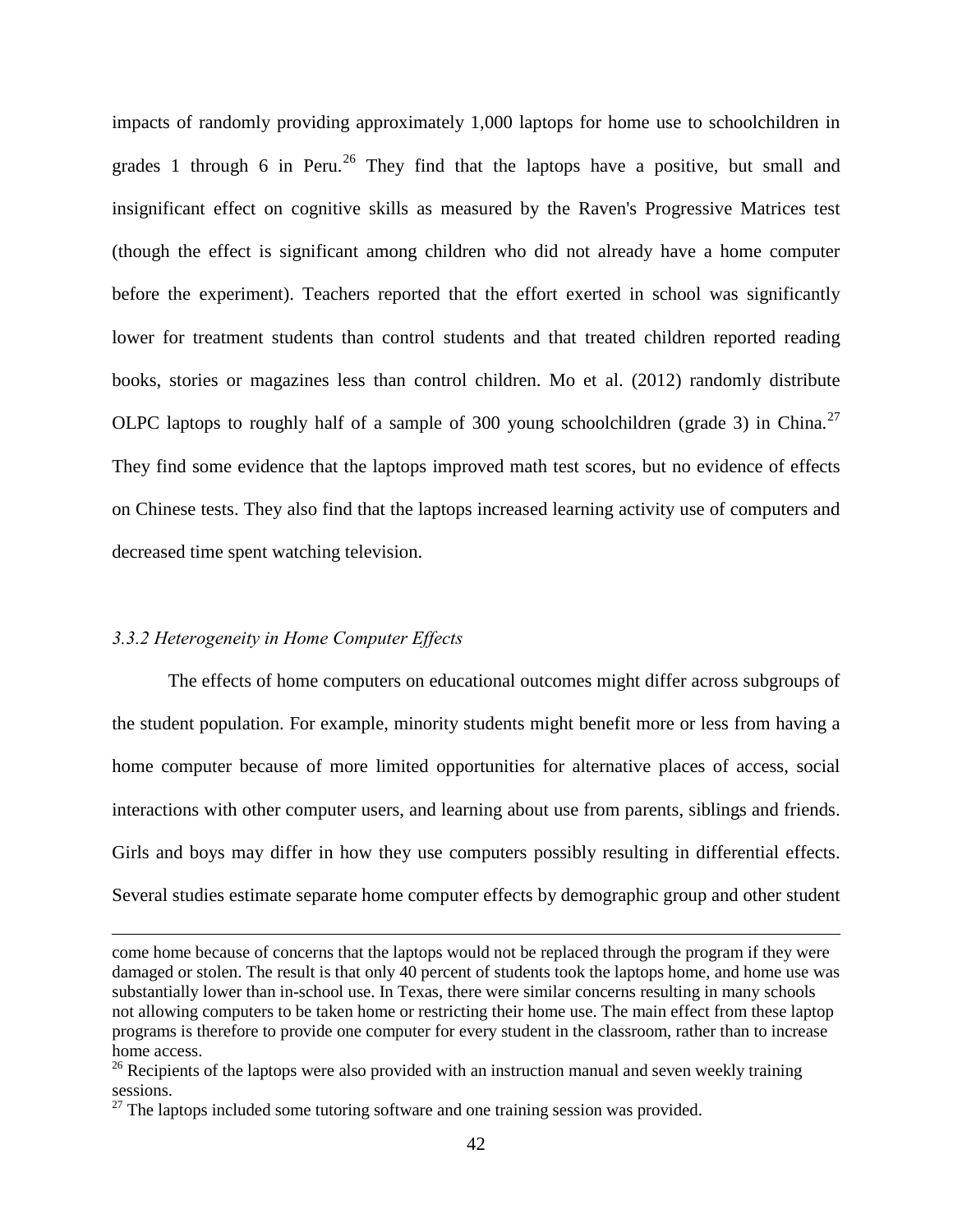characteristics. For example, in Attewell and Battle's (1999) study of home computer effects on the test scores and grades of eighth graders they find evidence of stronger positive relationships between home computers and educational outcomes for higher SES children, boys, and whites. Fiorini's (2010) study of the impacts of home computer use on cognitive and non-cognitive skills among Australian children ages 4 to 7 finds evidence of larger effects for girls and children with less educated parents. Fairlie (2012) finds larger effects of home computers on educational outcomes for minority college students than non-minority college students.

As with school-based interventions, the evidence is mixed with several studies not finding evidence of heterogeneity in the effects of home computers. For example, Beltran, Das and Fairlie (2010) estimate regressions that include interactions between home computers and race, income or gender and, in almost all cases, do not find statistically significant interaction effects. Fairlie and Robinson (2013) and Fairlie (2015) find no evidence of heterogeneous treatment effects by pre-treatment academic achievement, parental supervision, propensity for non-game use, grade, race, or gender. Beuermann et al. (2012) find some evidence of a larger reduction in school effort for younger Peruvian children, but essentially no difference in effects on cognitive skills for younger children and no difference in effects on school effort and cognitive skills by gender. In their study of Romanian schoolchildren, Malumud and Pop-Eleches (2010) do not find evidence of differential effects by gender, but do find that younger children experience larger gains in cognitive skills. Given the lack of consistency in findings across studies for any subgroup, it is difficult to draw strong conclusions on this question.

#### *3.3.3 Effects on Computer Skills and Other Outcomes*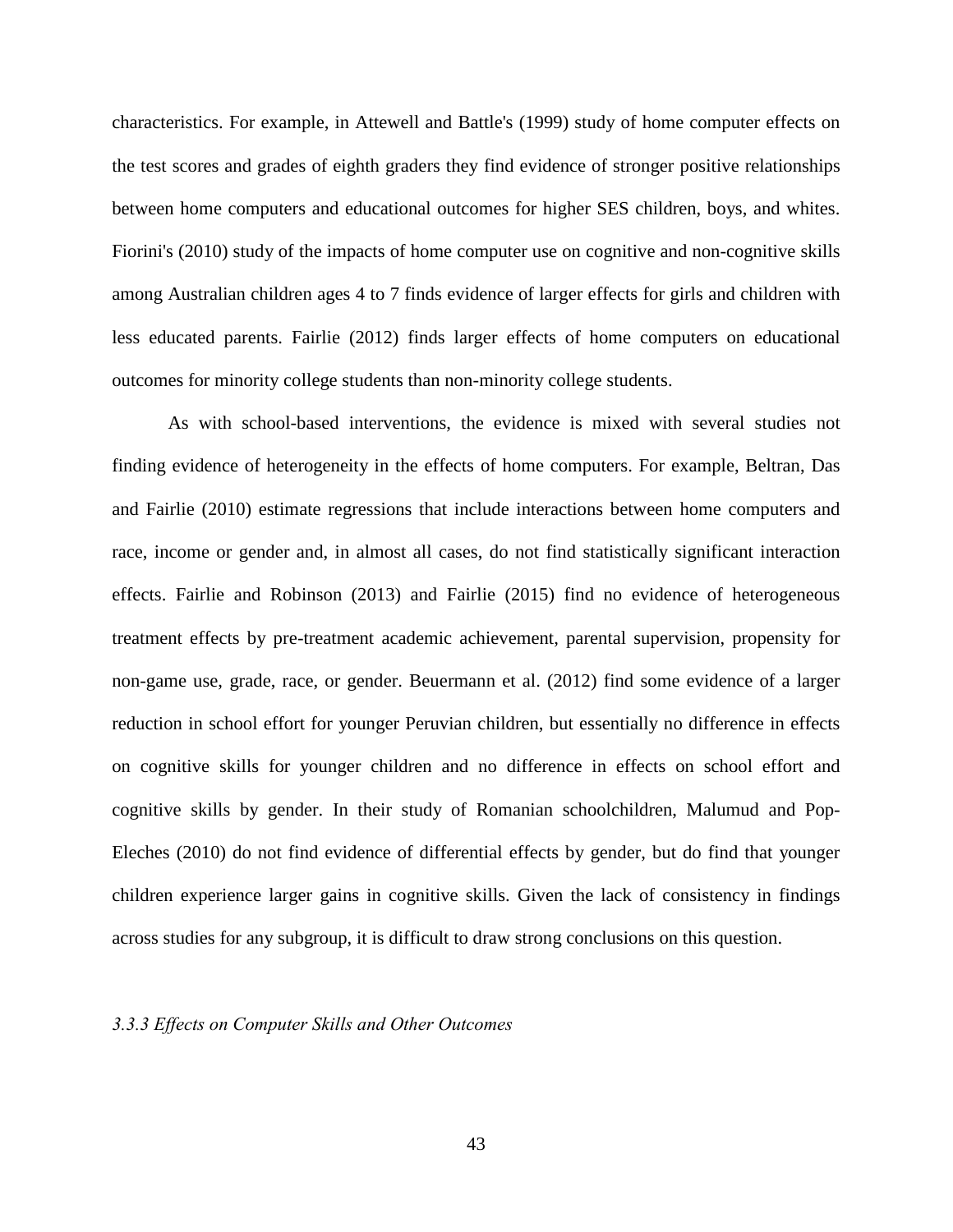Several previous studies examine the impacts of home computers on computer skills. There is some evidence of positive impacts, but surprisingly the overall evidence is not universally strong. For example, Fairlie (2012) finds evidence of positive effects of home computers on computer skills among college students, whereas Fairlie and Robinson (2013) find no evidence of home computers on computer knowledge or skills among schoolchildren. Among young children in Peru, Beuermann et al. (2012) find strong evidence that the OLPC laptops improved scores on a proficiency test in using the laptop, but find no effects on skills for using a Windows based computer or using the Internet. Mo et al. (2013) finds large positive effects on computer skills from OLPC laptops for young children in China. Finally, Malamud and Pop-Eleches (2010) find that winning a computer vouchers increased computer knowledge, fluency and applications, but not web and email fluency among Romanian children.

Research has also focused on the impacts of specific types of computer use or impacts on other educational or social outcomes. For example, a few studies have explored the effects of Facebook use among college students on academic outcomes and find mixed results (see Pasek and Hargittai 2009, Kirschner and Karpinski 2010, and Junco 2012 for example). Bauernschuster, Falck and Woessmann (2014) use German data to examine the effects of broadband Internet access on children's extra-curricular school activities such as sports, music, arts, and drama and do not find evidence of crowd out. Finally, Beuermann et al. (2012), using data from Peru's randomization across and within schools, do not find evidence of spillovers to classmates and friends (though close friends appear to become more proficient at using a laptop).

#### *Summary*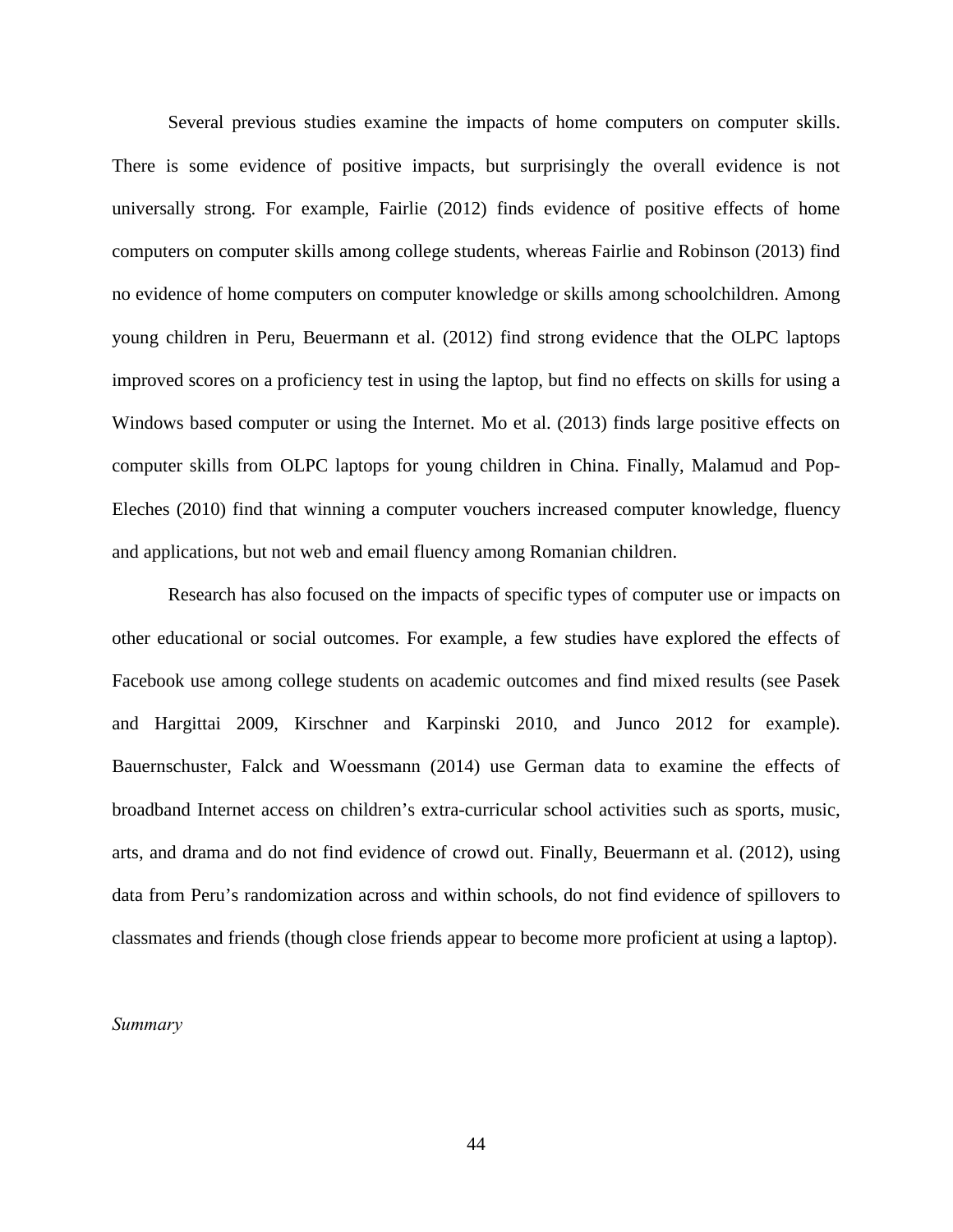A few patterns emerge from the review of the empirical literature on home effects. First, studies using multivariate regressions and instrumental variable models tend to show large positive (and in some cases negative) effects, but studies using randomized control experiments tend to show zero or small positive effects. As noted above, the contrast in findings may be due to selection bias. Fairlie and London (2012) find evidence that non-experimental estimates for community college students are nearly an order of magnitude larger than the experimental estimates. Second, most studies estimate impacts on grades and test scores, but many studies examine additional outcomes such as homework time, enrollment and graduation. Although there are some differences in results across outcomes they are generally consistent within the same study. The lack of consistent variation in findings for different outcome measures is at least a little surprising because we might expect intermediate inputs such as homework time and grades that are related to effort to be affected more by potential crowd-out or efficiency gains than test scores which capture the amount of information children learned during the school year. Although not the focus of the paper, we also review a few papers examining impacts on computer skills and find some evidence of positive effects. But perhaps these findings are not surprising as there is no reason to suspect a negative influence.

Most of the earlier research was on the United States and other developed countries, but several recent studies examine home computer impacts in developing countries. The research focusing on developing countries tends to find smaller impacts, but it is difficult to disentangle this from their methodological focus on random experiments. Theoretically, the effects might be very different in the United States and other countries with a greater reliance on technology throughout the educational system. Finally, several studies explore heterogeneity in the effects of home computers on educational outcomes. Most of the studies examining heterogeneity focus on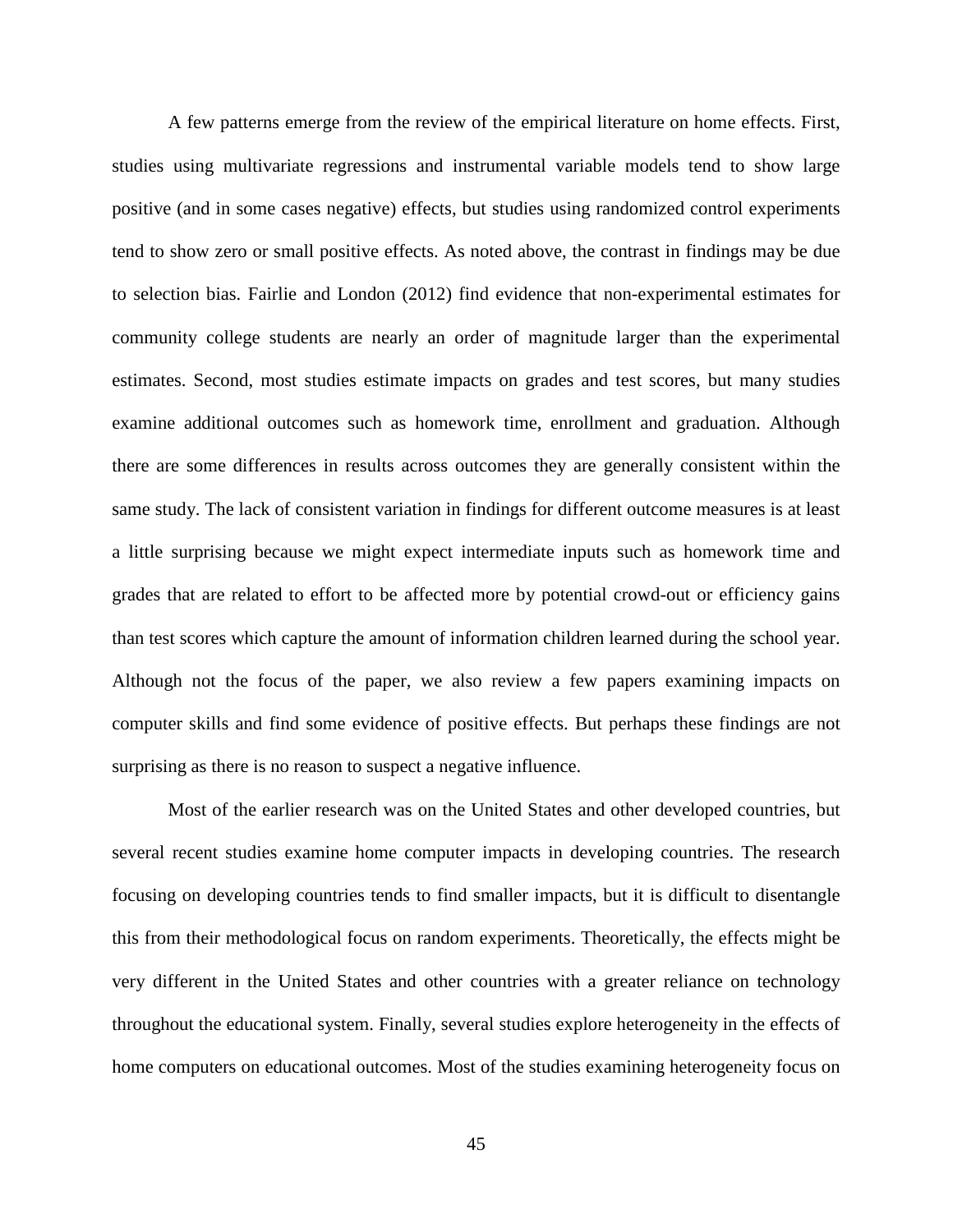main demographic groups such as race and gender, but studies also examine heterogeneity by pre-treatment academic performance, parental supervision, and propensity for entertainment use of computers. The evidence on heterogeneity is decidedly mixed with no clear evidence even for the same group across studies.

Overall, these results suggest that increasing access to home computers among students who do not already have access is unlikely to greatly improve educational outcomes, but is also unlikely to negatively affect outcomes.

## **4. Conclusions**

Theoretically, the net effects of ICT investments in schools, the use of CAI in schools, and the use of computers at home on educational outcomes are ambiguous. Expenditures and time devoted to using computers, software, the Internet and other technologies may be more efficient than expenditures on other educational inputs or may be less efficient. New technologies may displace other more effective instructional and learning methods and distract schoolchildren, or they may represent an effective learning tool and engage schoolchildren in learning. Thus, it is perhaps not surprising that the findings from the rapidly growing empirical literature on the effects of computers, the Internet and computer assisted instruction are mixed.

The implications from these findings suggest that we should not expect large positive (or negative) impacts from ICT investments in schools or computers at home. Schools should not expect major improvements in grades, test scores and other measures of academic outcomes from investments in ICT or adopting CAI in classrooms, though there might be exceptions such as some CAI interventions in developing countries. Existing and proposed interventions to bridge the digital divide in the United States and other countries, such as large-scale voucher

46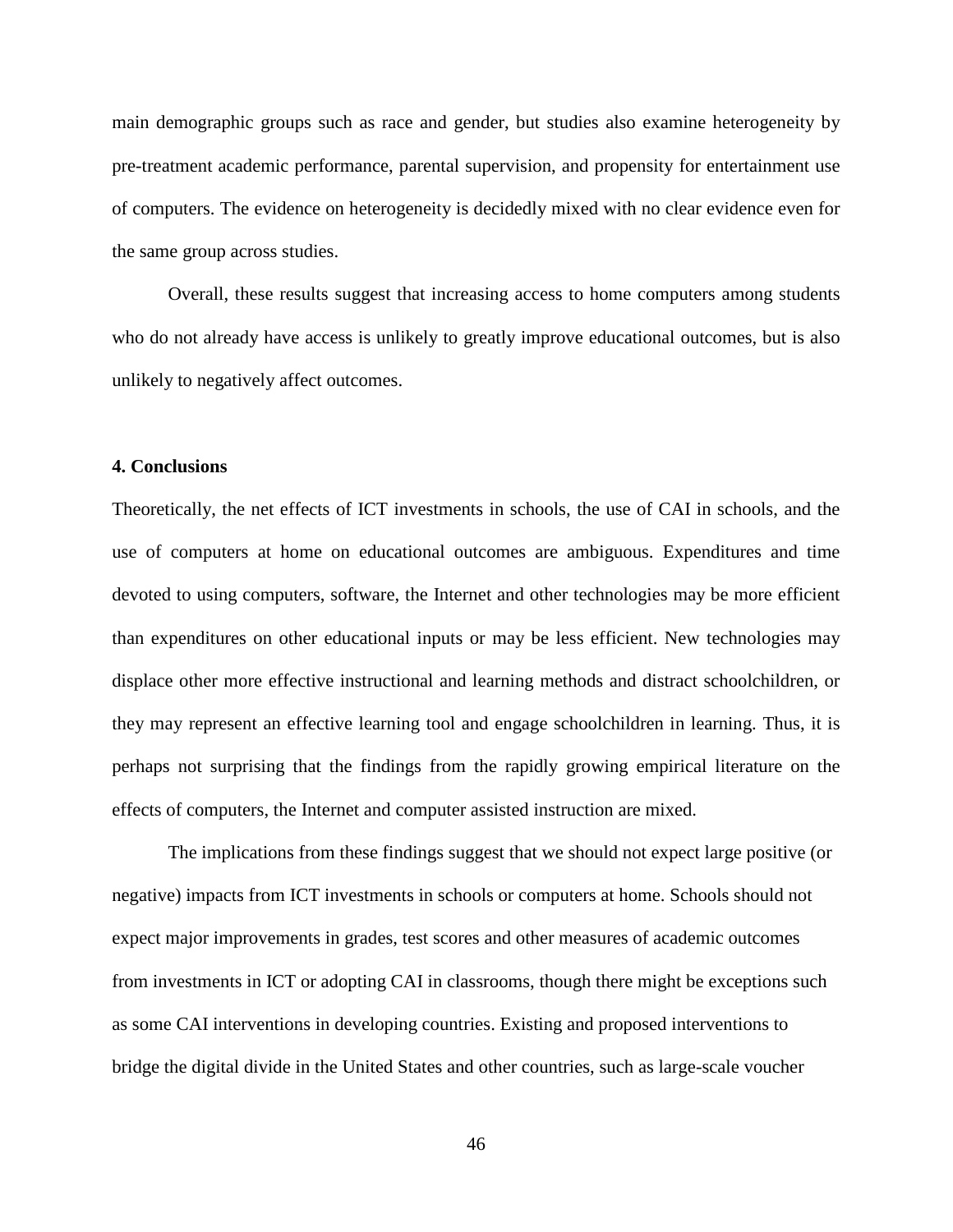programs, tax breaks for educational purchases of computers, and one-to-one laptop programs with check-out privileges are unlikely to substantially reduce the achievement gap on their own.

An important caveat to this tempered conclusion, however, is that there might be other educational effects of having a computer that are not captured in measurable academic outcomes. For example, computers may be useful for finding information about colleges and financial aid. They might be useful for communicating with teachers and schools and parental supervision of student performance, attendance and disciplinary actions through the spreading use of student information system software (e.g. School Loop, Zangle, ParentConnect, and Aspen). Similar to other aspects of society, schools, professors and financial aid sources are rapidly expanding their use of technology to provide information and course content to students. A better understanding of these potential benefits is important for future research.

More research is clearly needed in additional areas. First, more research is needed on benefit-cost analyses of computers, Internet connections, software, and other technologies with attention devoted to whether expenditures on these interventions are substituting for other inputs or represent new expenditures. The cost of various interventions is rarely documented or considered. Though purchase costs are declining, maintenance costs may be high and devices may become obsolete or need to be replaced frequently. Second, more research is needed on the shape of the educational returns to technology. For example, are the marginal benefits from a few hours of computer use in the classroom high, but then decline rapidly when computers are used more extensively in the classroom? Third, more research is needed on the related question of online education. There is considerable momentum towards offering online courses by colleges, massive open online courses (MOOCs), creation of online colleges, and "flipped" classrooms, but we know relatively little about their effectiveness relative to costs. Fourth, more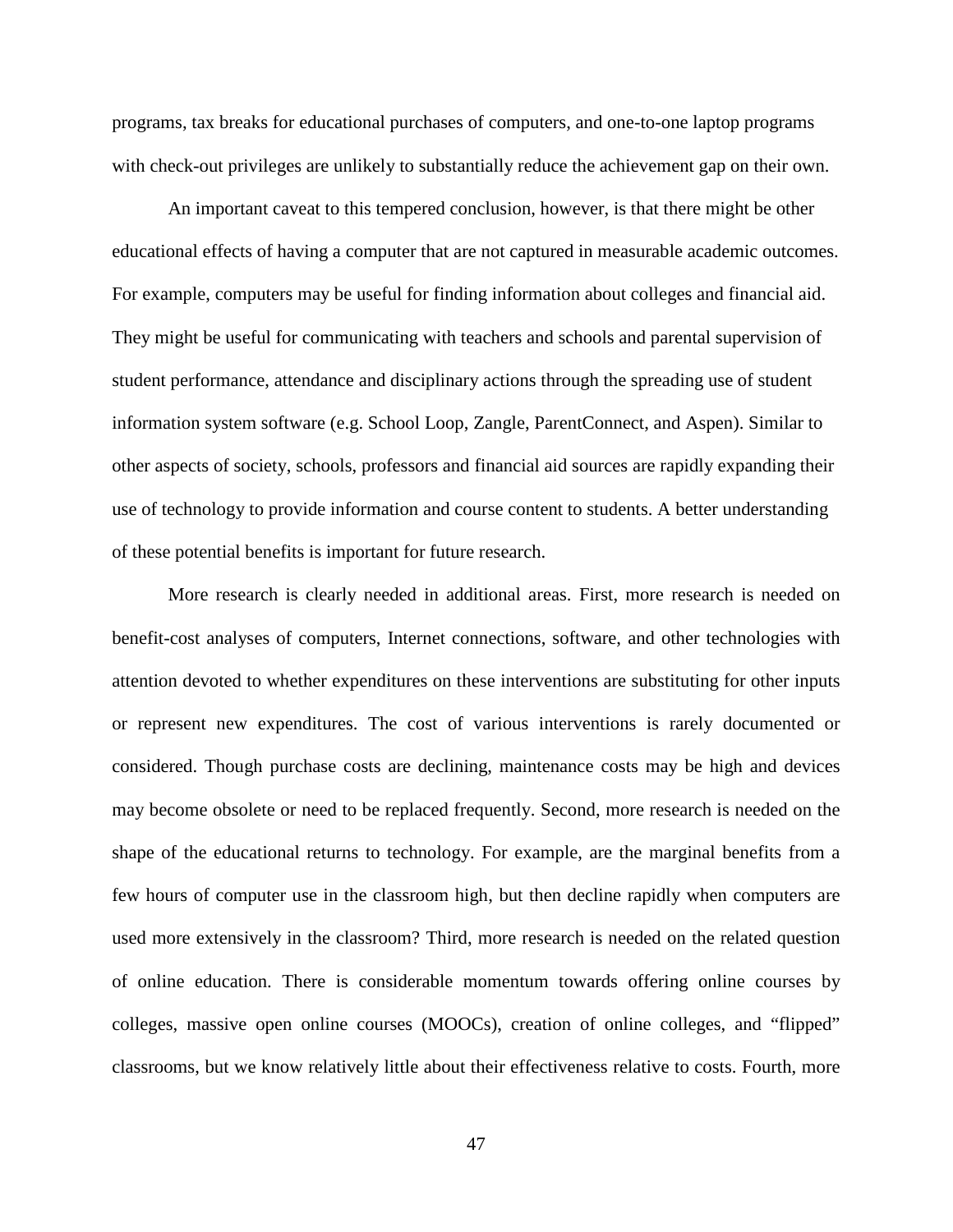research is needed on the impacts of specific uses of computers. For example, computer use for researching topics might be beneficial, whereas computer use for practicing skills may displace other more productive forms of learning (Falck, Mang and Woessmann 2015). Each new use of computer technology poses new possible benefits in terms of customization and flexibility, but also creates potential pitfalls that may interfere with education.<sup>[28](#page-48-0)</sup> One of the fundamental challenges of studying the effects of computer technology on educational outcomes is that research consensus often lags the implementation of new initiatives. Computer technology is expanding rapidly from desktop computers to laptops iPads and phones, and from educational software to Internet learning applications and social media.

l

<span id="page-48-0"></span><sup>&</sup>lt;sup>28</sup> See Los Angeles Unified School District's one-to-one iPad program for a high profile example of the challenges of adopting new and relatively untested technology. Several schools attempted to abandon the program after students by-passed security filters in order to access the Internet, which was not intended. The program was suspended in light of possible flaws in the bidding process for technology provision.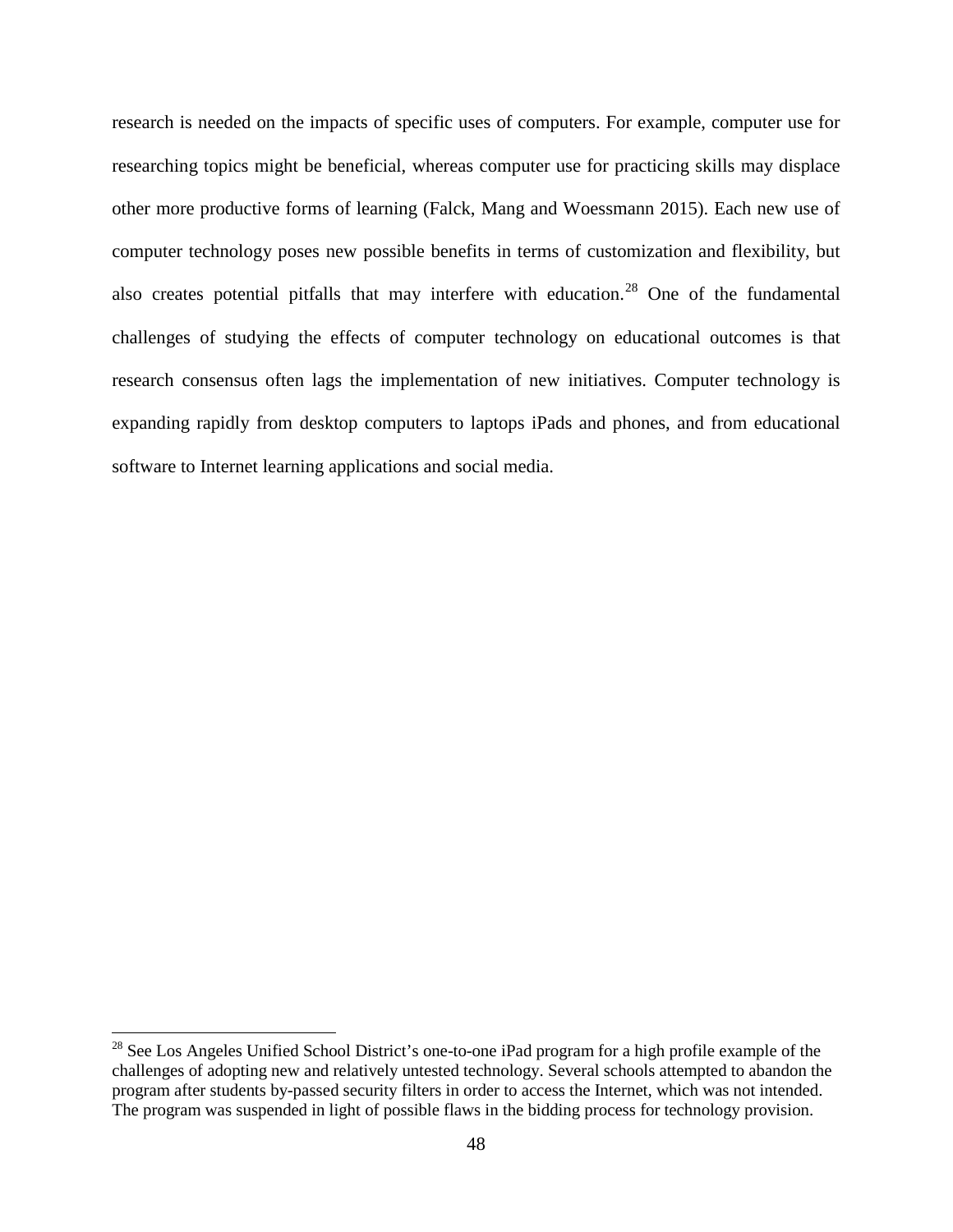# **References**

Alpert, William T. , Kenneth A. Couch, and Oskar R. Harmon. 2015. "Online, Blended, and Classroom Teaching of Economics Principles: A Randomized Experiment," University of Connecticut, Department of Economics Working Paper.

Andrés, Luis, David Cuberes, Mame Diouf, and Tomás Serebrisky. 2010. "The diffusion of the Internet: A cross-country analysis." *Telecommunications Policy*, 34(5): 323-340.

Angrist, Joshua, and Victor Lavy. 2002. "New Evidence on Classroom Computers and Pupil Learning," *Economic Journal* 112(482): 735–765.

Attewell, Paul, and Juan Battle. 1999. "Home Computers and School Performance," *The Information Society* 15: 1-10.

Autor, David H. 2001. "Wiring the Labor Market." *Journal of Economic Perspectives*. 15: 1, 25- 40.

Autor, David, Lawrence Katz, and Alan Krueger. 1998. "Computing Inequality: Have Computers Changed the Labor Market?" *Quarterly Journal of Economics*. 113:4, 1169-214.

Banerjee, A., Cole, S., Duflo, E. and Linden, L. 2007. "Remedying Education: Evidence from Two Randomized Experiments in India," *Quarterly Journal of Economics* 122(3): 1235-1264.

Barrow, Lisa, Lisa Markman, and Cecelia E. Rouse. 2009. "Technology's Edge: The Educational Benefits of Computer-Aided Instruction," *American Economic Journal: Economic Policy* 1(1): 52-74.

Barrera-Osorio, Felipe, and Leigh L. Linden. 2009. "The Use and Misuse of Computers in Education: Evidence from a Randomized Experiment in Colombia," Policy Research Working Paper 4836, Impact Evaluation Series No. 29, The World Bank.

Beltran, Daniel O., Kuntal K. Das, and Robert W. Fairlie. 2010. "Home Computers and Educational Outcomes: Evidence from the NLSY97 and CPS," *Economic Inquiry* 48(3): 771- 792.

Beuermann, D. W., Cristia, J. P., Cruz-Aguayo, Y., Cueto, S., and Malamud, O. 2012. "Home Computers and Child Outcomes: Short-Term Impacts from a Randomized Experiment in Peru," Inter-American Development Bank Working Paper No. IDB-WP-382.

Bauernschuster, Stefan, Oliver Falck, and Ludger Woessmann. 2014. "Surfing Alone? The Internet and Social Capital: Evidence from an Unforeseeable Technological Mistake," *Journal of Public Economics*, 117: 73–89.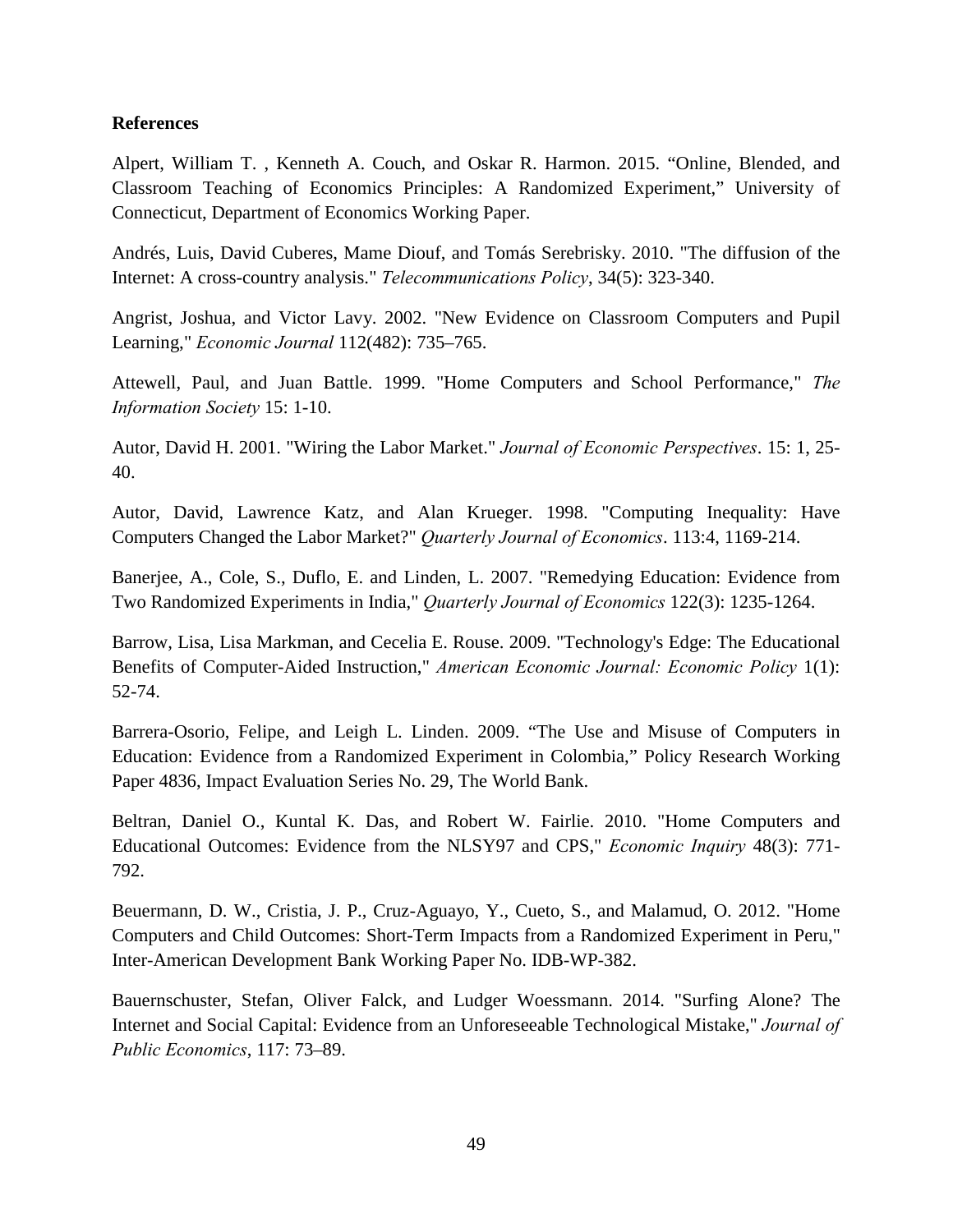Belo, Rodrigo, Pedro Ferreira, Rahul Telang. 2014. "Broadband in School: Impact on Student Performance," *Management Science* 60 (2): 265-282.

Bet, G., P. Ibarrarán and J. Cristia. 2014. "The Effects of Shared School Technology Access on Students' Digital Skills in Peru." Washington, DC, United States: Inter-American Development Bank, Research Department. Mimeographed document.

Bettinger, Eric, Lindsay Fox, Susanna Loeb. and Eric Taylor. 2014. "Changing Distributions: How online college classes alter student and professor performance". Working paper.

Betts, Julian. 1996. "Is There a Link between School Inputs and Earnings? Fresh Scrutiny of an Old Literature", In Gary Burtless (Ed.) *Does Money Matter? The Effect of School Resources on Student Achievement and Adult Success*, Washington, D.C.: Brookings Institution: 141-191.

Bowen, William G., Matthew M. Chingos, Kelly A. Lack, Thomas I. Nygren. 2014."Interactive Learning Online at Public Universities: Evidence from a Six-Campus Randomized Trial," *Journal of Public Policy Analysis and Management* 33(1): 94-111.

Carrillo, Paul, Mercedes Onofa, and Juan Ponce. 2010. "Information Technology and Student Achievement: Evidence from a Randomized Experiment in Ecuador," Inter-American Development Bank Working Paper.

Caselli, F. and Coleman, W.J., II. 2001. "Cross-country technology diffusion: the case of computers," *American Economic Review*, 91: 328–35.

Chaudhury, N., Hammer, J., Kremer, M., Muralidharan, K., and Rogers, F. H. 2006. "Missing in Action: Teacher and Health Worker Absence in Developing Countries." *Journal of Economic Perspectives*, 20(1): 91-116.

Chinn, Menzie D. and Robert W. Fairlie. 2007 "The Determinants of the Global Digital Divide: A Cross-Country Analysis of Computer and Internet Penetration," *Oxford Economic Papers*, 59:16–44.

Chinn, Menzie D. and Robert W. Fairlie, 2010. "ICT Use in the Developing World: An Analysis of Differences in Computer and Internet Penetration," *Review of International Economics*, 18(1): 153-167.

Coley, Richard J., John Cradler, and Penelope K. Engel. 1997. "Computers and Classrooms: The Status of Technology in U.S. Schools," ETS Policy Information Report: 1-69.

Cristia, J. P., Ibarraran, P., Cueto, S., Santiago, A., and Severin, E. 2012. "Technology and Child Development: Evidence from the One Laptop per Child Program," Inter-American Development Bank Working Paper No. IDB-WP-304.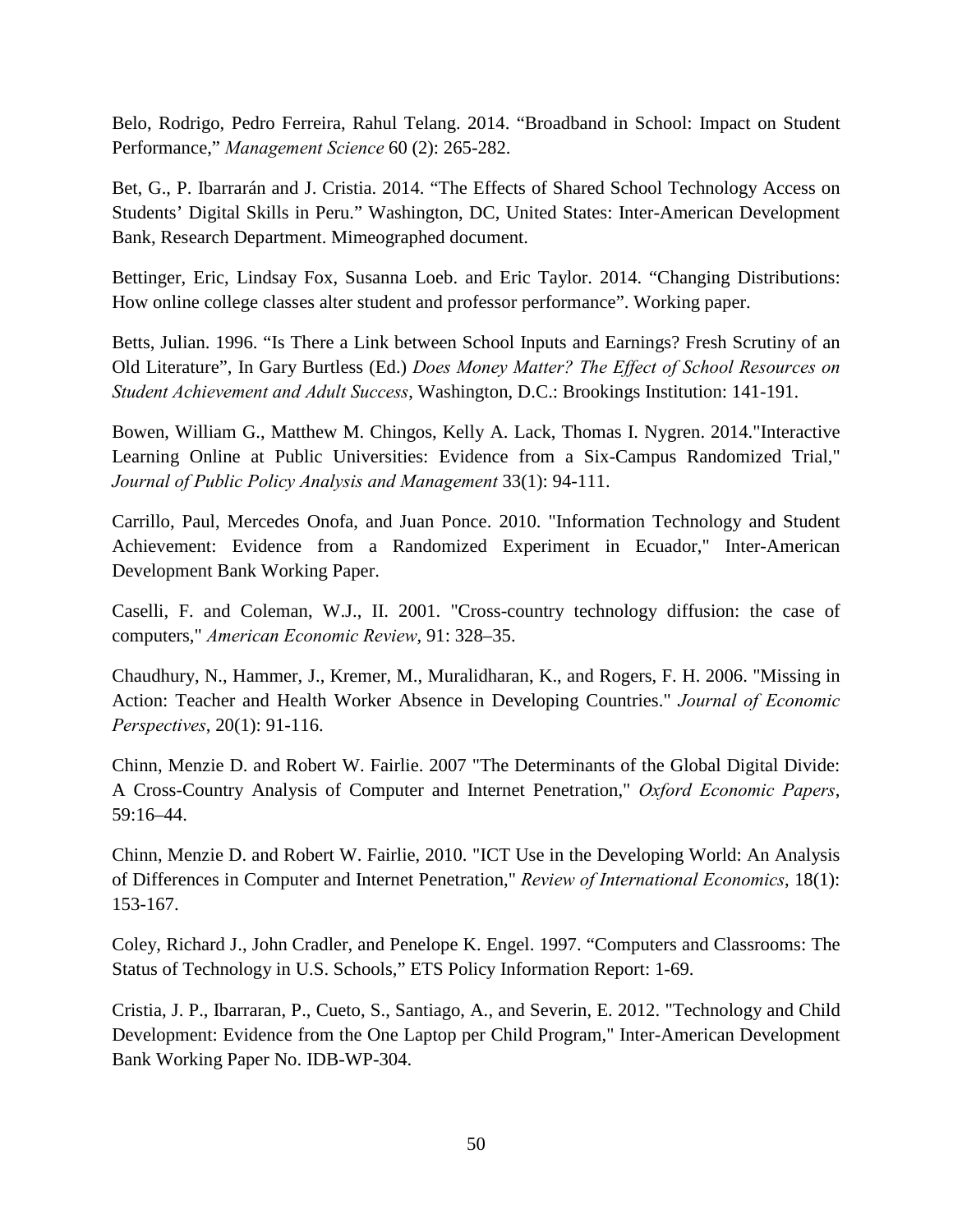Cristia, Julia P., Alejo Czerwonko, and Pablo Garofalo. 2014. "Does Technology in Schools Affect Repetition, Dropout and Enrollment?" Inter-American Development Bank Working Paper No. IDB-WP-477.

Cuban, Larry. 1993. "Computers Meet Classroom: Classroom Wins," *Teachers College Record* 95(2): 185-210.

Cuban, Larry. 2001. *Oversold and underused: computers in the classroom*. Cambridge: Harvard University Press.

Dewan, Sanjeev, Dale Ganley, and Kenneth L. Kraemer. 2010. "Complementarities in the diffusion of personal computers and the Internet: Implications for the global digital divide." *Information Systems Research*, 21(4): 925-940.

DiMaggio, Paul J. and Eszter Hargittai. 2001. "From digital divide to digital inequality: studying internet use as penetration increases", Working Paper No. 15, Princeton University.

DiMaggio, P., & Bonikowski, B. 2008. "Make money surfing the web? The impact of Internet use on the earnings of US workers." *American Sociological Review*, 73(2), 227-250.

DiNardo, John, and Jorn-Steffen Pischke. 1997. "The Returns to Computer Use Revisited: Have Pencils Changed the Wage Structure Too?" *Quarterly Journal of Economics*. 112:1, 291-304.

European Commission. 2013. "Survey of Schools: ICT in Education - Benchmarking Access, Use and Attitudes to Technology in Europe's Schools." Digital Agenda for Europe. Final Report: 1-159.

Falck, Oliver, Constantin Mang, and Ludger Woessmann. 2015. "Virtually No Effect? Different Types of Computer Use and the Effect of Classroom Computers on Student Achievement," CESifo Working Paper No. 5266.

Fairlie, Robert W. 2004. "Race and the Digital Divide," *Contributions to Economic Analysis & Policy, The Berkeley Electronic Journals* 3(1), Article 15: 1-38.

Fairlie, Robert W. 2005. "The Effects of Home Computers on School Enrollment," *Economics of Education Review* 24(5): 533-547.

Fairlie, Robert W. 2012. "Academic Achievement, Technology and Race: Experimental Evidence," *Economics of Education Review* 31(5): 663-679.

Fairlie, Robert W. 2012. "The Effects of Home Access to Technology on Computer Skills: Evidence from a Field Experiment," *Information Economics and Policy* 24(3–4): 243–253.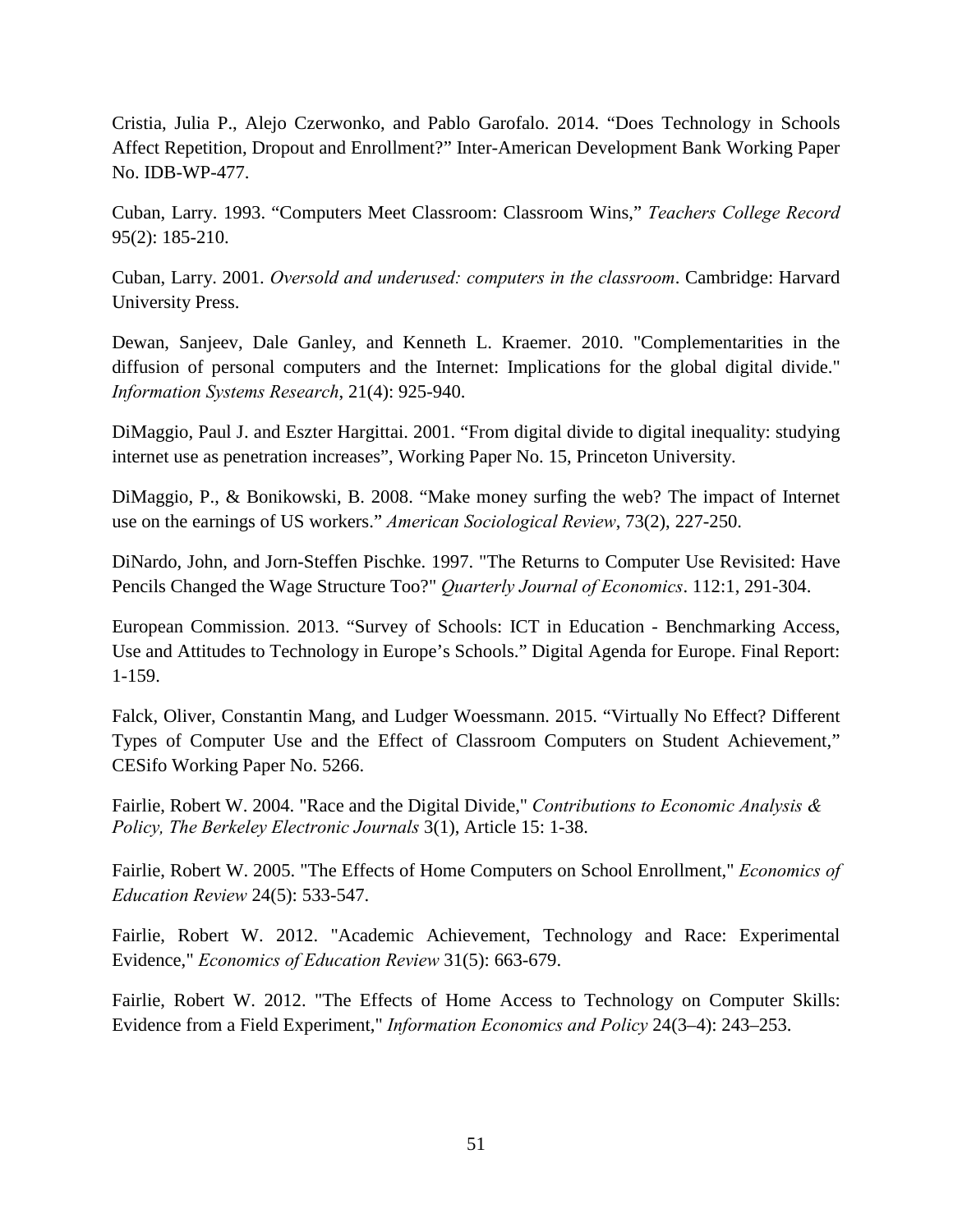Fairlie, Robert W., and Rebecca A. London. 2012. "The Effects of Home Computers on Educational Outcomes: Evidence from a Field Experiment with Community College Students." *Economic Journal* 122(561): 727-753.

Fairlie, Robert W., and Jonathan Robinson. 2013. "Experimental Evidence on the Effects of Home Computers on Academic Achievement among Schoolchildren," *American Economic Journal: Applied Economics* 5(3): 211-240.

Federal Communications Commission. 2014. *The E-Rate Program*. [http://www.fcc.gov/e-rate](http://www.fcc.gov/e-rate-update)[update.](http://www.fcc.gov/e-rate-update)

Figlio, David, Mark Rush, and Lu Yin. 2013. "Is it Live or Is It Internet? Experimental Estimates of the Effects of Online Instruction on Student Learning," *Journal of Labor Economics* 31(4): 763-784.

Freeman, Richard B. 2002. "The Labour Market in the New Information Economy." Oxford Review of Economic Policy 18:288–305.Figlio, David N. 1999. "Functional Form and the Estimated Effects of School Resources," *Economics of Education Review* 18: 241–252.

Fiorini, Mario. 2010. "The Effect of Home Computer Use on Children's Cognitive and Non-Cognitive Skills," *Economics of Education Review* 29: 55-72.

Fuchs, Thomas, and Ludger Woessmann. 2004. "Computers and Student Learning: Bivariate and Multivariate Evidence on the Availability and Use of Computers at Home and at School," CESifo Working Paper No. 1321.

Giacquinta, Joseph, Jo Anne Bauer, and Jane Levin. 1993. *Beyond Technology's Promise: An Examination of Children's Educational Computing at Home*, New York: Cambridge University Press.

Goolsbee, Austan, and Jonathan Guryan. 2006. "The Impact of Internet Subsidies in Public Schools," *The Review of Economics and Statistics* 88(2): 336-347.

Goldfarb, Avi. and Jeff Prince. 2008. Internet adoption and usage patterns are different: implications for the digital divide," *Information Economics and Policy*, 20(1): 2–15.

Grimes, Douglas, and Mark Warschauer. 2008. "Learning With Laptops: A Multi-Method Case Study,*" Journal of Computing Research* 38(3): 305-332.

Hanushek, Eric A. 1979. "Conceptual and Empirical Issues in the Estimation of Educational Production Functions," *The Journal of Human Resources* 14(3): 351-388.

Hanushek, Eric A. 1986. "The Economics of Schooling: Production and Efficiency in Public Schools," *Journal of Economic Literature* 24(3): 1141-1177.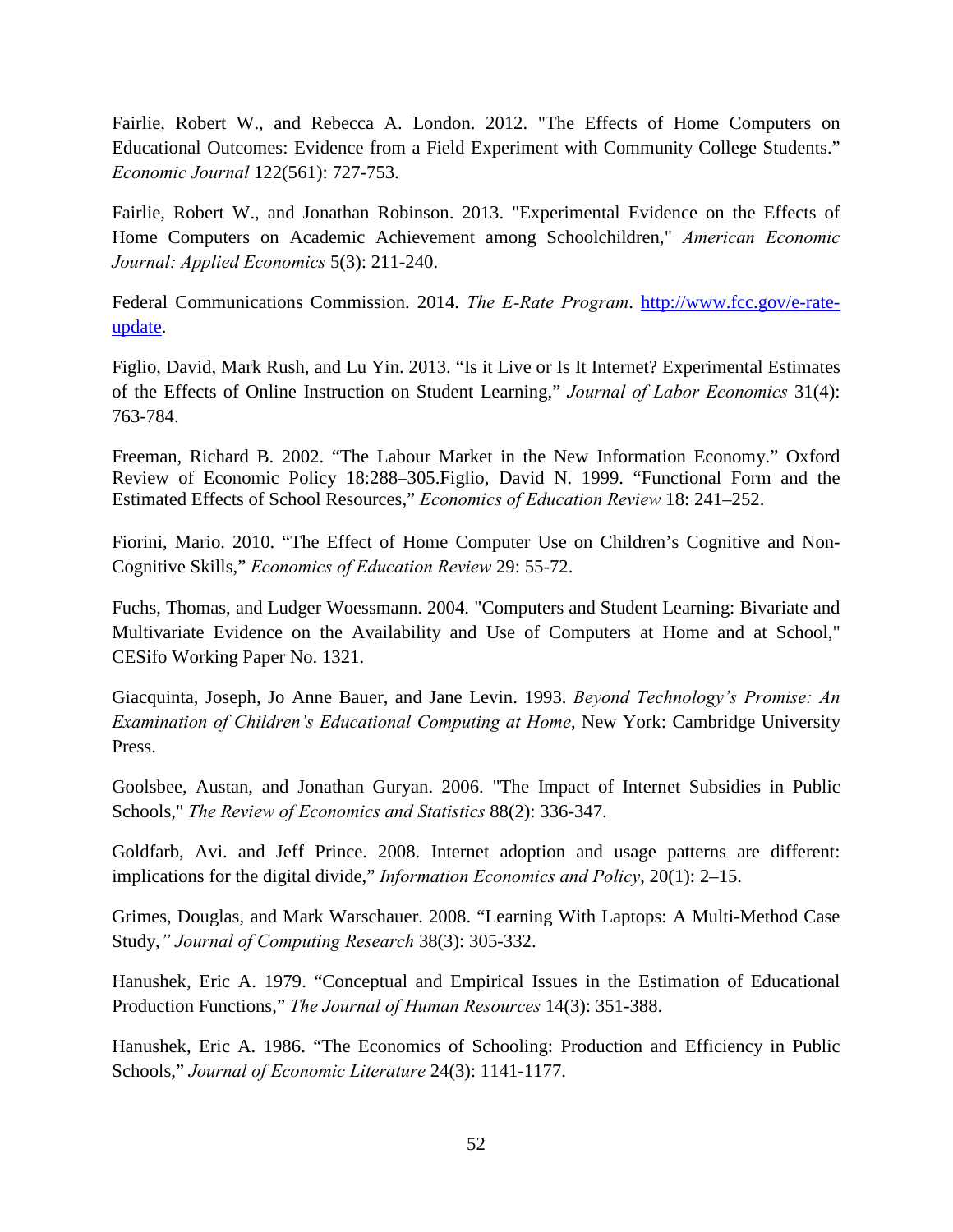Hanushek, Eric A., Steven G. Rivkin, and Lori L. Taylor. 1996. "Aggregation and the Estimated Effects of School Resources," *Review of Economics and Statistics* 78(4): 611-627.

Hanushek, Eric A. 2006. "School Resources," In Eric A. Hanushek and Finis Welch (Ed.). *Handbook of the Economics of Education, Volume 2*, Amsterdam: North Holland: 865-908.

Rivkin, Steven G., Eric A. Hanushek, and John F. Kain. 2005. "Teachers, Schools, and Academic Achievement." *Econometrica*. 73(2): 417–458.

Hoffman, Donna L. and Thomas P. Novak. 1998. "Bridging the Racial Divide on the Internet." *Science* 17 April: 390-391.

International Telecommunications Union. 2014. "Core indicators on access to, and use of, ICT by households and individuals, latest available data," [http://www.itu.int/en/ITU-](http://www.itu.int/en/ITU-D/Statistics/Pages/stat/default.aspx)[D/Statistics/Pages/stat/default.aspx.](http://www.itu.int/en/ITU-D/Statistics/Pages/stat/default.aspx)

International Telecommunications Union. 2014. "Key ICT indicators for developed and developing countries and the world (totals and penetration rates)," [http://www.itu.int/en/ITU-](http://www.itu.int/en/ITU-D/Statistics/Pages/stat/default.aspx)[D/Statistics/Pages/stat/default.aspx.](http://www.itu.int/en/ITU-D/Statistics/Pages/stat/default.aspx)

Jones, Steve. 2002. *The Internet Goes to College: How Students are Living in the Future with Today's Technology*, Washington, D.C.: Pew Internet and American Life Project.

Joyce, Ted, Sean Crockett, David A. Jaeger, Onur Altindag, Stephen D. O'Connell. 2014. "Does Classroom Time Matter? A Randomized Field Experiment in Principles of Microeconomics". Working paper.

Junco, Reynol. 2012. "Too much face and not enough books: The relationship between multiple indices of Facebook use and academic performance," *Computers in Human Behavior* 28(1): 187–198.

Kaiser Family Foundation. 2010. *Generation M<sup>2</sup> : Media in the Lives of 8- to 18-Year Olds*. Kaiser Family Foundation Study.

Kirkpatrick, H., and L. Cuban. 1998. "Computers Make Kids Smarter--Right?" *Technos Quarterly for Education and Technology* 7:2.

Kirschner, Paul A., and Aryn C. Karpinski. 2010. "Facebook® and academic performance," *Computers in Human Behavior* 26(6): 1237–1245.

Koedinger, K. R., Anderson, J. R., Hadley, W. H., and Mark, M. A. 1997. "Intelligent Tutoring Goes To School in the Big City," *International Journal of Artificial Intelligence in Education* 8: 30-43.

Kremer, Michael, Conner Brannen, and Rachel Glennerster. 2013. "The Challenge of Education and Learning in the Developing World," *Science*, 340: 297-300.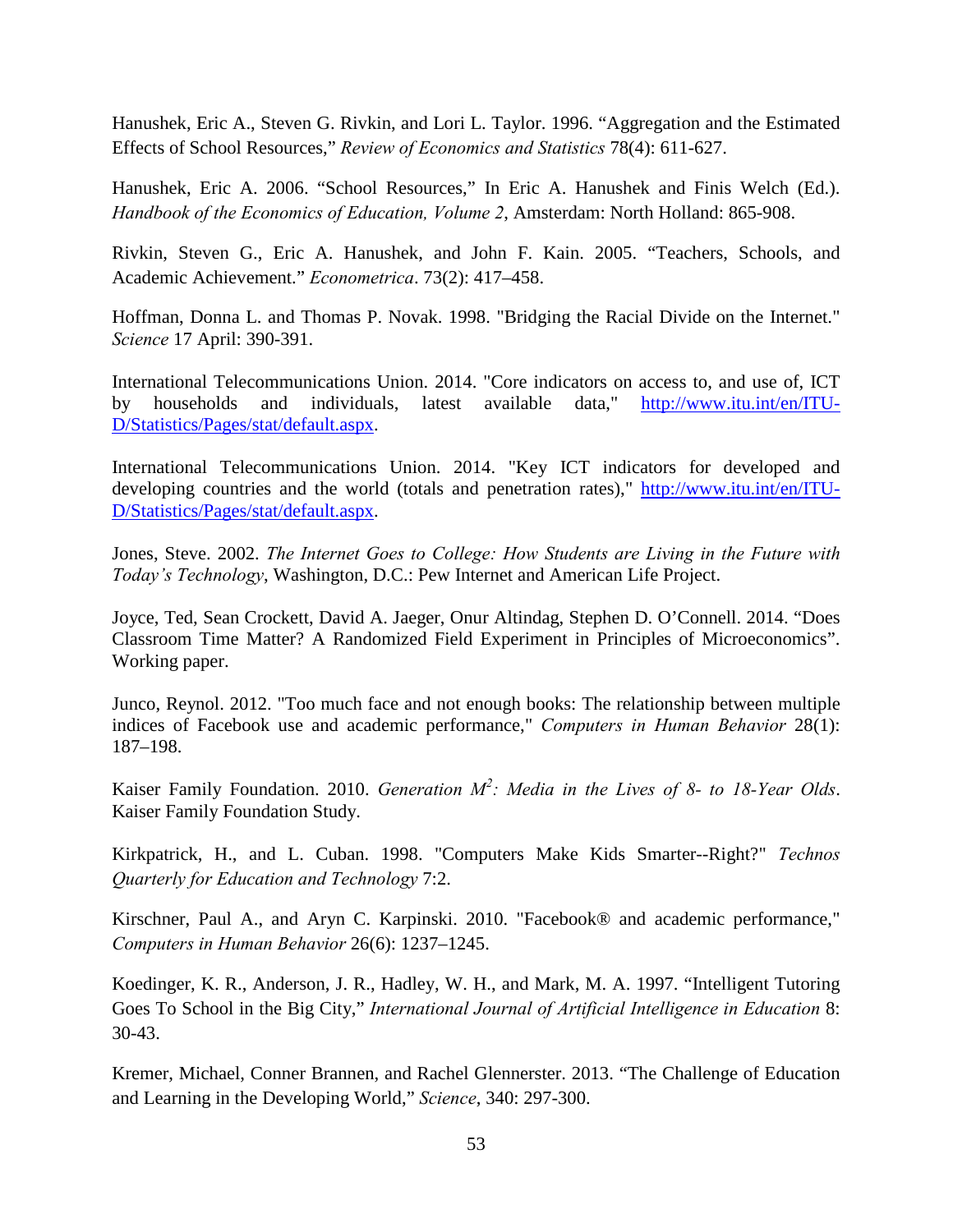Krueger, Alan B. 1993. "How Computers Have Changed the Wage Structure: Evidence from Micro Data." *Quarterly Journal of Economics*. 107:1, 35-78.

Kulik, Chen-Lin, and James Kulik. 1991. "Effectiveness of Computer-Based Instruction: An Updated Analysis," *Computers in Human Behavior* 7: 75–94.

Lenhart, Amanda, Maya Simon, and Mike Graziano. 2001. *The Internet and education: findings from the Pew Internet & American Life Project.* Washington, DC: Pew Internet & American Life Project.

Lenhart, Amanda, Kahne, J., Middaugh, E., Macgill, A.R., Evans, C. and Vitak, J. 2008. *Teens, Video Games, and Civics: Teens' Gaming Experiences are Diverse and Include Significant Social Interaction and Civic Engagement*, Washington, DC: Pew Internet and American Life Project.

Leuven, E., Lindahl, M., Oosterbeek, H., and Webbink, D. 2007. "The Effect of Extra Funding for Disadvantaged Pupils on Achievement," *Review of Economics and Statistics* 89(4): 721-736.

Liao, Yuen-Kuang. 1992. "Effects of Computer-Assisted Instruction on Cognitive Outcomes: A Meta-Analysis." *Journal of Research on Computing in Education* 24(3): 367-380.

Linden, Leigh L. 2008. "Complement or Substitute? The Effect of Technology on Student Achievement in India," Working paper.

Lowther, Deborah L., Steven M. Ross, and Gary M. Morrison. 2003. "When Each One Has One: The Influences on Teaching Strategies and Student Achievement of Using Laptops in the Classroom," *Educational Technology Research & Development* 51(3): 23-44.

Machin, Stephen, Sandra McNally, and Olmo Silva. 2007. "New Technology in Schools: Is There a Payoff?" *Economic Journal* 117(522): 1145-1167.

Maine Education Policy Research Institute. 2007. *Maine's Middle School Laptop Program: Creating Better Writers*, Maine Education Policy Research Institute, University of Southern Maine.

Malamud, Ofer, and Cristian Pop-Eleches. 2011. "Home Computer Use and the Development of Human Capital," *Quarterly Journal of Economics* 126: 987-1027.

Mathematica. 2007. "Effectiveness of Reading and Mathematics Software Products: Findings from the First Student Cohort," Report for U.S. Department of Education.

Mathematica. 2009. "Effectiveness of Reading and Mathematics Software Products: Findings from Two Student Cohorts," Report for U.S. Department of Education.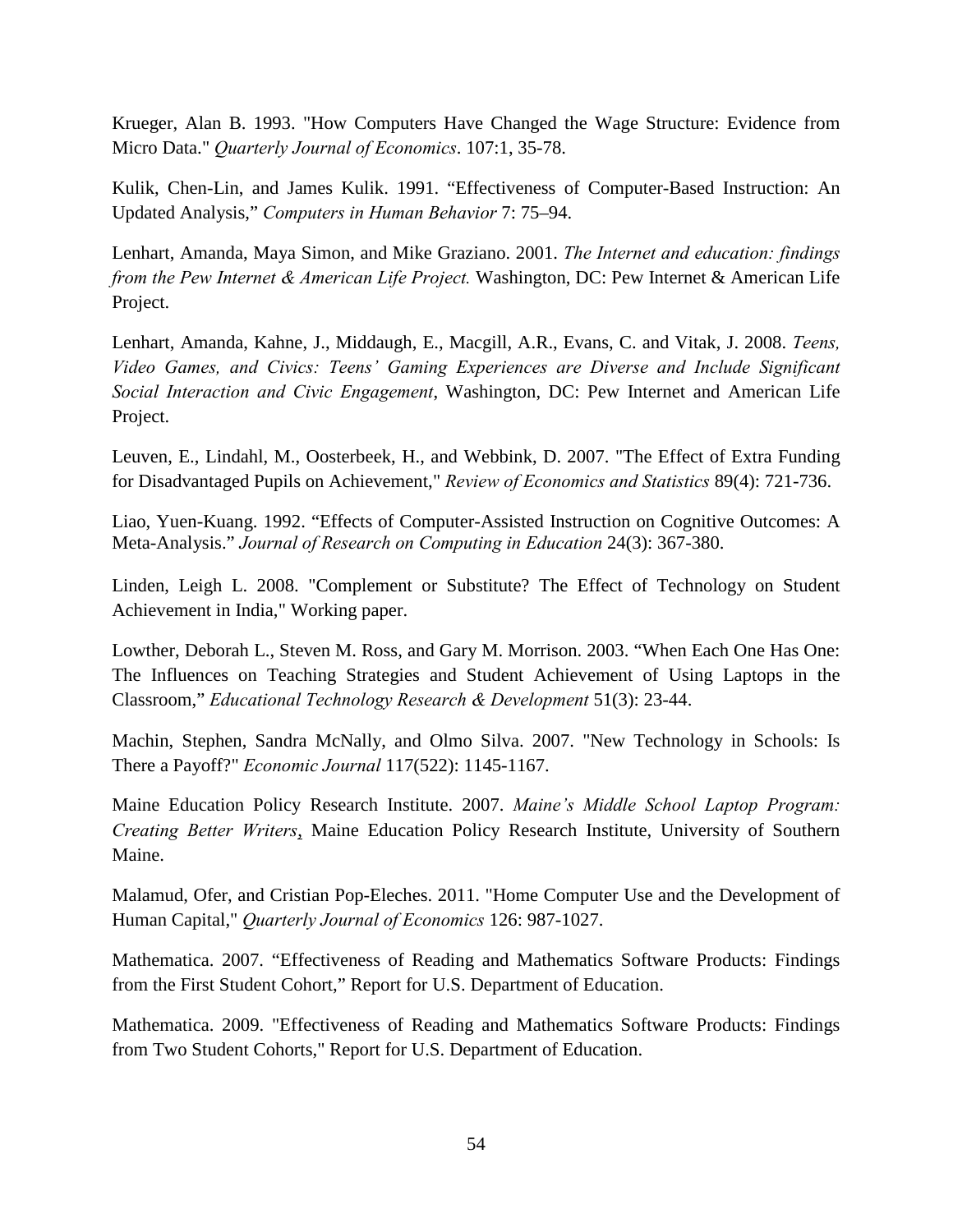McEwan, Patrick J. 2014 "Improving Learning in Primary School of Developing Countries: A Meta-Analysis of Randomized Experiments," *Review of Educational Research*.

Mo, D., Swinnen, J., Zhang, L., Yi, H., Qu, Q., Boswell, M., and Rozelle, S. 2012. "Can One Laptop per Child Reduce the Digital Divide and Educational Gap? Evidence from a Randomized Experiment in Migrant Schools in Beijing," Rural Education Action Project, Stanford University, Working Paper 233.

Mo, D., Zhang, L., Luo, R., Qu, Q., Huang, W., Wang, J., Qiao, Y., Boswell, M., and Rozelle, S. 2014. "Integrating Computer Assisted Learning into a Regular Curriculum: Evidence from a Randomized Experiment in Rural Schools in Shaanxi." Working Paper.

Mossberger, K., C. Tolbert, and M. Stansbury. 2003. *Virtual Inequality: Beyond the Digital Divide*. Georgetown University Press, Washington, DC.

Mossberger, K., C. Tolbert, and M. Gilbert. 2006. "Race, Place, and Information Technology," *Urban Affairs Review*, 41(5): 583-620.

Noll, Roger G., Dina Older-Aguilar, Gregory L. Rosston, and Richard R. Ross. 2000. "The Digital Divide: Definitions, Measurement, and Policy Issues," paper presented at Bridging the Digital Divide: California Public Affairs Forum, Stanford University.

OECD. 2014. *OECD Factbook 2014: Economic, Environmental and Social Statistics*, http://www.oecd-ilibrary.org/economics/oecd-factbook-2014 factbook-2014-en.

Ono, Hiroshi, and Madeline Zavodny. 2007. "Digital Inequality: A Five Country Comparison Using Microdata," *Social Science Research,* 36 (September 2007): 1135-1155.

Pasek, Josh, and Eszter Hargittai. 2009. "Facebook and academic performance: Reconciling a media sensation with data," *First Monday* 14: Number 5 - 4.

Patterson, Richard W. 2014. "Can Behavioral Tools Improve Online Student Outcomes? Experimental Evidence from a Massive Open Online Course". Working paper.

Peck, Craig, Larry Cuban, and Heather Kirkpatrick. 2002. "Technopromoter dreams, student realities," *Phi Delta Kappan*, 83(6), 472–480.

Rainie, Lee, and Paul Hitlin. 2005. *The Internet at School*, Washington, DC: Pew Internet and American Life Project.

Rouse, Cecilia E., and Alan B. Krueger. 2004. Putting computerized instruction to the test: a randomized evaluation of a "scientifically based" reading program," *Economics of Education Review* 23(4): 323–338.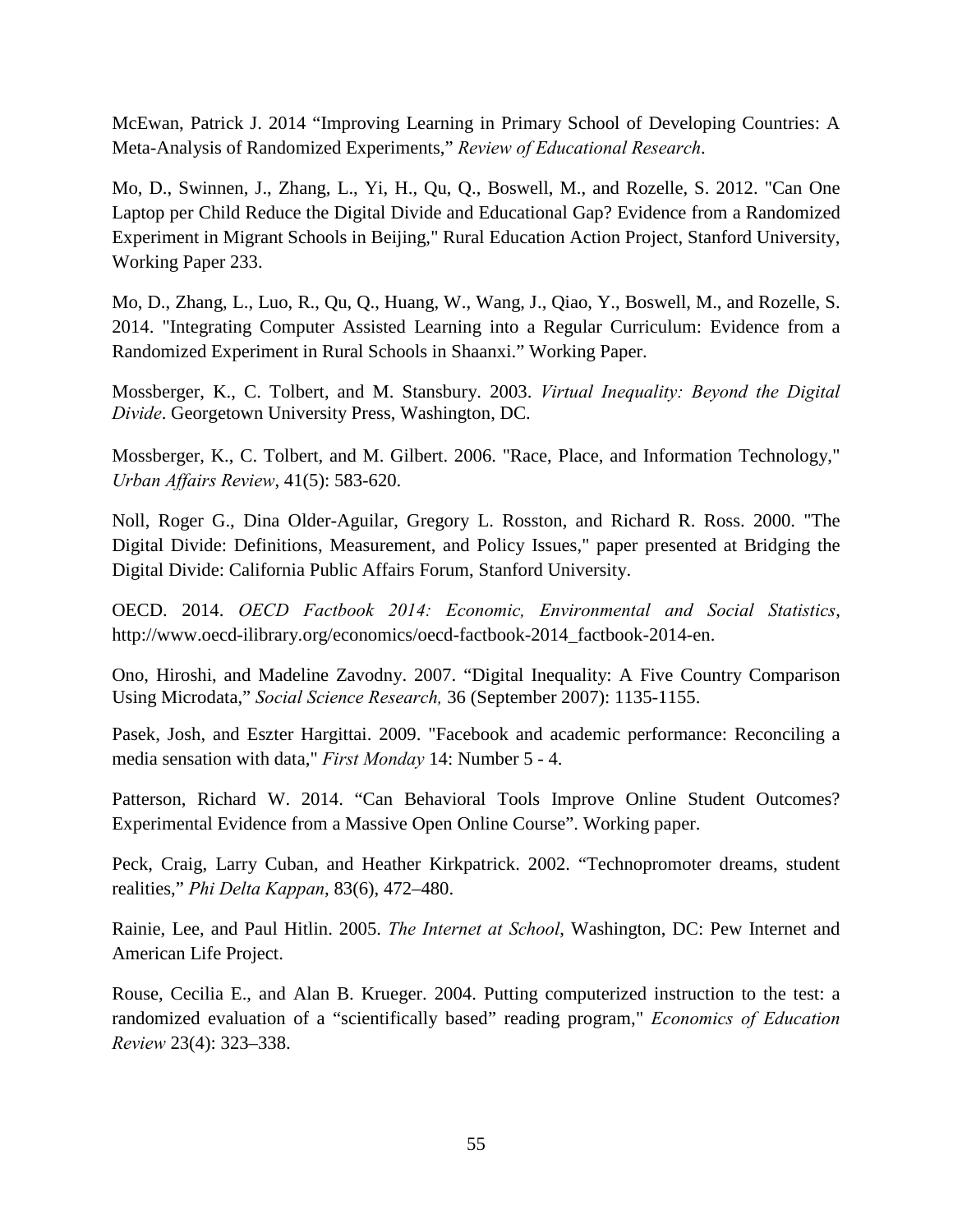Schmitt, John, and Jonathan Wadsworth. 2006. "Is There an Impact of Household Computer Ownership on Children's Educational Attainment in Britain?" *Economics of Education Review*, 25: 659-673.

Stoll, Clifford. 1995. *Silicon Snake Oil: Second Thoughts on the Information Highway*, New York: Doubleday.

Suhr, Kurt. David Hernandez, Douglas Grimes, and Mark Warschauer. 2010. "Laptops and Fourth-Grade Literacy: Assisting the Jump over the Fourth-Grade Slump." *The Journal of Technology, Learning, and Assessment*. 9(5): 1-45.

Texas Center for Educational Research. 2009. *Evaluation of the Texas Technology Immersion Pilot: Final Outcomes for a Four-Year Study (2004-05 to 2007-08)*.

Todd, Petra E., and Kenneth I. Wolpin. 2003. "On the Specification and Estimation of the Production Function for Cognitive Achievement." *The Economic Journal*. 113(2): 3–33.

UNESCO Institute for Statistics. 2009. "Guide to Measuring Information and Communication Technologies in Education," Technical Paper No. 2: 1-140.

UNESCO Institute for Statistics. 2014. "ICT in Education in Asia: A comparative analysis of ICT integration and e-readiness in schools across Asia" Information Paper No. 22: 1-64.

U.S. Census Bureau. 1988. *Computer Use in the United States: 1984. Current Population Reports Special Studies, Series P-23, No. 155*.

U.S. Department of Education. 2013. *Digest of Education Statistics 2012 (NCES 2014-015)*. National Center for Education Statistics, Institute of Education Sciences, U.S. Department of Education. Washington, DC.

Universal Services Administration Company. 2010. *Annual Report*.

U.S. Census Bureau. 2012. Computer and Internet Access in the United States: 2012, Table 1. Reported Internet Usage for Individuals 3 Years and Older, by Selected Characteristics: 2012, http://www.census.gov/hhes/computer/publications/2012.html

Vigdor, Jacob L., Helen F. Ladd, and Erika Martinez. 2014. "Scaling the Digital Divide: Home Computer Technology and Student Achievement," Economic Inquiry. 52(3): 1103–1119.

Wallsten, S. 2005. "Regulation and internet use in developing countries," *Economic Development and Cultural Change*, 53: 501–23.

Warschauer, Mark. 2003. *Technology and Social Inclusion: Rethinking the Digital Divide*, MIT Press: Cambridge.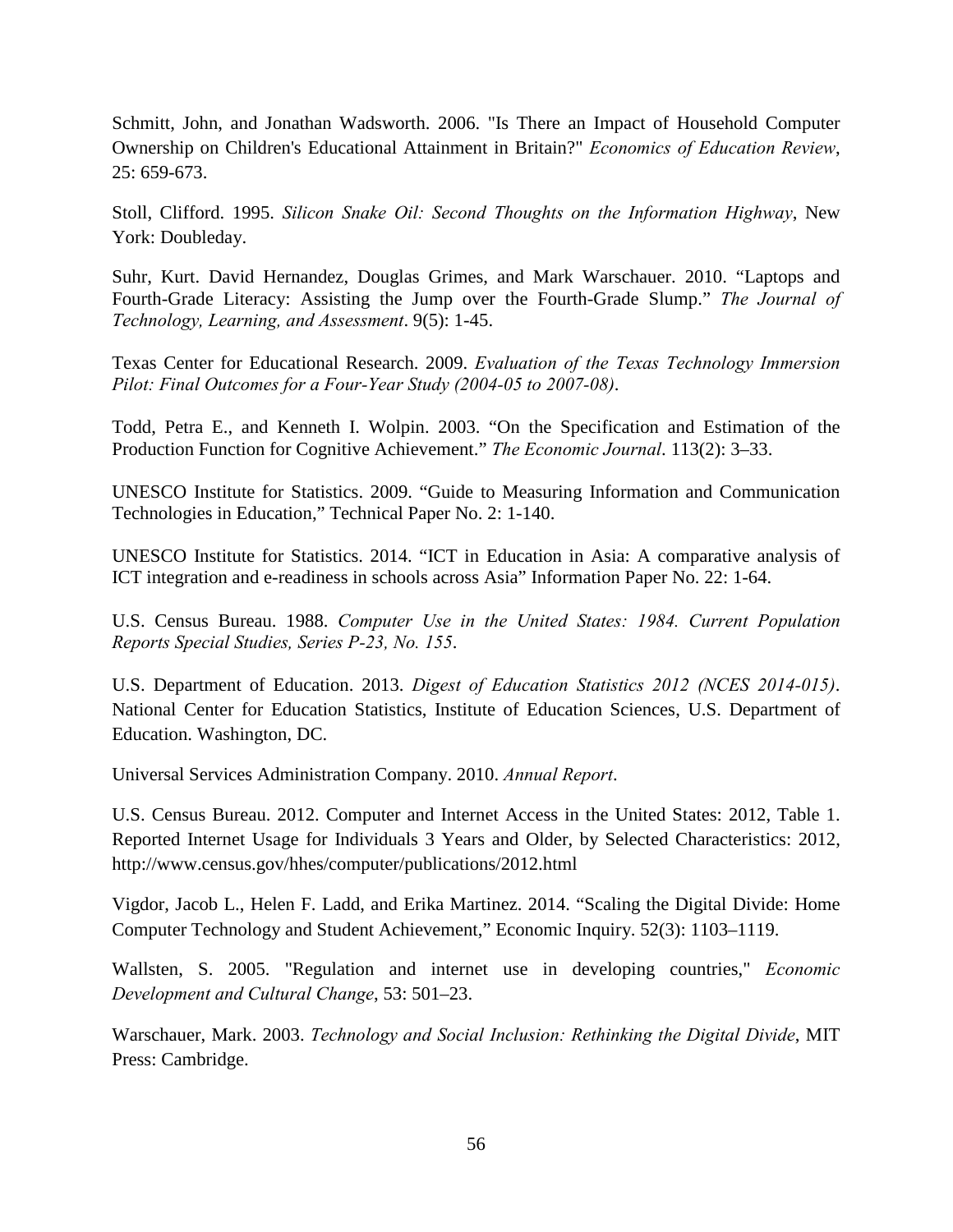Warschauer, Mark. 2006. *Laptops and Literacy: Learning in the Wireless Classroom*, Teachers College Press.

Zavodny, Madeline. 2006. "Does Watching Television Rot Your Mind? Estimates of the Effect on Test Scores," *Economics of Education Review* 25: 565-573.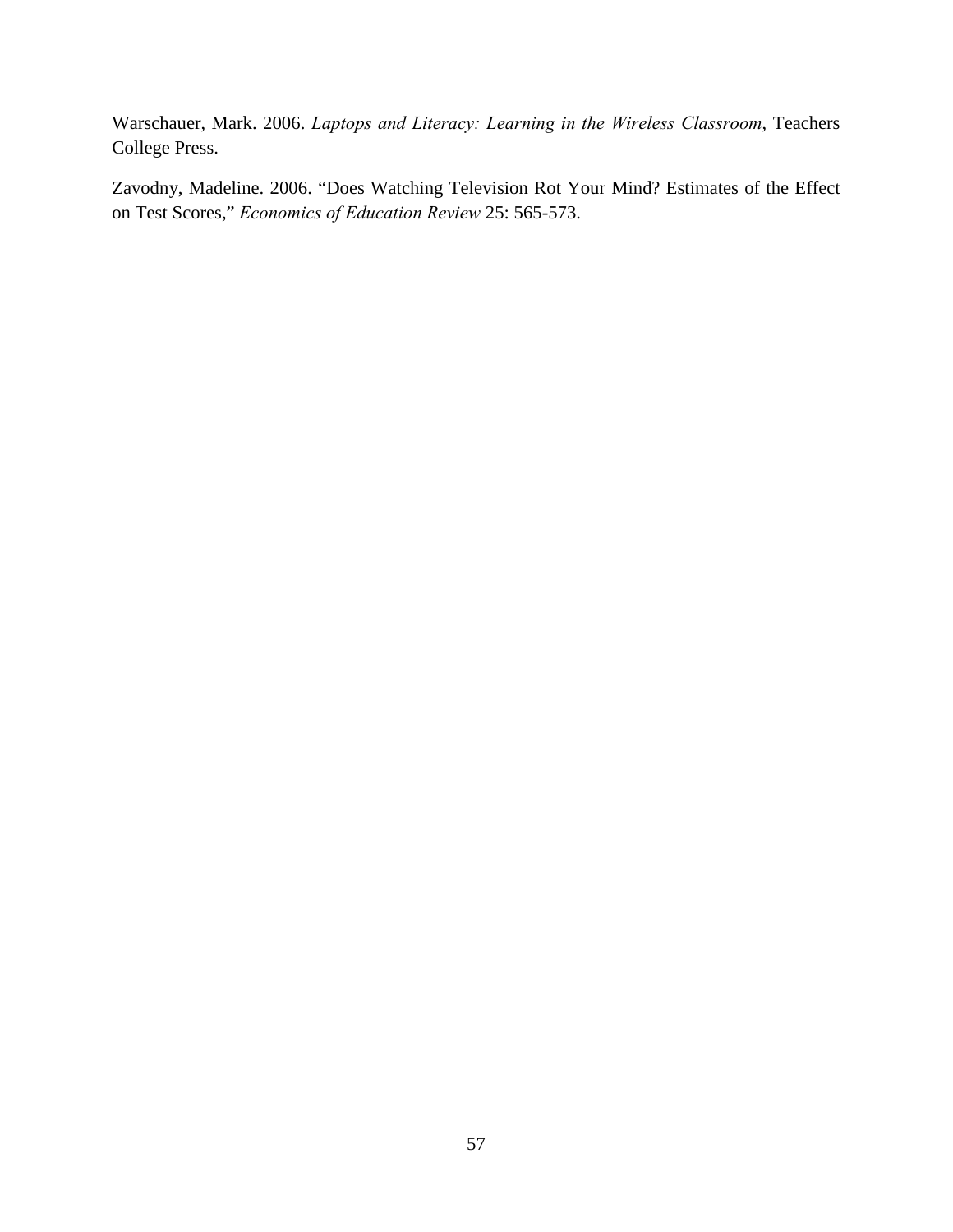

Source: U.S. National Center for Educational Statistics, from various years of the Digest of Educational Statistics.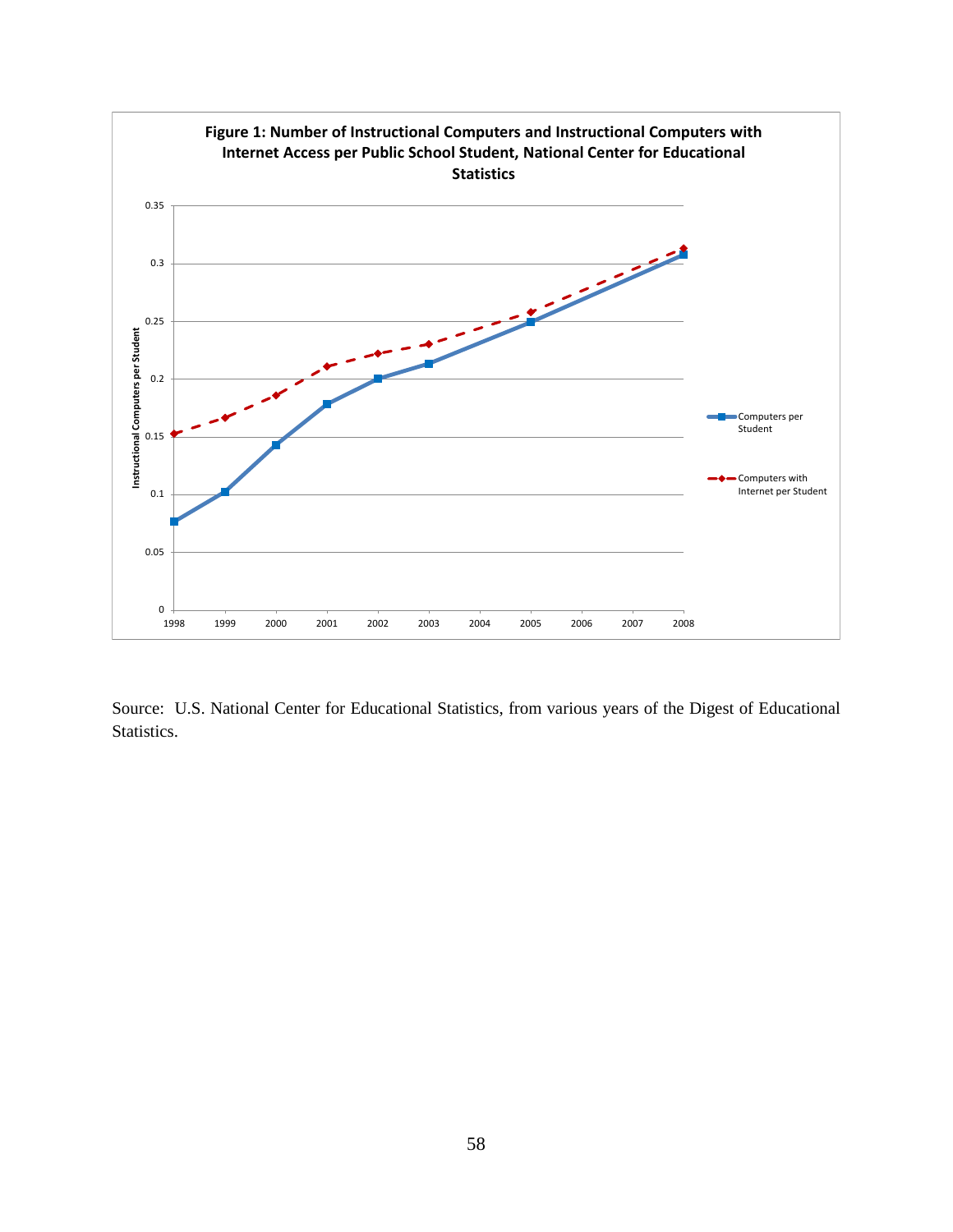

Source: U.S. Census Bureau, Computer and Internet Use: Table 4. Households with a Computer and Internet Use: 1984 to 2012, from various years of the Current Population Survey.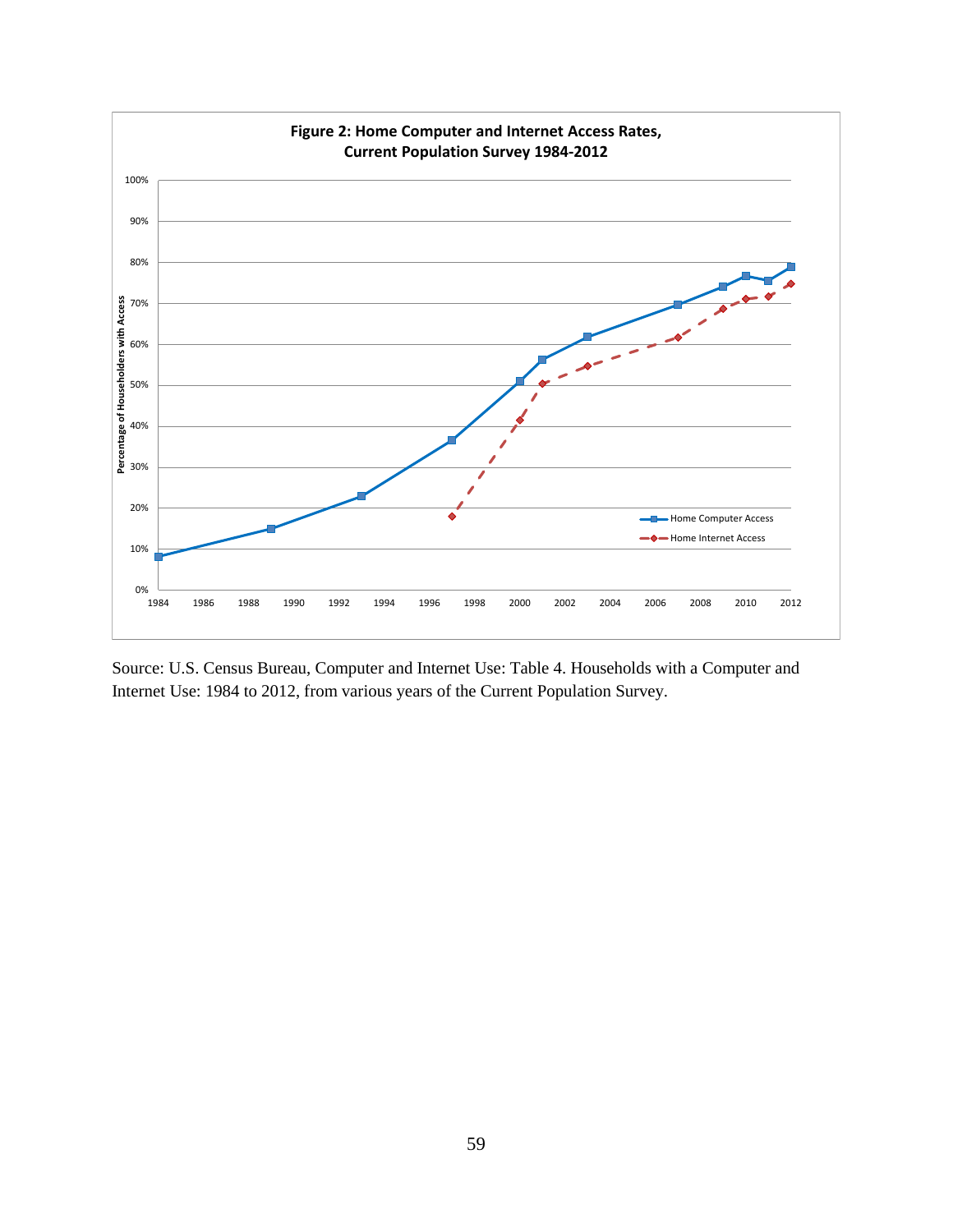

Source: Author's calculations from Current Population Survey microdata 2012.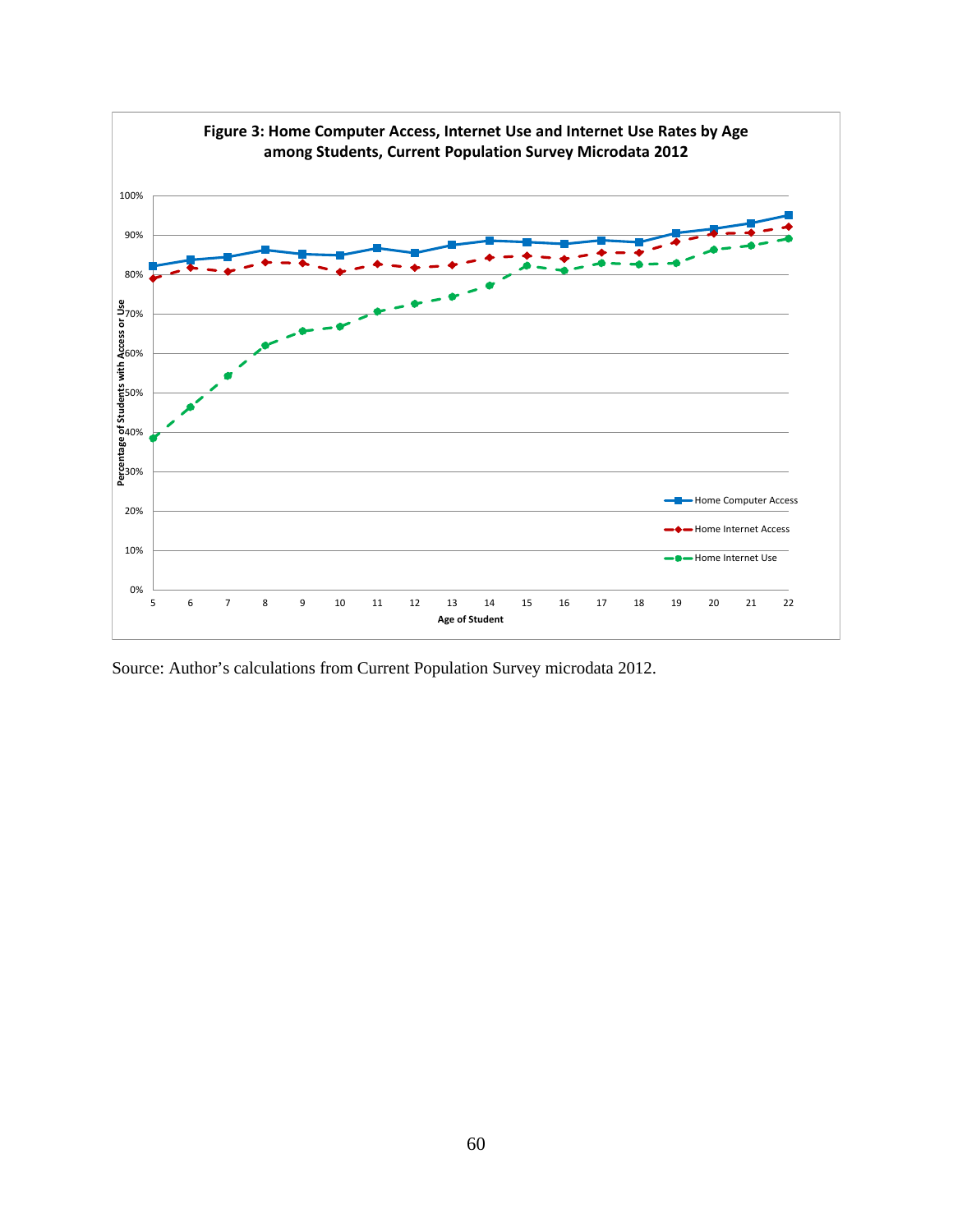

Source: OECD, Programme for International Student Assessment (PISA).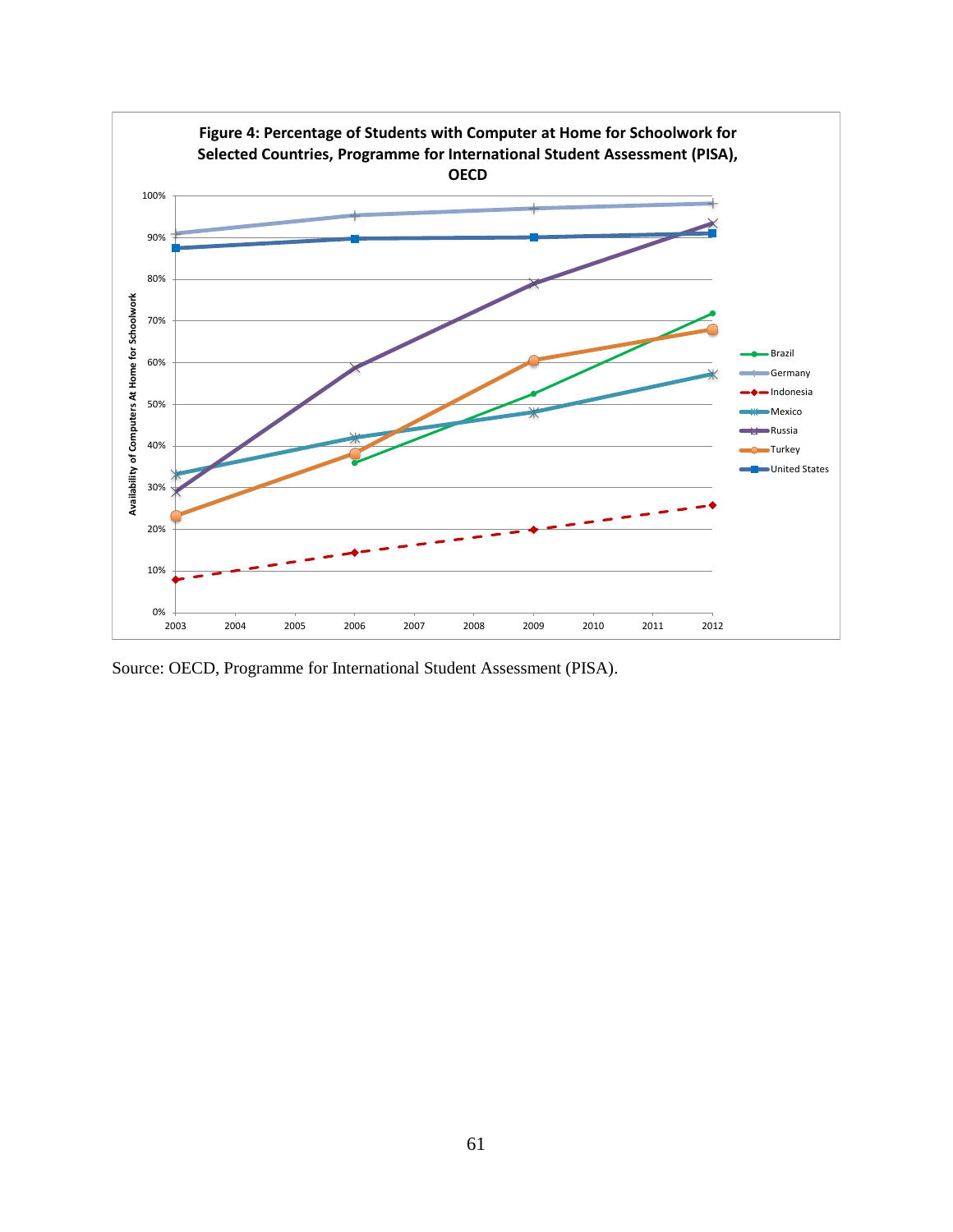Table 1: Number of Available Computers in School for Each Student, Programme for International Student Assessment (PISA), OECD 2012

|                             | Available     | Proportion of  |
|-----------------------------|---------------|----------------|
|                             | Computers per | Computers with |
| Country                     | Student       | Internet       |
| Argentina                   | 0.49          | 0.71           |
| Australia                   | 1.53          | 1.00           |
| Austria                     | 1.47          | 0.99           |
| Belgium                     | 0.72          | 0.97           |
| Brazil                      | 0.20          | 0.92           |
| <b>Bulgaria</b>             | 0.56          | 0.97           |
| Canada                      | 0.84          | 1.00           |
| Chile                       | 0.49          | 0.95           |
| Colombia                    | 0.48          | 0.71           |
| Costa Rica                  | 0.53          | 0.83           |
| Croatia                     | 0.32          | 0.96           |
| <b>Czech Republic</b>       | 0.92          | 0.99           |
| Denmark                     | 0.83          | 0.99           |
| Finland                     | 0.46          | 1.00           |
| France                      | 0.60          | 0.96           |
| Germany                     | 0.65          | 0.98           |
| Greece                      | 0.24          | 0.99           |
| Hong Kong                   | 0.73          | 1.00           |
| Hungary                     | 0.64          | 0.99           |
| Indonesia                   | 0.16          | 0.56           |
| Ireland                     | 0.64          | 1.00           |
| Israel                      | 0.38          | 0.91           |
| Italy                       | 0.48          | 0.96           |
| Japan                       | 0.56          | 0.97           |
| Jordan                      | 0.35          | 0.84           |
| Kazakhstan                  | 0.80          | 0.57           |
| Korea (South)               | 0.40          | 0.97           |
| Malaysia                    | 0.19          | 0.87           |
| Mexico                      | 0.28          | 0.73           |
| Netherlands                 | 0.68          | 1.00           |
| New Zealand                 | 1.10          | 0.99           |
| Norway                      | 0.79          | 0.99           |
| Peru                        | 0.40          | 0.65           |
| Poland                      | 0.36          | 0.98           |
| Portugal                    | 0.46          | 0.97           |
| Romania                     | 0.54          | 0.95           |
| Russia                      | 0.58          | 0.82           |
| Serbia                      | 0.24          | 0.83           |
| Singapore                   | 0.67          | 0.99           |
| Slovak Republic             | 0.77          | 0.99           |
| Spain                       | 0.67          | 0.99           |
| Sweden                      | 0.63          | 0.99           |
| Switzerland                 | 0.68          | 0.99           |
| Thailand                    | 0.48          | 0.95           |
| Tunisia                     | 0.51          | 0.63           |
| Turkey                      | 0.14          | 0.96           |
| <b>United Arab Emirates</b> | 0.69          | 0.83           |
| United Kingdom              | 1.02          | 0.99           |
| <b>United States</b>        | 0.95          | 0.94           |
| Vietnam                     | 0.24          | 0.80           |
|                             |               | 62             |

Note: To create the measure of computers per student, PISA uses responses to the following two questions: "At your school, what is the total number of students in the <national modal grade for 15-yearolds>?," and "Approximately, how many computers are available for these students for educational purposes?"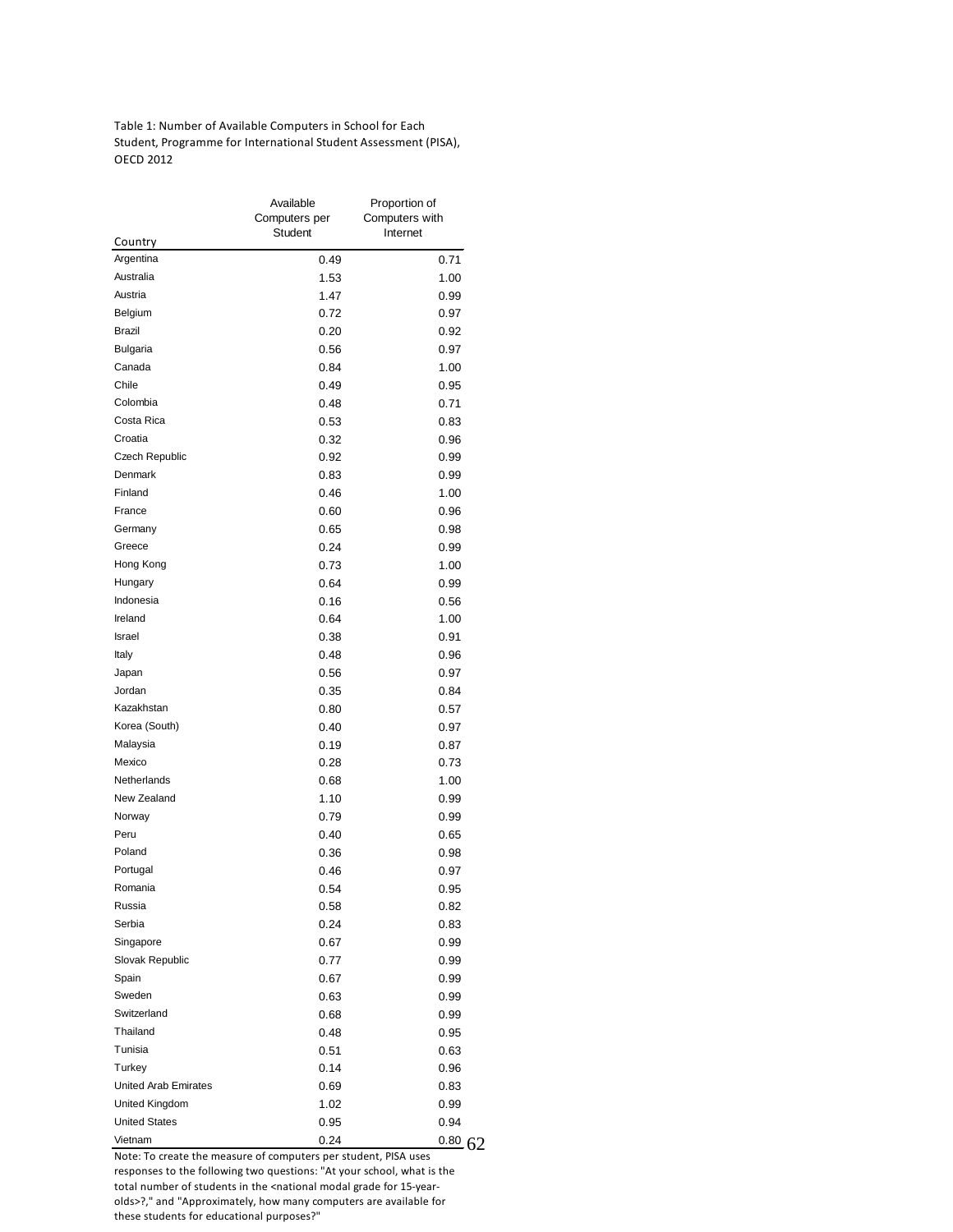| Table 2: Number of Computers in School per Student, European |  |  |
|--------------------------------------------------------------|--|--|
| Commission 2012                                              |  |  |

|                |           |           | 11th Grade | 11th Grade |
|----------------|-----------|-----------|------------|------------|
| Country        | 4th Grade | 8th Grade | General    | Vocational |
| Austria        | 0.13      | 0.23      | 0.55       | 0.18       |
| Belgium        | 0.13      | 0.24      | 0.35       | 0.29       |
| Cyprus         | 0.16      | 0.29      | 0.64       | 0.29       |
| Czech Republic | 0.18      | 0.21      | 0.29       | 0.20       |
| Denmark        | 0.33      | 0.31      | 0.22       | 0.51       |
| Estonia        | 0.24      | 0.28      | 0.26       | 0.21       |
| European Union | 0.16      | 0.20      | 0.33       | 0.24       |
| Finland        | 0.17      | 0.21      | 0.52       | 0.25       |
| France         | 0.13      | 0.19      | 0.38       | 0.29       |
| Greece         | 0.06      | 0.05      | 0.06       | 0.08       |
| Hungary        | 0.16      | 0.18      | 0.24       | 0.19       |
| Ireland        | 0.14      | 0.21      |            | 0.21       |
| Italy          | 0.06      | 0.09      | 0.18       | 0.09       |
| Latvia         | 0.15      | 0.17      | 0.20       | 0.16       |
| Lithuania      | 0.11      | 0.20      | 0.27       | 0.17       |
| Luxembourg     | 0.23      |           |            |            |
| Malta          | 0.32      | 0.12      |            | 0.15       |
| Poland         | 0.13      | 0.14      | 0.17       | 0.13       |
| Portugal       | 0.12      | 0.18      | 0.29       | 0.18       |
| Slovakia       | 0.16      | 0.17      | 0.27       | 0.19       |
| Slovenia       | 0.13      | 0.13      | 0.73       | 0.22       |
| Spain          | 0.31      | 0.31      | 0.45       | 0.23       |
| Sweden         | 0.29      | 0.70      |            | 0.89       |

Note: Data from Digital Agenda for Europe: A Europe 2020 Initiative, European Commission.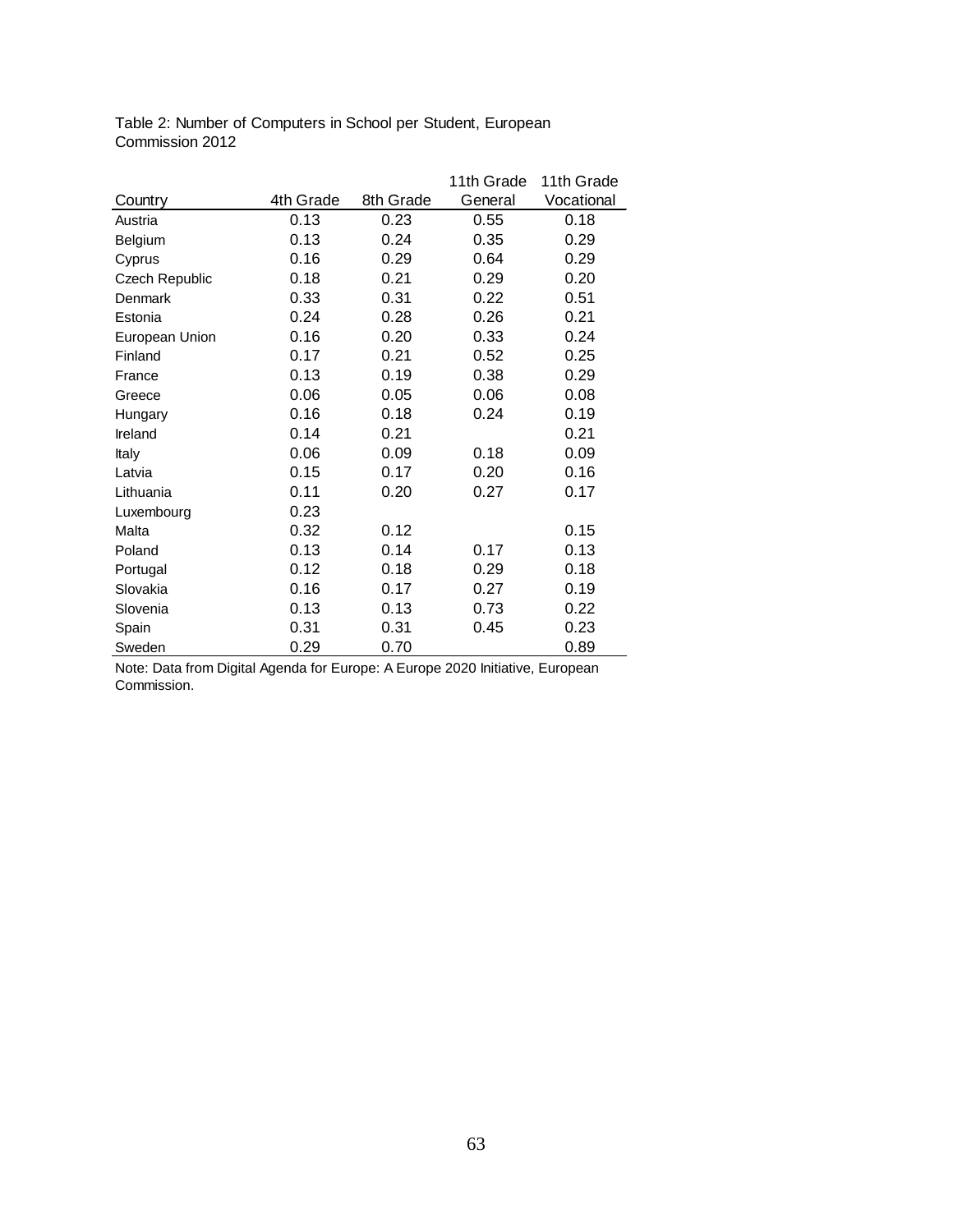Table 3: Percentage of Students wih Computer at Home for Schoolwork and Internet Connection at Home, Programme for International Student Assessment (PISA), OECD 2012

|                      | Computer at<br>Internet   |      |
|----------------------|---------------------------|------|
|                      | Home for<br>Connection at |      |
| Country              | Schoolwork                | Home |
| Argentina            | 84%                       |      |
| Australia            | 98%                       | 98%  |
| Austria              | 98%                       | 99%  |
| Belgium              | 97%                       | 99%  |
| Brazil               | 72%                       |      |
| Bulgaria             | 93%                       |      |
| Canada               | 97%                       |      |
| Chile                | 86%                       | 78%  |
| Colombia             | 63%                       |      |
| Costa Rica           | 74%                       | 71%  |
| Croatia              | 94%                       | 96%  |
| Czech Republic       | 97%                       | 98%  |
| Denmark              | 99%                       | 100% |
| Finland              | 99%                       | 100% |
| France               | 97%                       |      |
| Germany              | 98%                       | 99%  |
| Greece               | 92%                       | 88%  |
| Hong Kong            | 99%                       | 99%  |
| Hungary              | 94%                       | 94%  |
| Indonesia            | 26%                       |      |
| Ireland              | 95%                       | 98%  |
| Israel               | 94%                       | 96%  |
| Italy                | 97%                       | 97%  |
| Japan                | 70%                       | 89%  |
| Jordan               | 83%                       | 75%  |
| Kazakhstan           | 66%                       |      |
| Korea (South)        | 95%                       | 95%  |
| Malaysia             | 68%                       |      |
| Mexico               | 57%                       | 52%  |
| Netherlands          | 98%                       | 99%  |
| New Zealand          | 94%                       | 94%  |
| Norway               | 99%                       | 99%  |
| Peru                 | 52%                       |      |
| Poland               | 97%                       | 95%  |
| Portugal             | 97%                       | 96%  |
| Romania              | 87%                       |      |
| Russia               | 93%                       | 93%  |
| Serbia               | 95%                       | 90%  |
| Singapore            | 95%                       | 98%  |
| Slovak Republic      | 92%                       | 94%  |
| Spain                | 96%                       | 96%  |
| Sweden               | 99%                       | 99%  |
| Switzerland          |                           |      |
| Thailand             | 98%                       | 99%  |
| Tunisia              | 63%                       |      |
|                      | 57%                       |      |
| Turkey               | 68%                       | 59%  |
| United Arab Emirates | 93%                       |      |
| United Kingdom       | 97%                       |      |
| <b>United States</b> | 91%                       |      |
| Vietnam              | 40%                       |      |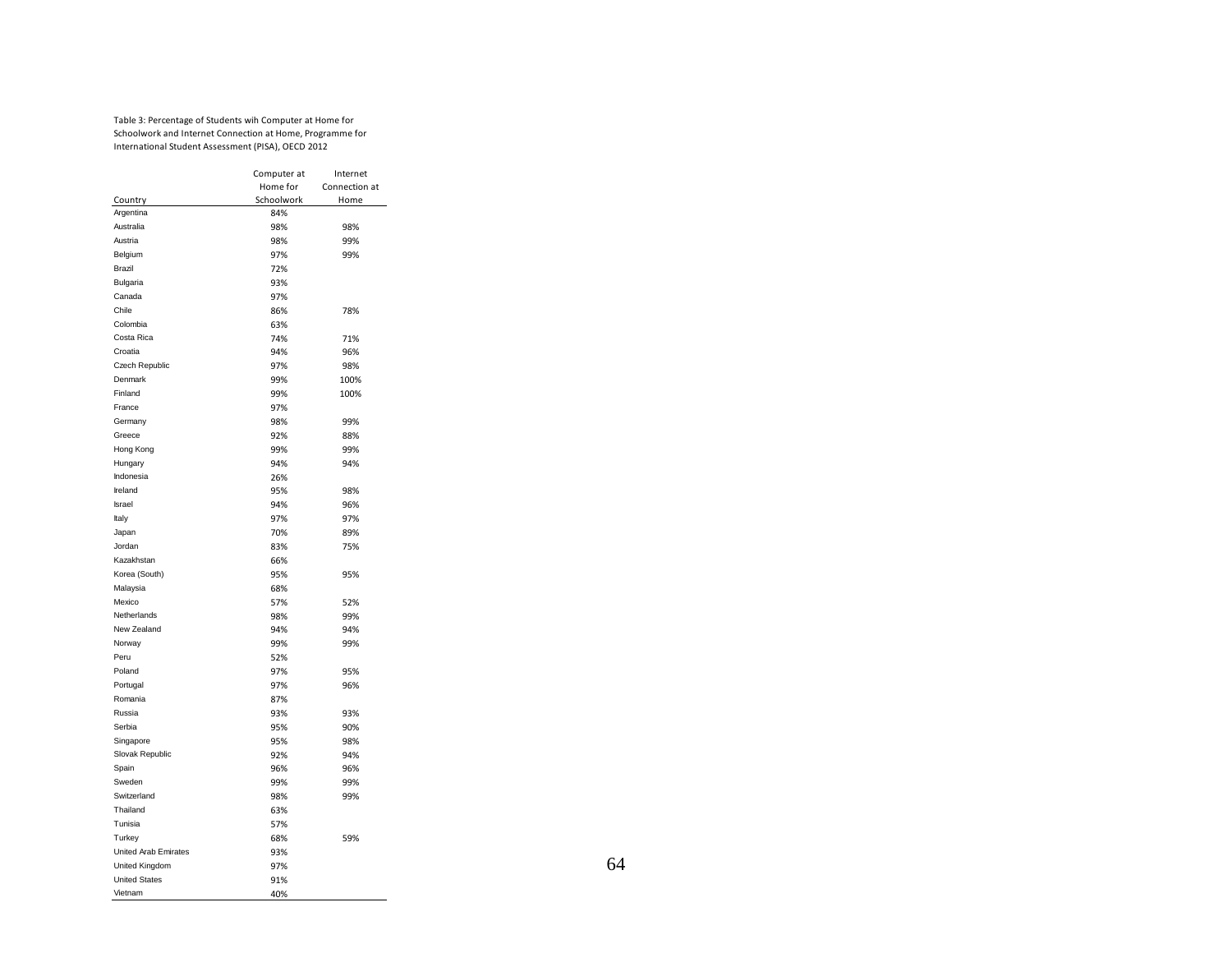| <b>ICT Study</b>                     | Country    | <b>Investment</b>      | Grade          | <b>Design</b> | <b>Funding</b>     | <b>Intensity</b>           | <b>Results</b>           |
|--------------------------------------|------------|------------------------|----------------|---------------|--------------------|----------------------------|--------------------------|
| Angrist and Lavy (2002)              | <b>ISR</b> | computers              | 4, 8           | policy d-in-d | supplemental       | goal: 10:1 comp-stud ratio | insign, neg              |
| Fuchs and Woessmann (2004)           | Many       | computers              | 10             | cross-section | N/A                | N/A                        | insign                   |
| Goolsbee and Guryan (2006)           | <b>USA</b> | internet               | $K-12$         | policy d-in-d | subsidy            | 20-90% Internet discount   | insign                   |
| Leuven et al. $(2007)$               | <b>NLD</b> | computers,<br>software | 8              | policy RD     | supplemental       | \$90 ICT per pupil         | insign, neg              |
| Machin, McNally, and Silva (2007)    | <b>GBR</b> | computers              | $K-6$          | policy d-in-d | supplemental       | various (avg 5% ICT)       | lang pos, math<br>insign |
| Maine Ed Policy Research (2007)      | <b>USA</b> | laptop                 | 7,8            | single diff   |                    | $1-1$ laptop               | positive                 |
| Grimes and Warschauer (2008)         | <b>USA</b> | laptop                 | $K-8$          | policy d-in-d | supplemental       | $1-1$ laptop               | mixed                    |
| Barrera-Osorio and Linden (2009)     | <b>COL</b> | computers              | $3 - 11$       | <b>RCT</b>    | supplemental       | avg 8.3 computers/school   | insign                   |
| Texas Center for Ed Research (2009)  | <b>USA</b> | laptop                 | 6,7,8          | policy d-in-d | supplemental       | $1-1$ laptop               | insign, pos              |
| Suhr et al. (2010)                   | <b>USA</b> | laptop                 | 4,5            | policy d-in-d | supplemental       | 1-1 laptop                 | insign, pos              |
| Cristia et al. (2012)                | <b>PER</b> | laptop                 | $K-6$          | <b>RCT</b>    | supplemental       | $1-1$ laptop               | insign                   |
| Cristia et al. (2014)                | <b>PER</b> | computers,<br>internet | $K-7$          | policy d-in-d | supplemental       | ~40% ICT increase          | insign                   |
| Belo, Ferreira, and Telang (2014)    | POR        | internet               | 9              | IV            | supplemental       | various                    | neg                      |
|                                      |            |                        |                |               |                    |                            |                          |
| <b>CAI Study</b>                     | Country    | <b>Investment</b>      | Grade          | <b>Design</b> | <b>Instr. Time</b> | <b>Intensity</b>           | <b>Results</b>           |
| Rouse and Krueger (2004)             | <b>USA</b> | language               | $K-6$          | <b>RCT</b>    | supplemental       | 6-8 wks, 7-8 hrs/wk        | insign                   |
| Banerjee, Cole, Duflo, Linden (2007) | <b>IND</b> | math                   | $\overline{4}$ | <b>RCT</b>    | supplemental       | $2$ yrs, $2$ hrs/wk        | positive                 |
| Mathematica Research (2007, 2009)    | <b>USA</b> | math,<br>language      | $K-12$         | <b>RCT</b>    | substitute         | 1 yr, various              | insign                   |
| Barrow, Markman and Rouse (2009)     | <b>USA</b> | math                   | $7 - 12$       | <b>RCT</b>    | substitute         | 1 yr, daily class          | positive                 |
| Carrillo, Onofa and Ponce (2010)     | <b>ECU</b> | math,<br>language      | $3 - 5$        | <b>RCT</b>    | substitute         | $2$ yrs, $3$ hrs/wk        | math pos, lang<br>insign |
| Mo et al. (2014)                     | <b>CHN</b> | math                   | 3,5            | <b>RCT</b>    | supplemental       | $1.5$ yrs, $1.5$ hrs/wk    | positive                 |

Table 4: Overview: Studies of Technology Use in Schools